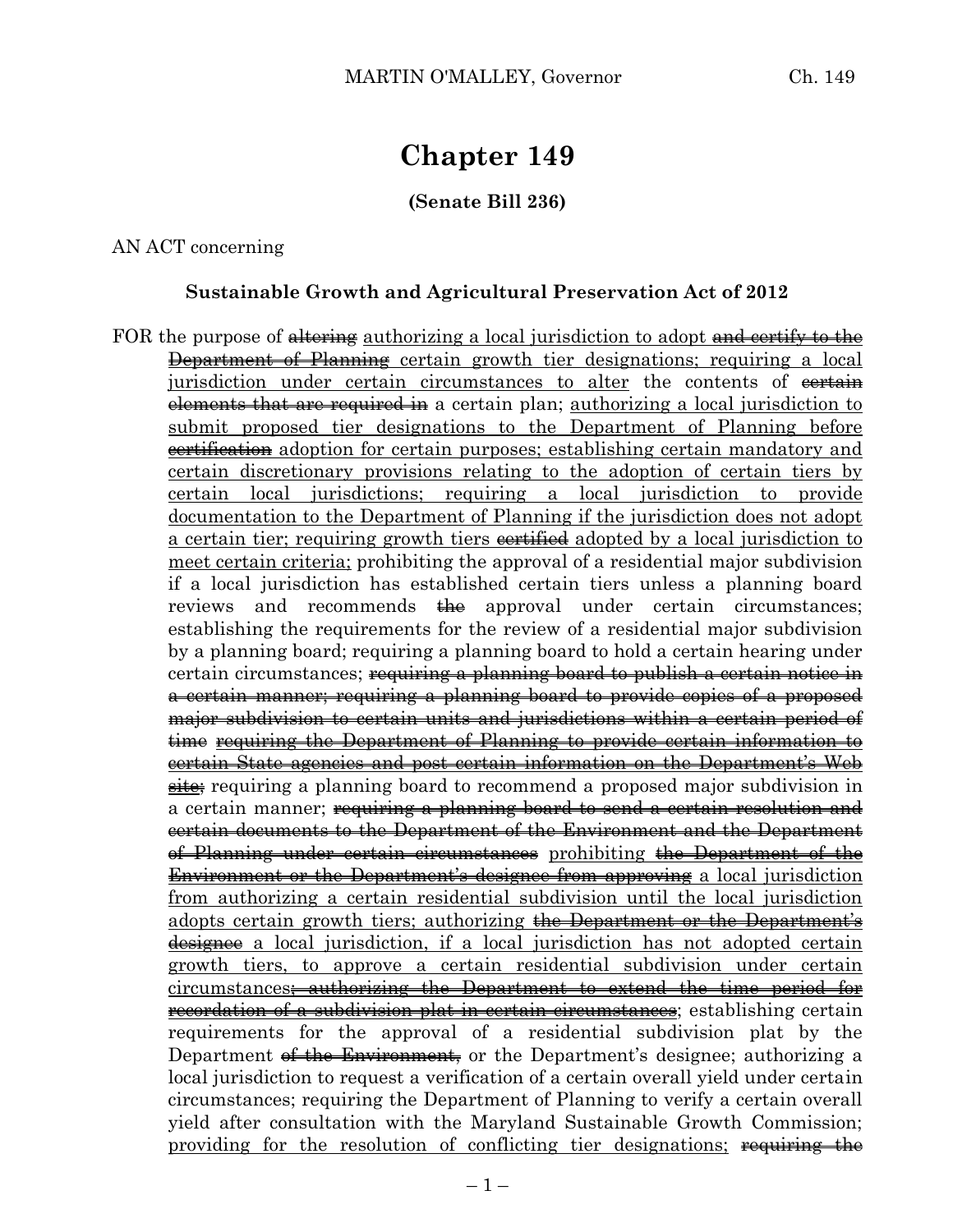Department of the Environment to submit a certain subdivision plat to the Department of Planning for certain advice; prohibiting the Department of the Environment from approving a major residential subdivision under certain circumstances on or before a certain date; <del>requiring a local jurisdiction to notify</del> provide certain information to the Department of Planning under certain circumstances; authorizing the Department of the Environment to adopt certain regulations to require offsets for new subdivisions requiring the Department of Planning to provide a certain notification to the Department of the Environment; prohibiting the subdivision or resubdivision of a certain tract or parcel of land or a minor residential subdivision under certain circumstances on or after a certain date; requiring the subdivision plat of a residential minor subdivision to state certain information; authorizing the subdivision or resubdivision of a certain tract or parcel of land or a minor residential subdivision under certain circumstances on or after a certain date; with the single the owner of certain property used for agricultural activities to install certain numbers of on–site sewage disposal systems in accordance with certain requirements; requiring certain on–site sewage disposal systems installed on certain property to be clustered together under certain circumstances; authorizing a local jurisdiction to enact a local law or ordinance for the transfer of certain rights of an owner to subdivide certain property used for agricultural activities to the owner of certain other property used for agricultural activities under certain circumstances; establishing certain requirements for the approval of a shared facility or community sewerage system; requiring the Department of the Environment to establish certain requirements for a shared facility and a community sewerage system; defining certain terms; requiring the Department of the Environment to adopt regulations to require certain residential subdivisions to receive a permit; establishing certain requirements for the verification by the Department of Planning of a certain yield for zoning; requiring a local jurisdiction to submit to the Department of Planning on or before a certain date a certain definition or description; requiring the Department of Planning to prepare a list of certain definitions and descriptions for publication on certain Web sites on or after a certain date; providing that this Act may not be construed to limit certain authority granted to the Critical Area Commission; *requiring the Department of the Environment to propose certain regulations by a certain date; requiring the Department of the Environment to consult with certain counties and stakeholders in drafting certain proposed regulations; requiring the Department of the Environment to brief certain committees of the General Assembly on certain proposed regulations; requiring the Department of Planning, in consultation with the Department of the Environment, to submit a certain report to the General Assembly by a certain date;* establishing the intent of the General Assembly; providing for the application of certain provisions of this Act; providing for the construction of this Act; providing for the effective date of certain provisions of this Act; providing for the termination of certain provisions of this Act; and generally relating to the subdivision of land and planning for growth.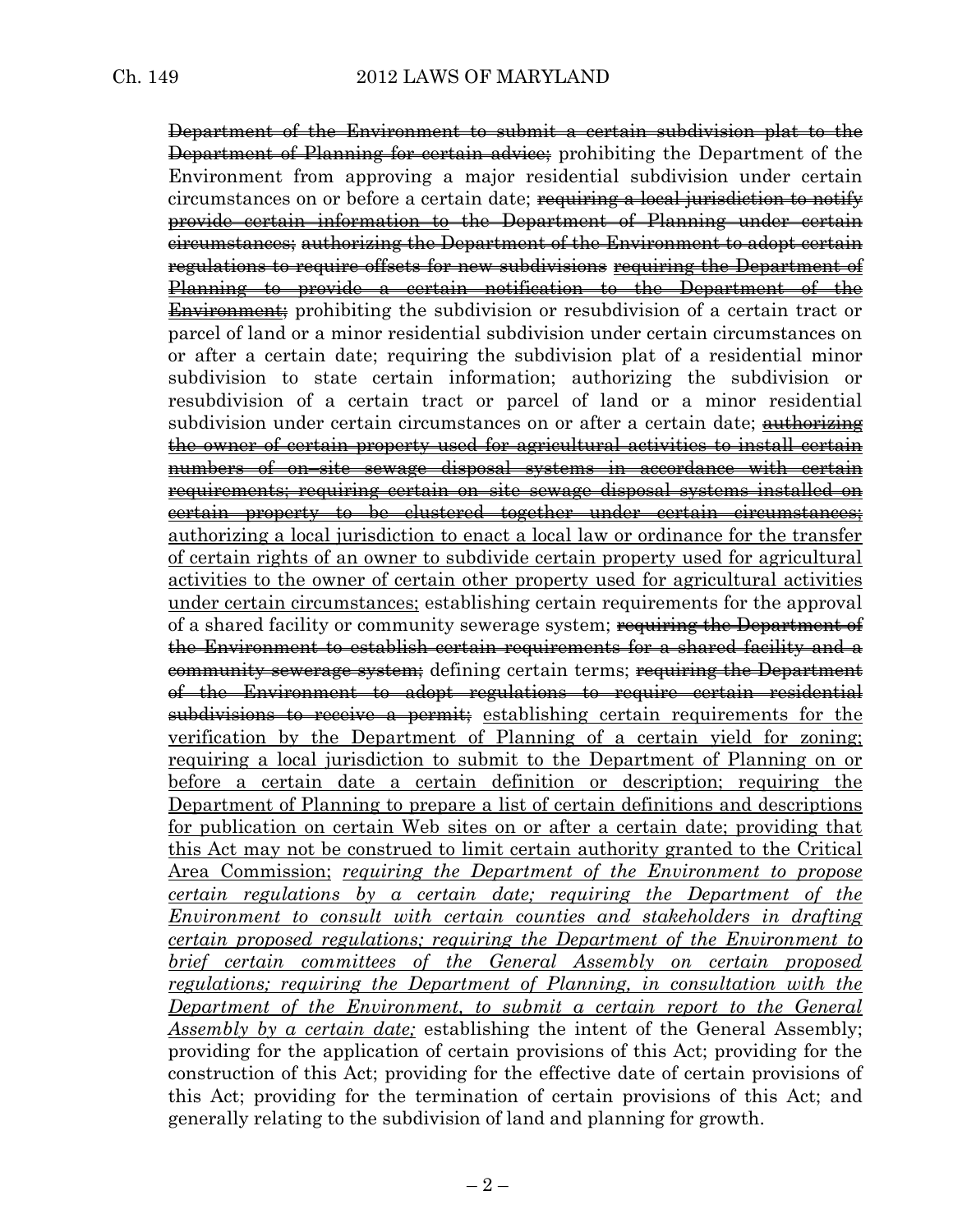BY repealing and reenacting, with amendments, Article – Environment Section 9–206 Annotated Code of Maryland (2007 Replacement Volume and 2011 Supplement)

### BY adding to

Article – Environment Section 9–1110 Annotated Code of Maryland (2007 Replacement Volume and 2011 Supplement)

BY repealing and reenacting, with amendments,

Article 66B – Land Use Section 1.00, and 1.03,  $\frac{1.04(b)(1)(iv)}{iv}$ , and  $\frac{3.05(a)(4)(ii)}{iv}$ Annotated Code of Maryland (2010 Replacement Volume and 2011 Supplement)

#### BY repealing and reenacting, without amendments,

Article 66B – Land Use Section  $1.04(a)$  and  $3.05(a)(4)(i)$ Annotated Code of Maryland (2010 Replacement Volume and 2011 Supplement)

#### BY adding to

Article 66B – Land Use Section  $\frac{1.04(b)(5)}{5}$ , 1.05, and  $\frac{3.05(a)(9)}{2}$  1.06 Annotated Code of Maryland (2010 Replacement Volume and 2011 Supplement)

BY repealing and reenacting, with amendments,

Article – Environment Section  $9-206(a)(10)$ , (b) $(2)(iv)$ , and  $(d)(1)$ Section 9–206(a)(3), (d)(1), (g)(1)(iv) and (2), and (j)(1) Annotated Code of Maryland (2007 Replacement Volume and 2011 Supplement) (As enacted by Section 1 of this Act)

BY repealing and reenacting, with amendments, Article – Land Use Section 1–401<del>, 1–407, 3–103,</del> and 5–104 Annotated Code of Maryland (As enacted by Chapter  $426$  (H.B.  $\qquad$  )(2lr0396) of the Acts of the General Assembly of 2012)

BY repealing and reenacting, without amendments,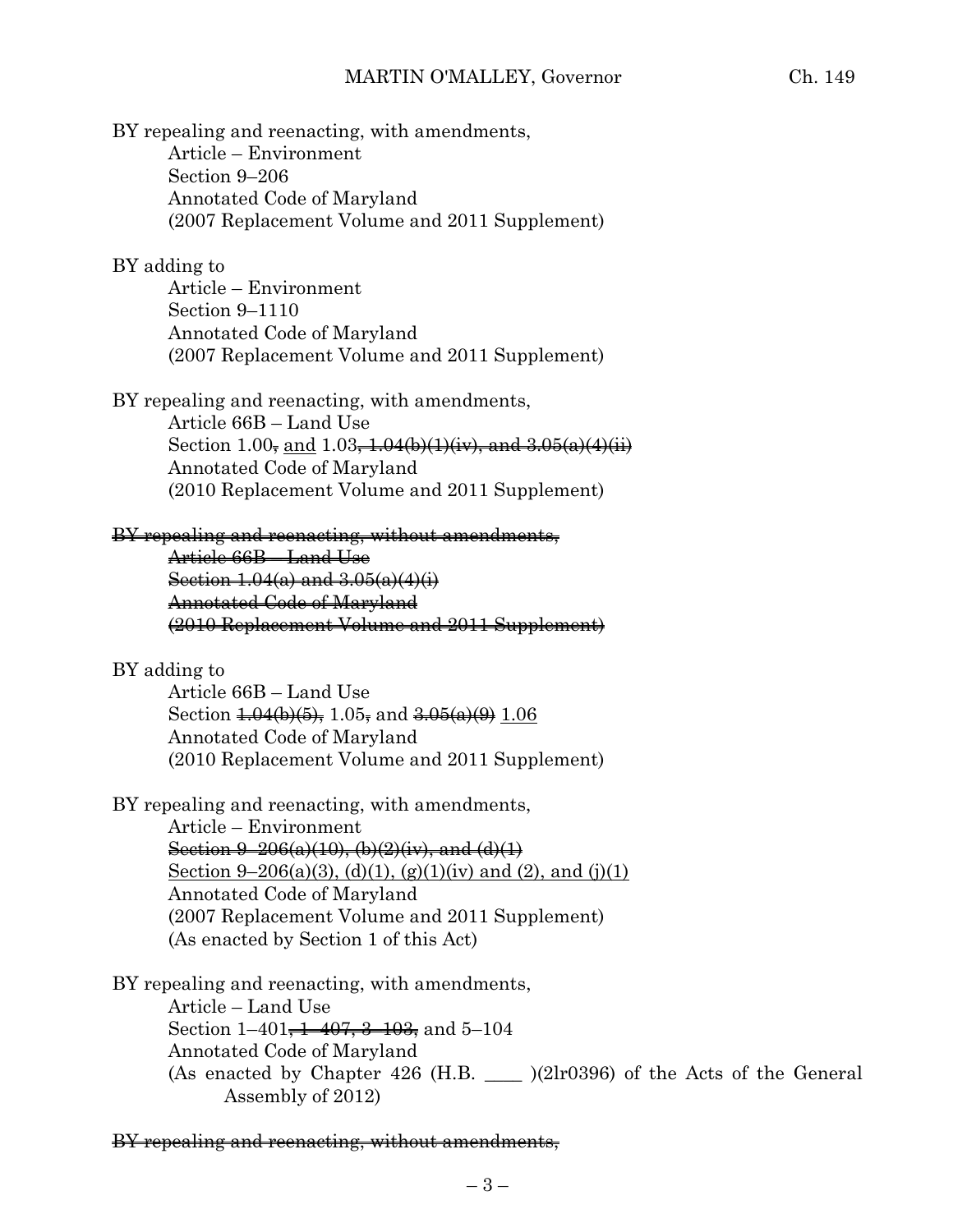# Article – Land Use Section 1–405 and 3–101(a) Annotated Code of Maryland  $(As$  enacted by Chapter  $(H.B. \_ \_ \)$  (2lr0396) of the Acts of the General Assembly of 2012)

#### BY adding to

Article – Land Use Section 1–501 through  $\frac{1-507}{1-509}$  to be under the new subtitle "Subtitle 5. Growth Tiers"; and 5–104 Annotated Code of Maryland (As enacted by Chapter  $426$  (H.B.  $\qquad$  )(2lr0396) of the Acts of the General Assembly of 2012)

BY repealing and reenacting, with amendments,

Article – Land Use Section 5–104 Annotated Code of Maryland  $(As$  enacted by Chapter  $(H.B. \rightarrow )$ (2lr0396) of the Acts of the General Assembly of 2012)

### Preamble

WHEREAS, Governor O'Malley on April 18, 2011, issued an Executive Order creating the Task Force on Sustainable Growth and Wastewater Disposal, which consisted of a broad cross–section of representatives from business, agriculture, science, environmental advocacy, and government from throughout Maryland; and

WHEREAS, The Task Force was charged with recommending regulatory, statutory and other actions to address the impact of major developments served by on–site sewage disposal systems, commonly known as septic systems, and their effects on pollution, land preservation, agri–business, and smart growth; and

WHEREAS, The Task Force met several times from July 2011 until November 2011 and created several workgroups to review, study, and make findings and recommendations to the entire Task Force; and

WHEREAS, The Task Force reported its findings in December 2011 to the Governor, the Speaker of the House, the President of the Senate, the House Environmental Matters Committee and the Senate Education, Health, and Environmental Affairs Committee; and

WHEREAS, The Sustainable Growth and Agricultural Preservation Act of 2012 embodies the nearly unanimous recommendations of the Task Force on planning for growth served by on–site sewage disposal systems and where major subdivisions served by on–site sewage disposal systems and shared facilities can be located; and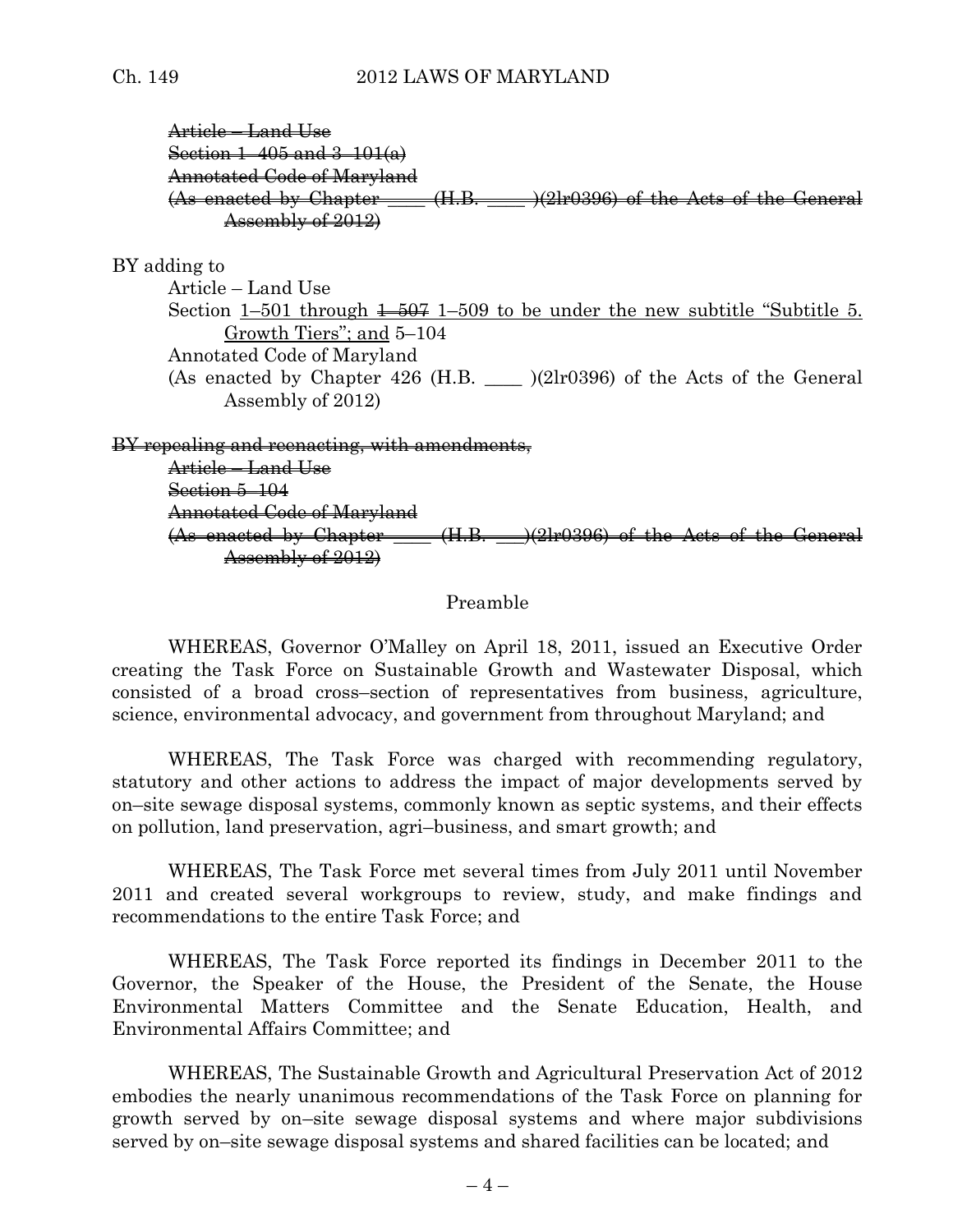WHEREAS, Maryland has approximately 426,000 on–site sewage disposal systems on developed parcels and roughly 411,000 of these are on residential parcels; and

WHEREAS, On–site sewage disposal systems release nitrogen and other pollutants into drinking water aquifers and other ground waters that feed surface waters, including streams, rivers, and the Chesapeake Bay and Atlantic Coastal Bays; and

WHEREAS, Maryland is expected to grow by approximately 500,000 new households in the next 25 years and how that development occurs is critical for our existing communities, farms, other resource lands, and waters, including the Chesapeake Bay; and

WHEREAS, If current trends continue, 120,000 new on–site sewage disposal systems will be added over the next 25 years, resulting in a 31% increase in the State's total nitrogen load from on–site sewage disposal systems; and

WHEREAS, The number of new households projected to use public sewerage systems is three times the number projected to use on–site sewage disposal systems, but the wastewater and stormwater nitrogen load from new development of on–site sewage disposal systems is likely to be twice that from new development using public sewerage systems; and

WHEREAS, In 2010 the U.S. Environmental Protection Agency (EPA) set limits on the amount of nutrient and sediment pollution that can enter the Chesapeake Bay, known as Total Maximum Daily Loads (TMDLs); and

WHEREAS, As required by EPA, Maryland submitted and EPA approved Phase I Watershed Implementation Plans (WIP) which allocate the allowable pollution load among different sources and identify strategies for reducing nutrients and sediments that harm the Chesapeake Bay; and

WHEREAS, Maryland is in the process of developing the Phase II WIP, which will refine the Phase I WIP and provide additional detail on pollution reductions; and

WHEREAS, The Phase II WIP will also identify a set of specific actions that, once implemented, will achieve the reductions necessary to meet the nutrient and sediment limits by 2025; and

WHEREAS, Without action to reduce the nitrogen loads from new development served by on–site sewage disposal systems, the Phase II WIP will force other sources, such as wastewater treatment plants, urban stormwater, and various agricultural sources to reduce their loads even further, constraining economic growth and placing additional burdens on the agricultural community and other sources; and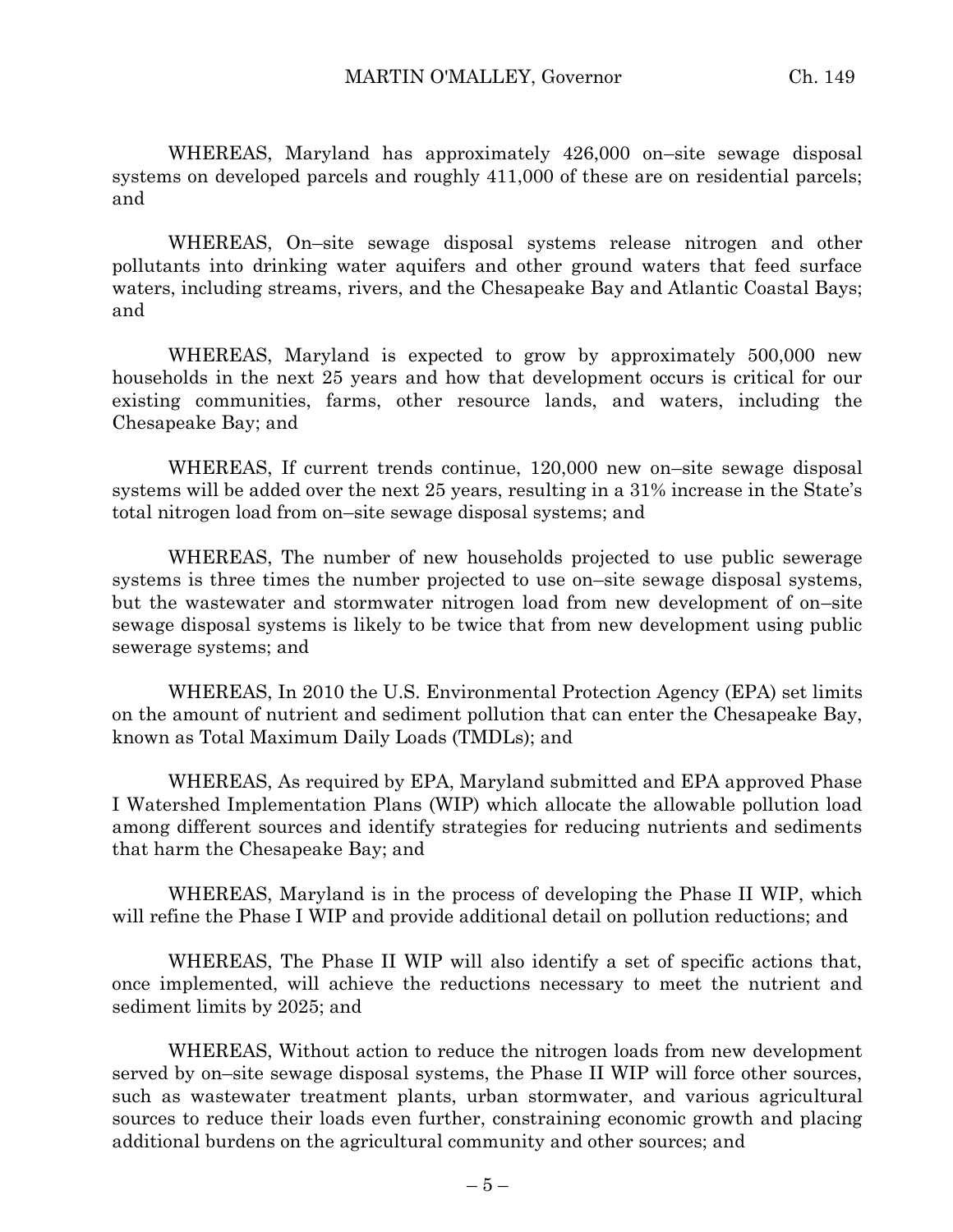WHEREAS, The use of on–site sewage disposal systems has other land use impacts such as increasing land consumption outside of growth areas and fragmenting our agricultural and forest lands; and

WHEREAS, On–site sewage disposal systems can lead to increased public costs for extending sewer service to failing systems and providing additional roads, schools, and other public services; and

WHEREAS, Planning for growth served by on–site sewage disposal systems and shared systems should be done through established planning processes such as the local comprehensive plan, the water and sewer plan, and subdivision plan approval; now, therefore,

SECTION 1. BE IT ENACTED BY THE GENERAL ASSEMBLY OF MARYLAND, That the Laws of Maryland read as follows:

# **Article – Environment**

9–206.

**(A) (1) IN THIS SUBSECTION SECTION THE FOLLOWING WORDS HAVE THE MEANINGS INDICATED.**

**(2) "COMMUNITY SEWERAGE SYSTEM" MEANS A PUBLICLY OR PRIVATELY OWNED SEWERAGE SYSTEM THAT SERVES AT LEAST TWO LOTS.**

**(3) "GROWTH TIERS" MEANS THE TIERS ADOPTED BY A LOCAL JURISDICTION IN ACCORDANCE WITH ARTICLE 66B, § 1.05 OF THE CODE.**

**(3) (4) "LOT" INCLUDES A PART OF A SUBDIVISION THAT:**

**(I) IS USED OR IS INTENDED TO BE USED AS A BUILDING** 

**SITE; AND**

- **(II) IS NOT INTENDED TO BE FURTHER SUBDIVIDED.**
- **(4) (5) "MAJOR SUBDIVISION" MEANS THE:**
	- **(I) THE SUBDIVISION OF LAND: INTO**

**1. INTO NEW LOTS, PLATS, BUILDING SITES, OR OTHER DIVISIONS OF LAND DEFINED OR DESCRIBED AS A MAJOR SUBDIVISION IN THE A LOCAL LAW AS A MAJOR SUBDIVISION ORDINANCE OR REGULATION:**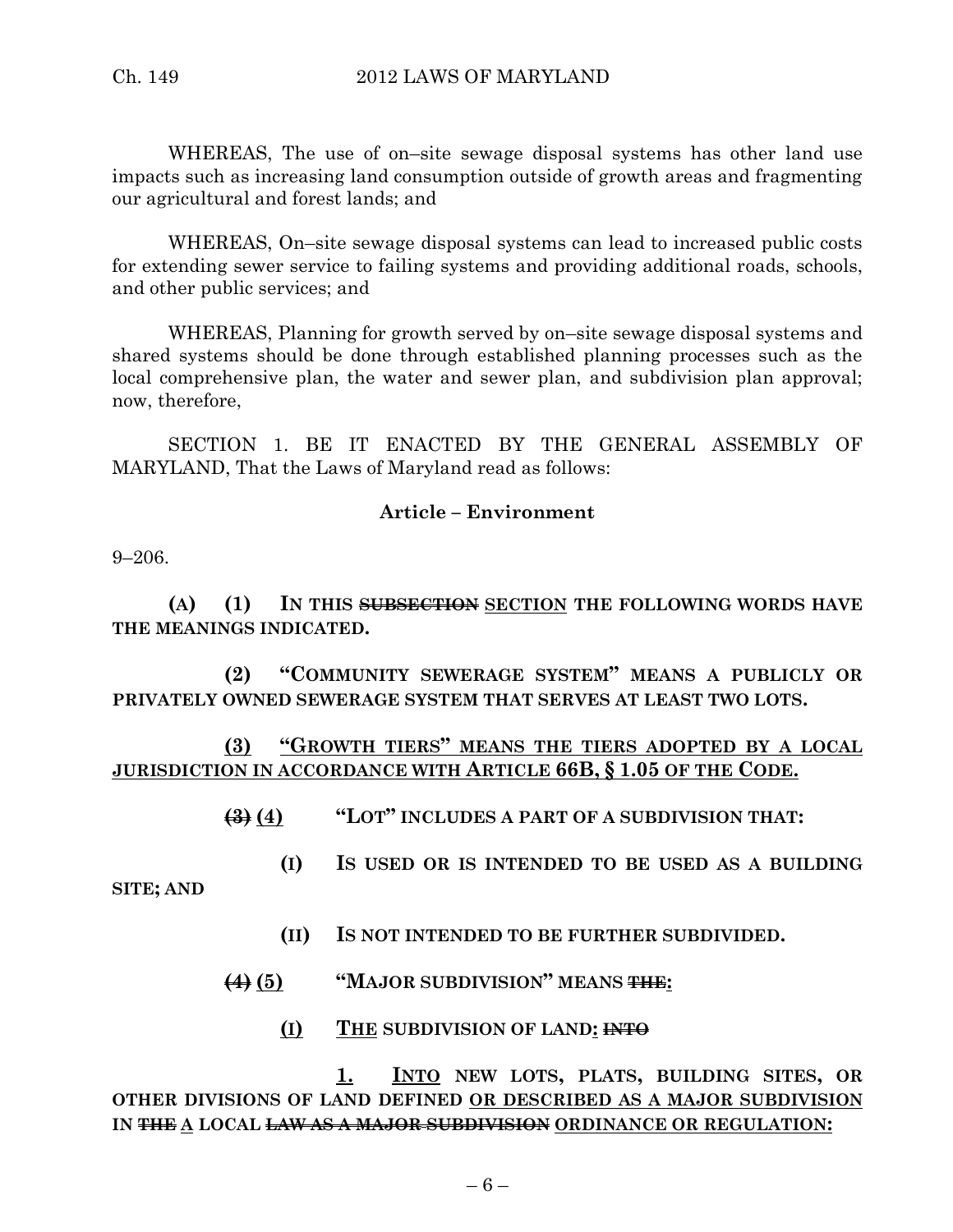# **A. THAT IS IN EFFECT ON OR BEFORE JANUARY 1,**

**2012.; OR**

**B. IF ADOPTED ON OR BEFORE DECEMBER 31, 2012, IF A LOCAL JURISDICTION CHOOSES TO CREATE A DEFINITION OR DESCRIPTION APPLICABLE SOLELY TO THIS SECTION OR IF A LOCAL ORDINANCE OR REGULATION DOES NOT DEFINE OR DESCRIBE A MAJOR SUBDIVISION UNDER ITEM A OF THIS ITEM, THAT IS ADOPTED ON OR BEFORE DECEMBER 31, 2012; OR**

**2. IF A LOCAL JURISDICTION HAS NOT ADOPTED A DEFINITION OR DESCRIPTION OF A MAJOR SUBDIVISION ON OR BEFORE DECEMBER 31, 2012, UNDER ITEM 1 OF THIS ITEM, INTO FIVE OR MORE NEW LOTS, PLATS, BUILDING SITES, OR OTHER DIVISIONS OF LAND; AND**

**(II) IF THE LOCAL ORDINANCE OR REGULATION HAS TWO MULTIPLE DEFINITIONS OR DESCRIPTIONS OF A MAJOR SUBDIVISION UNDER PARAGRAPH (I) OF THIS SUBSECTION, THE DEFINITION OR DESCRIPTION OF A MAJOR SUBDIVISION THAT IS DETERMINED BY THE LOCAL JURISDICTION TO APPLY FOR THE PURPOSES OF THIS SECTION.**

**(5) (6) "MINOR SUBDIVISION" MEANS THE:**

**(I) THE SUBDIVISION OF LAND: INTO**

**1. INTO NEW LOTS, PLATS, BUILDING SITES, OR OTHER DIVISIONS OF LAND DEFINED OR DESCRIBED AS A MINOR SUBDIVISION IN THE A LOCAL LAW AS A MINOR SUBDIVISION ORDINANCE OR REGULATION:**

**A. THAT IS IN EFFECT ON OR BEFORE JANUARY 1,**

**2012.; OR**

**B. IF ADOPTED ON OR BEFORE DECEMBER 31, 2012, IF A LOCAL JURISDICTION CHOOSES TO CREATE A DEFINITION OR DESCRIPTION APPLICABLE SOLELY TO THIS SECTION OR IF A LOCAL ORDINANCE OR REGULATION DOES NOT DEFINE OR DESCRIBE A MINOR SUBDIVISION UNDER ITEM A OF THIS ITEM, ADOPTED ON OR BEFORE DECEMBER 31, 2012, PROVIDED THAT A MINOR SUBDIVISION DEFINED OR DESCRIBED IN THE ADOPTED ORDINANCE OR REGULATION DOES NOT EXCEED SEVEN NEW LOTS, PLATS, BUILDING SITES, OR OTHER DIVISIONS OF LAND; OR**

**2. IF A LOCAL JURISDICTION HAS NOT ADOPTED A DEFINITION OR DESCRIPTION OF A MINOR SUBDIVISION ON OR BEFORE**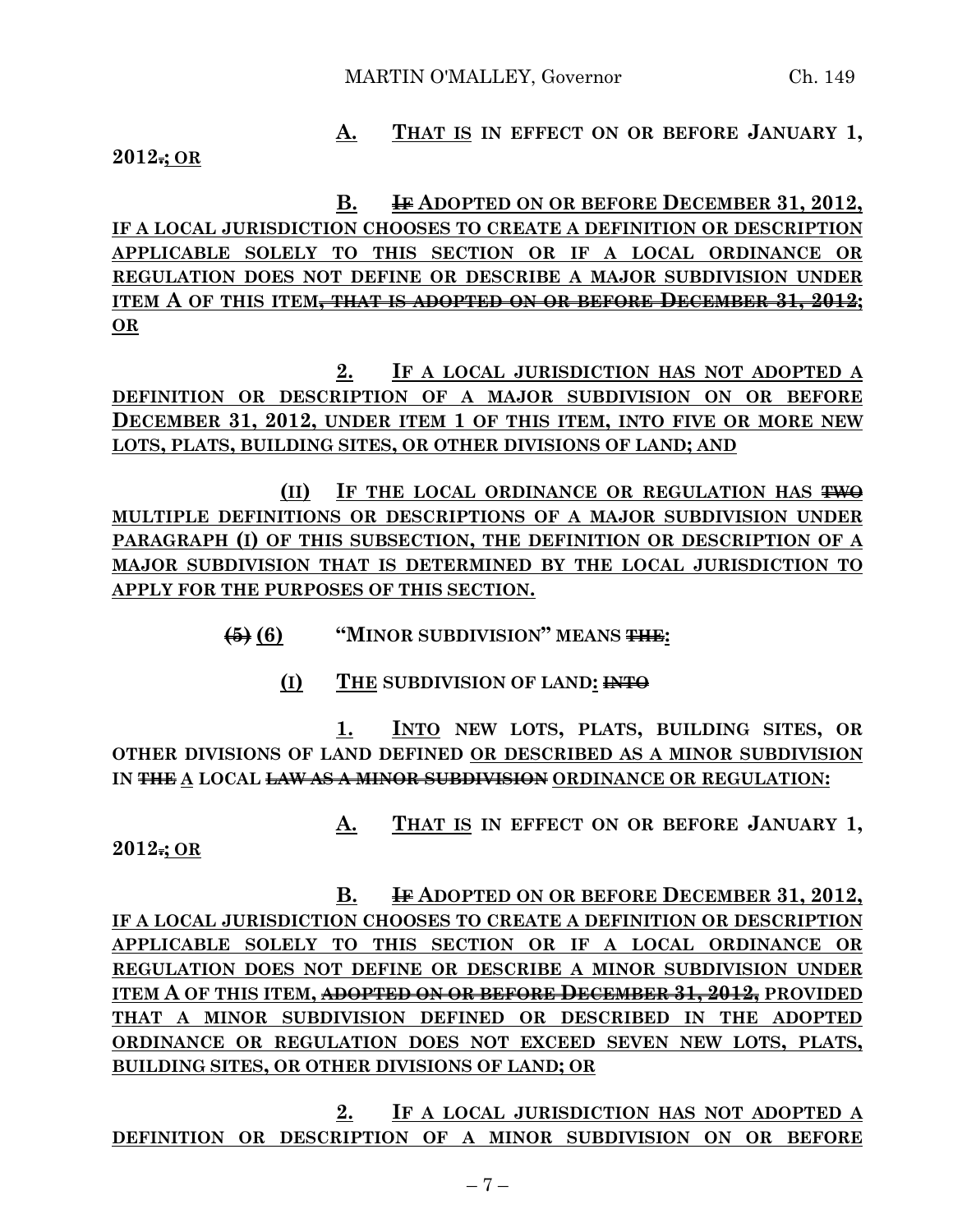**DECEMBER 31, 2012, UNDER ITEM 1 OF THIS ITEM, INTO FEWER THAN FIVE NEW LOTS, PLATS, BUILDING SITES, OR OTHER DIVISIONS OF LAND; AND** 

**(II) IF THE LOCAL ORDINANCE OR REGULATION HAS TWO MULTIPLE DEFINITIONS OR DESCRIPTIONS OF A MINOR SUBDIVISION UNDER ITEM (I) OF THIS PARAGRAPH, THE DEFINITION OR DESCRIPTION OF A MINOR SUBDIVISION THAT IS DETERMINED BY THE LOCAL JURISDICTION TO APPLY FOR THE PURPOSES OF THIS SECTION.**

**(6) (7) "ON–SITE SEWAGE DISPOSAL" MEANS THE DISPOSAL OF SEWAGE BENEATH THE SOIL SURFACE.**

**(7) (8) (I) "ON–SITE SEWAGE DISPOSAL SYSTEM" MEANS A SEWAGE TREATMENT UNIT, COLLECTION SYSTEM, DISPOSAL AREA, AND RELATED APPURTENANCES.**

**(II) "ON–SITE SEWAGE DISPOSAL SYSTEM" INCLUDES A SHARED FACILITY OR COMMUNITY SEWERAGE SYSTEM THAT DISPOSES OF SEWAGE EFFLUENT BENEATH THE SOIL SURFACE.**

**(9) "PUBLIC SEWER" MEANS A COMMUNITY, SHARED, OR MULTIUSE SEWERAGE SYSTEM.**

**(8) (10) "SHARED FACILITY" MEANS A SEWERAGE SYSTEM THAT:**

**(I) SERVES MORE THAN ONE:**

**1. LOT AND IS OWNED IN COMMON BY THE USERS;**

**2. CONDOMINIUM UNIT AND IS OWNED IN COMMON BY THE USERS OR BY A CONDOMINIUM ASSOCIATION;**

**3. USER AND IS LOCATED ON INDIVIDUAL LOTS OWNED BY THE USERS; OR**

**4. USER ON ONE LOT AND IS OWNED IN COMMON BY THE USERS; OR**

**(II) IS LOCATED WHOLLY OR PARTLY ON ANY OF THE COMMON ELEMENTS OF A CONDOMINIUM; OR**

**(III) SERVES A HOUSING OR ANOTHER MULTIPLE OWNERSHIP COOPERATIVE.**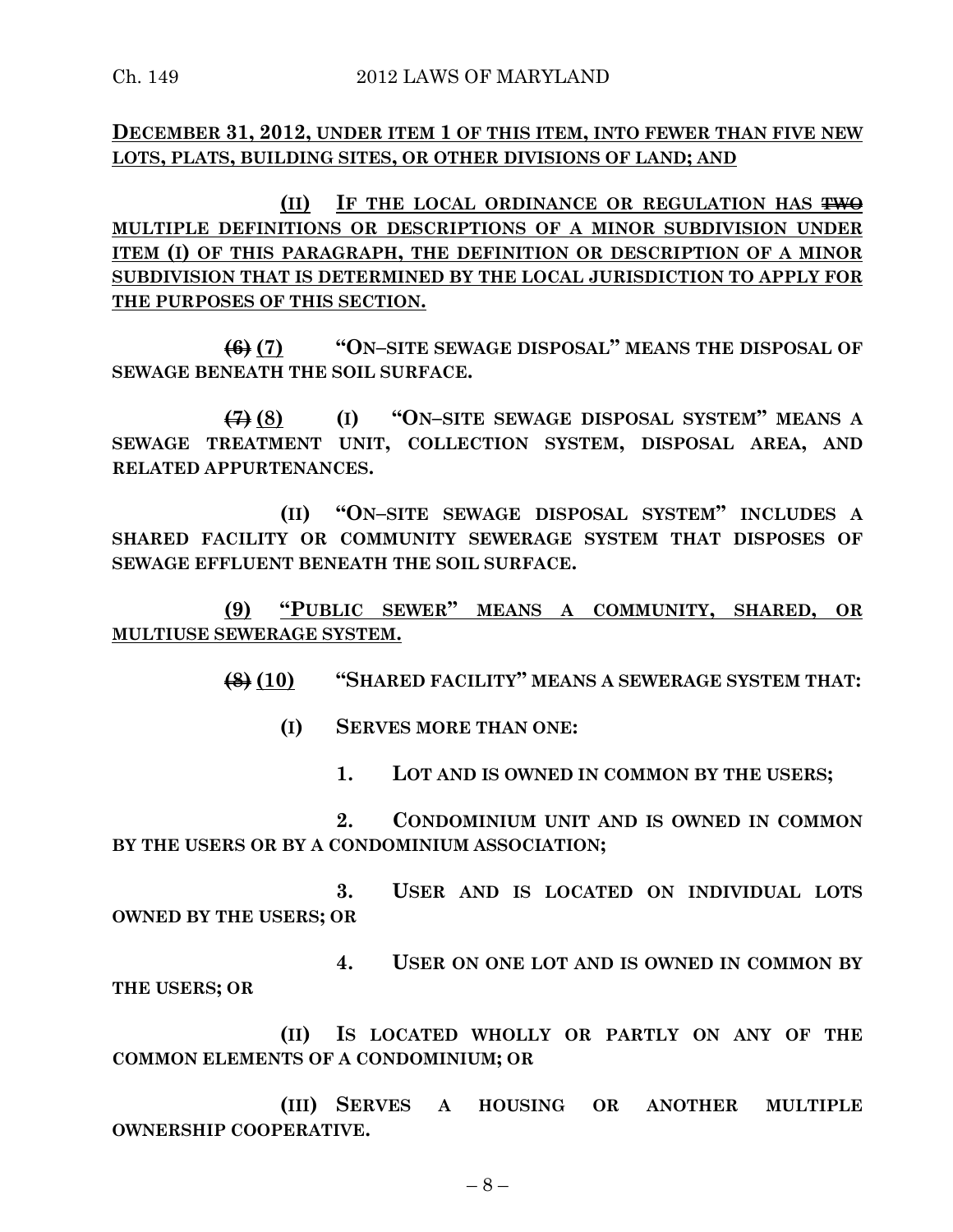# **(11) "STATE AGENCY" MEANS:**

**(I) THE MARYLAND AGRICULTURAL LAND PRESERVATION FOUNDATION;**

- **(II) THE MARYLAND ENVIRONMENTAL TRUST;**
- **(III) THE DEPARTMENT OF NATURAL RESOURCES; OR**

**(IV) THE MARYLAND–NATIONAL CAPITAL PARK AND PLANNING COMMISSION.**

**(9) (12) (I) "SUBDIVISION" MEANS A DIVISION OF A TRACT OR PARCEL OF LAND INTO AT LEAST TWO LOTS FOR THE IMMEDIATE OR FUTURE PURPOSE OF SALE OR BUILDING DEVELOPMENT.**

#### **(II) "SUBDIVISION" INCLUDES:**

**1. A CHANGE IN STREET LINES OR LOT LINES, UNLESS THE SECRETARY, OR THE SECRETARY'S DESIGNEE, DETERMINES THAT THE CHANGE WILL NOT ADVERSELY AFFECT THE SAFETY AND ADEQUACY OF WELL SITES OR SEWAGE DISPOSAL AREAS; OR**

**2. RESUBDIVISION.**

**(III) "SUBDIVISION" DOES NOT INCLUDE A CHANGE IN STREET LINES OR LOT LINES IF THE CHANGE IN THE STREET OR LOT LINES DOES NOT:**

**1. RESULT IN A NET INCREASE IN THE NUMBER OF**

**LOTS; AND**

**2. ADVERSELY AFFECT THE SAFETY AND ADEQUACY OF WELL SITES OR SEWAGE DISPOSAL AREAS, AS DETERMINED BY THE SECRETARY OR THE SECRETARY'S DESIGNEE.**

**(10) "TIER I", "TIER II", "TIER III", AND "TIER IV" MEAN THE RESPECTIVE AREAS FOR GROWTH SO DESIGNATED IN A LOCAL COMPREHENSIVE PLAN ESTABLISHED BY A LOCAL JURISDICTION IN ACCORDANCE WITH ARTICLE 66B, § 1.04 OR § 3.05 OF THE CODE.**

**(B) (1) THIS SUBSECTION DOES SUBSECTIONS (F) THROUGH (K) AND SUBSECTION (N) OF THIS SECTION APPLY TO RESIDENTIAL SUBDIVISIONS.**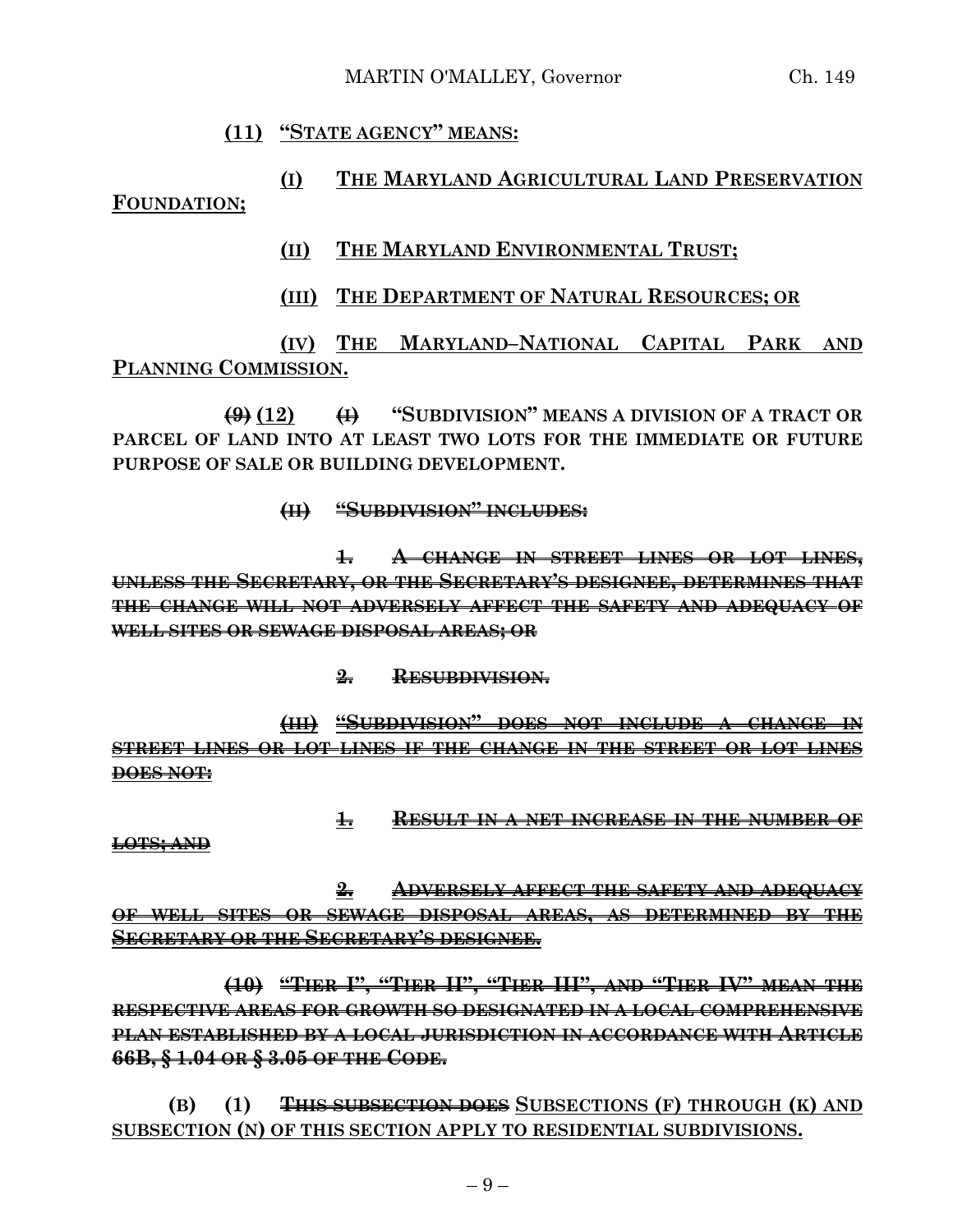# **(2) SUBSECTIONS (F) THROUGH (K) AND SUBSECTION (N) OF THIS SECTION:**

**(I) APPLY TO A SUBDIVISION PLAT APPROVAL BY THE DEPARTMENT OR THE DEPARTMENT'S DESIGNEE; AND**

**(II) DO NOT APPLY TO A SUBDIVISION PLAT APPROVAL BY A LOCAL JURISDICTION.**

**(3) (2) EXCEPT AS PROVIDED IN PARAGRAPH (4) OF THIS SUBSECTION, SUBSECTIONS SUBSECTIONS (F) THROUGH (K) DO NOT APPLY TO AN APPLICATION FOR APPROVAL OF A RESIDENTIAL SUBDIVISION UNDER § 9–512(E) OF THIS TITLE IF:**

**(I) 1. THE APPLICATION IS MADE ON OR BEFORE JULY 1, 2012; AND**

**2. THE SUBDIVISION PLAT IS RECORDED ON OR BEFORE DECEMBER 31, 2013; OR**

**(II) 1. THE APPLICATION IS MADE ON OR AFTER JULY 1, 2012; AND**

**2. THE SUBDIVISION PLAT IS RECORDED ON OR BEFORE DECEMBER 31, 2012.**

**(I) 1. BY OCTOBER 1, 2012, A SUBMISSION FOR PRELIMINARY PLAN APPROVAL IS MADE TO A LOCAL JURISDICTION THAT INCLUDES, AT A MINIMUM, THE PRELIMINARY ENGINEERING, DENSITY, ROAD NETWORK, LOT LAYOUT, AND EXISTING FEATURES OF THE PROPOSED SITE DEVELOPMENT;**

**2. BY JULY 1, 2012, IN A LOCAL JURISDICTION THAT REQUIRES A SOIL PERCOLATION TEST BEFORE A SUBMISSION FOR PRELIMINARY APPROVAL:**

**A. AN APPLICATION FOR A SOIL PERCOLATION TEST APPROVAL FOR ALL LOTS THAT WILL BE INCLUDED IN THE SUBMISSION FOR PRELIMINARY APPROVAL IS MADE TO THE LOCAL HEALTH DEPARTMENT; AND**

**B. WITHIN 18 MONTHS AFTER APPROVAL OF THE SOIL PERCOLATION TESTS FOR THE LOTS THAT WILL BE INCLUDED IN THE SUBMISSION FOR PRELIMINARY APPROVAL, A SUBMISSION FOR PRELIMINARY**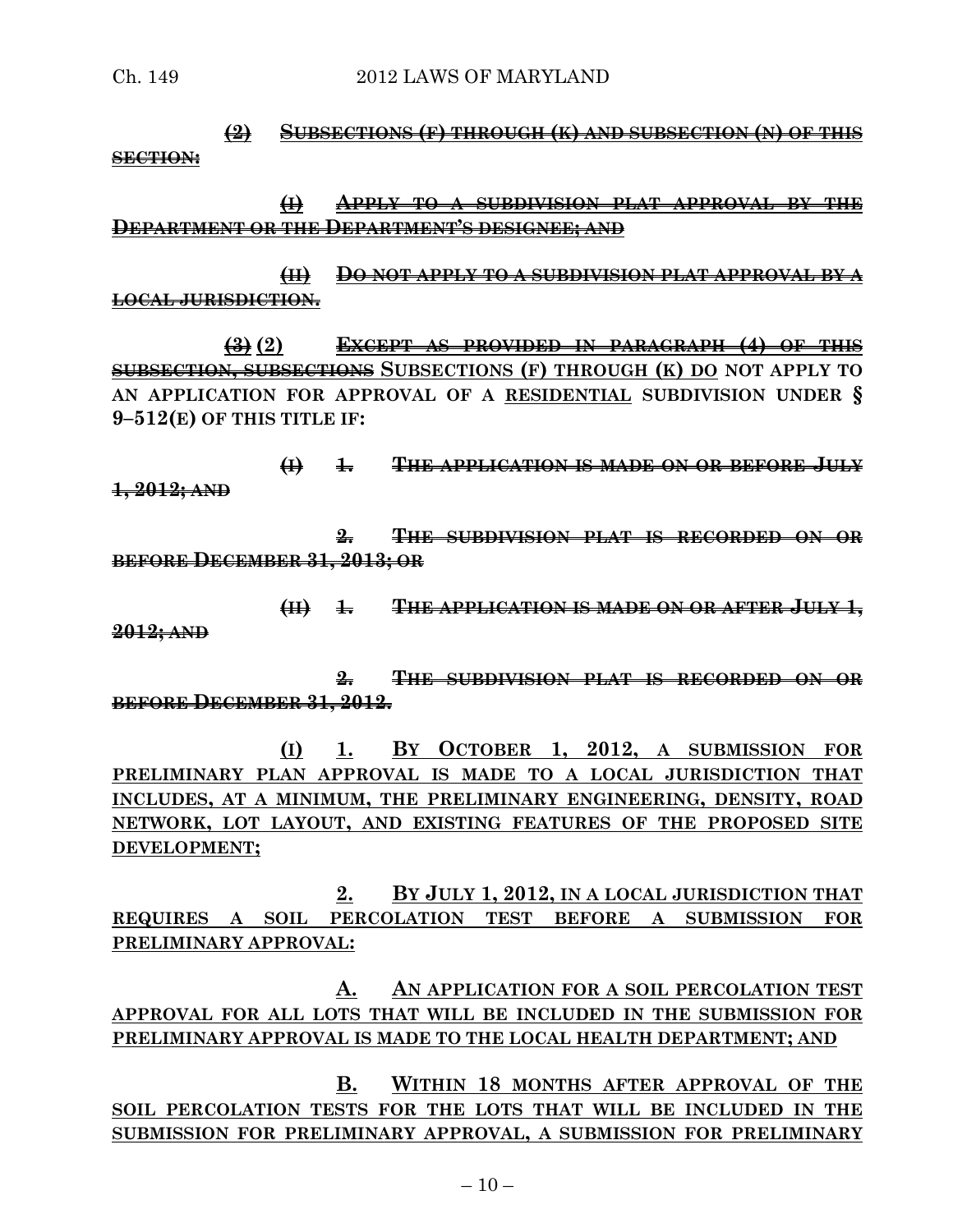**APPROVAL IS MADE TO A LOCAL JURISDICTION THAT INCLUDES, AT A MINIMUM, THE PRELIMINARY ENGINEERING, DENSITY, ROAD NETWORK, LOT LAYOUT, AND EXISTING FEATURES OF THE PROPOSED SITE DEVELOPMENT; OR**

**3. BY JULY 1, 2012, IN A LOCAL JURISDICTION THAT REQUIRES A SOIL PERCOLATION TEST BEFORE A SUBMISSION FOR PRELIMINARY APPROVAL AND THE LOCAL JURISDICTION DOES NOT ACCEPT APPLICATIONS FOR SOIL PERCOLATION TESTS YEAR ROUND:**

**A. DOCUMENTATION THAT A MARYLAND PROFESSIONAL ENGINEER OR SURVEYOR HAS PREPARED AND CERTIFIED UNDER SEAL A SITE PLAN IN ANTICIPATION OF AN APPLICATION FOR SOIL PERCOLATION TESTS;**

**B. AN APPLICATION FOR A SOIL PERCOLATION TEST APPROVAL FOR ALL LOTS THAT WILL BE INCLUDED IN THE SUBMISSION FOR PRELIMINARY APPROVAL IS MADE TO THE LOCAL HEALTH DEPARTMENT AT THE NEXT AVAILABLE SOIL PERCOLATION TEST SEASON; AND**

**C. WITHIN 18 MONTHS AFTER APPROVAL OF THE SOIL PERCOLATION TESTS FOR THE LOTS THAT WILL BE INCLUDED IN THE SUBMISSION FOR PRELIMINARY APPROVAL, A SUBMISSION FOR PRELIMINARY APPROVAL IS MADE TO A LOCAL JURISDICTION THAT INCLUDES, AT A MINIMUM, THE PRELIMINARY ENGINEERING, DENSITY, ROAD NETWORK, LOT LAYOUT, AND EXISTING FEATURES OF THE PROPOSED SITE DEVELOPMENT; AND**

**(II) BY OCTOBER 1, 2016, THE PRELIMINARY PLAN IS** 

**APPROVED.**

**(2) (4) THE DEPARTMENT MAY EXTEND THE DATE FOR RECORDATION OF A SUBDIVISION PLAT UNDER PARAGRAPH (3) OF THIS SUBSECTION BY ONE ADDITIONAL 6–MONTH PERIOD IF THE APPLICANT DEMONSTRATES TO THE DEPARTMENT OR THE DEPARTMENT'S DESIGNEE THAT THE APPLICANT IS UNABLE TO RECORD THE PLAT BECAUSE THE APPLICANT CANNOT PERFORM THE REQUIRED TESTS FOR ADEQUACY OF AN ON–SITE SEWAGE DISPOSAL SYSTEM IN ACCORDANCE WITH THE REGULATIONS ADOPTED BY THE DEPARTMENT.**

**(C) (1) SUBSECTIONS (F) THROUGH (K) AND SUBSECTION (N) OF THIS SECTION DO NOT APPLY TO COVENANTS, RESTRICTIONS, CONDITIONS, OR CONSERVATION EASEMENTS THAT WERE CREATED OR ENTERED INTO AT ANY TIME UNDER § 2–118 OF THE REAL PROPERTY ARTICLE FOR THE BENEFIT OF,**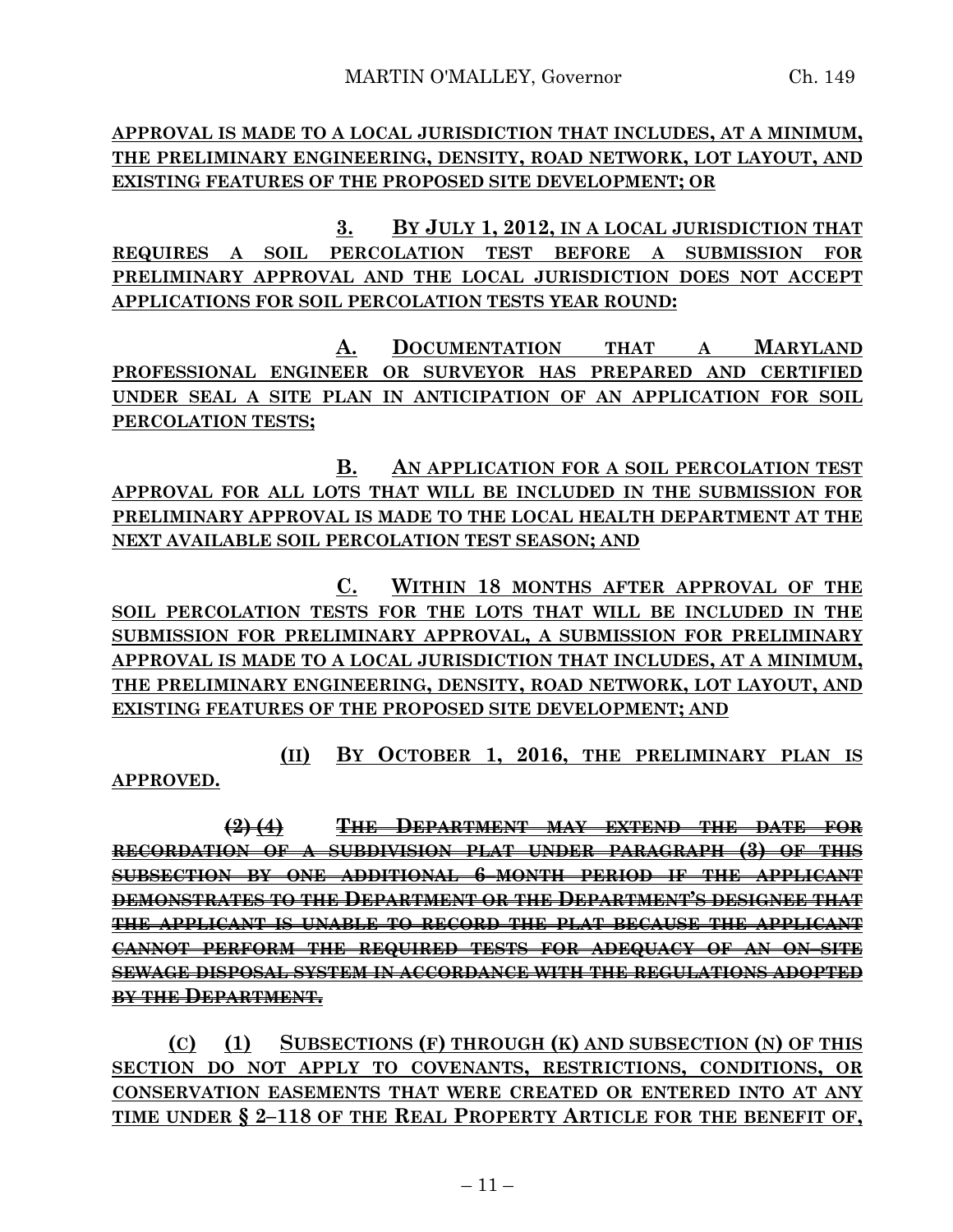# **OR HELD BY, A STATE AGENCY OR A LOCAL JURISDICTION FOR THE PURPOSE OF CONSERVING NATURAL RESOURCES OR AGRICULTURAL LAND.**

**(2) SUBSECTIONS (F) THROUGH (K) OF THIS SECTION MAY NOT BE CONSTRUED AS GRANTING ANY ADDITIONAL RIGHTS IN COVENANTS, RESTRICTIONS, CONDITIONS, OR CONSERVATION EASEMENTS THAT WERE CREATED OR ENTERED INTO AT ANY TIME UNDER § 2–118 OF THE REAL PROPERTY ARTICLE FOR THE BENEFIT OF, OR HELD BY, A STATE AGENCY OR A LOCAL JURISDICTION FOR THE PURPOSE OF CONSERVING NATURAL RESOURCES OR AGRICULTURAL LAND.**

**(D) SUBSECTIONS (F) THROUGH (K) (I) AND SUBSECTION (N) (L) OF THIS SECTION DO NOT:**

**(1) AFFECT A LOCAL TRANSFER OF DEVELOPMENT RIGHTS PROGRAM AUTHORIZED UNDER ARTICLE 25A, § 5(X), ARTICLE 28, § 8–101, OR ARTICLE 66B, § 11.01 OF THE CODE; OR**

**(2) DIMINISH THE LOCAL DEVELOPMENT RIGHTS TRANSFERRED IN THESE TRANSFER OF DEVELOPMENT RIGHTS PROGRAMS.**

**(E) SUBSECTIONS (F) THROUGH (K) (I) AND SUBSECTION (N) (L) OF THIS SECTION MAY NOT BE CONSTRUED AS PROHIBITING A LOCAL JURISDICTION FROM ALTERING THE DEFINITION OR DESCRIPTION OF A MAJOR OR MINOR SUBDIVISION IN A LOCAL ORDINANCE OR REGULATION FOR LOCAL ZONING OR DEVELOPMENT PURPOSES.**

**(F) ON OR AFTER DECEMBER 31, 2012, THE DEPARTMENT OR THE DEPARTMENT'S DESIGNEE A LOCAL JURISDICTION:**

**(1) MAY NOT APPROVE AUTHORIZE A** *RESIDENTIAL* **MAJOR RESIDENTIAL SUBDIVISION SERVED BY ON–SITE SEWAGE DISPOSAL SYSTEMS, COMMUNITY SEWERAGE SYSTEMS, OR SHARED SYSTEMS UNTIL THE LOCAL JURISDICTION ADOPTS THE GROWTH TIERS IN ACCORDANCE WITH ARTICLE 66B, § 1.05 OF THE CODE; OR**

**(2) IF THE LOCAL JURISDICTION HAS NOT ADOPTED THE GROWTH TIERS IN ACCORDANCE WITH ARTICLE 66B, § 1.05 OF THE CODE, MAY APPROVE AUTHORIZE:**

**(I) A** *RESIDENTIAL* **MINOR RESIDENTIAL SUBDIVISION SERVED BY ON–SITE SEWAGE DISPOSAL SYSTEMS IF THE RESIDENTIAL SUBDIVISION OTHERWISE MEETS THE REQUIREMENTS OF THIS TITLE; OR**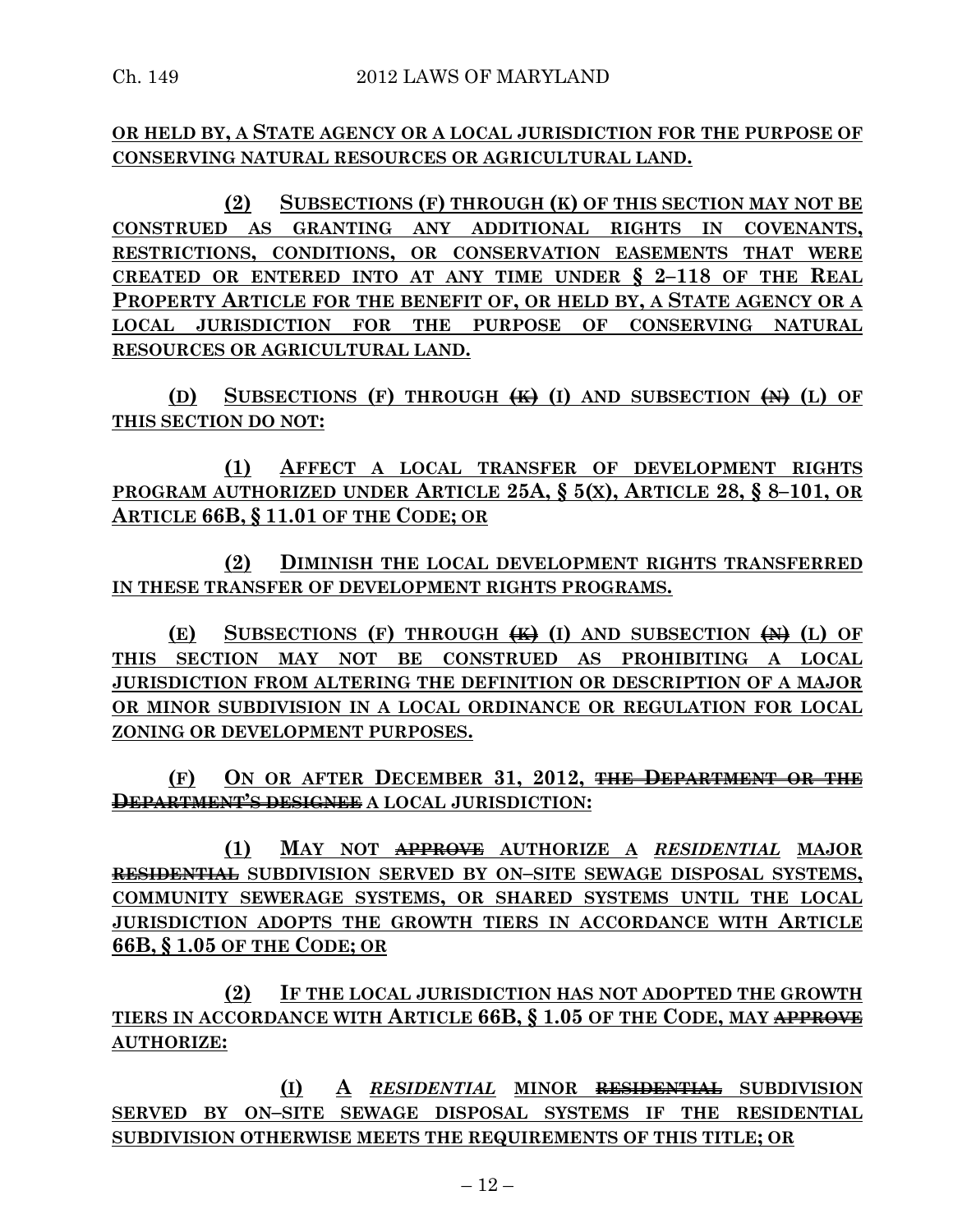**(II) A MAJOR OR MINOR SUBDIVISION SERVED BY PUBLIC SEWER IN A TIER I AREA.**

**(G) (1) EXCEPT AS PROVIDED IN SUBSECTION**  $\overline{\text{E}(\text{E} \cdot \text{E})}$  **<b>(F)(2) OF THIS SECTION** *AND SUBJECT TO SUBSECTION (I) OF THIS SECTION***, THE DEPARTMENT, OR THE DEPARTMENT'S DESIGNEE, MAY APPROVE A LOCAL JURISDICTION MAY AUTHORIZE A RESIDENTIAL SUBDIVISION PLAT ONLY IF:**

**(I) ALL LOTS PROPOSED IN AN AREA DESIGNATED FOR TIER I GROWTH WILL BE SERVED BY PUBLIC SEWER;**

**(II) ALL LOTS PROPOSED IN AN AREA DESIGNATED FOR TIER II GROWTH:**

**1. WILL BE SERVED BY PUBLIC SEWER; OR**

**2. IF THE SUBDIVISION IS A MINOR SUBDIVISION, MAY BE SERVED BY ON–SITE SEWAGE DISPOSAL SYSTEMS;**

**(III) EXCEPT AS PROVIDED IN SUBSECTION (C) (H) OF THIS SECTION, THE SUBDIVISION IS A MINOR SUBDIVISION UTILIZING SERVED BY INDIVIDUAL ON–SITE SEWAGE DISPOSAL SYSTEMS IN A TIER III OR TIER IV AREA; OR**

**(IV) THE SUBDIVISION IS A MAJOR SUBDIVISION SERVED BY ON–SITE SEWAGE DISPOSAL SYSTEMS, A COMMUNITY SYSTEM, OR A SHARED FACILITY LOCATED IN A TIER III AREA, SUBJECT TO THE FOLLOWING:**

**1. THE SUBDIVISION AND HAS BEEN RECOMMENDED BY THE LOCAL PLANNING BOARD IN ACCORDANCE WITH ARTICLE 66B, § 1.05** *1.06* **OF THE CODE; AND**

**2. IN CONSULTATION WITH THE DEPARTMENT OF PLANNING IN ACCORDANCE WITH SUBSECTIONS (I) AND (J) OF THIS SECTION, THE DEPARTMENT HAS DETERMINED THAT THE TIER III OR TIER IV AREA IS GROWTH TIERS ARE CONSISTENT WITH: ARTICLE 66B, § 1.05 OF THE CODE.**

**A. THE REQUIREMENTS OF A TIER III OR TIER IV AREA IN ARTICLE 66B, § 1.04 OR § 3.05 OF THE CODE, AS APPROPRIATE; AND**

**B. THE MUNICIPAL GROWTH ELEMENT AND THE PRIORITY PRESERVATION ELEMENT, IF APPLICABLE.**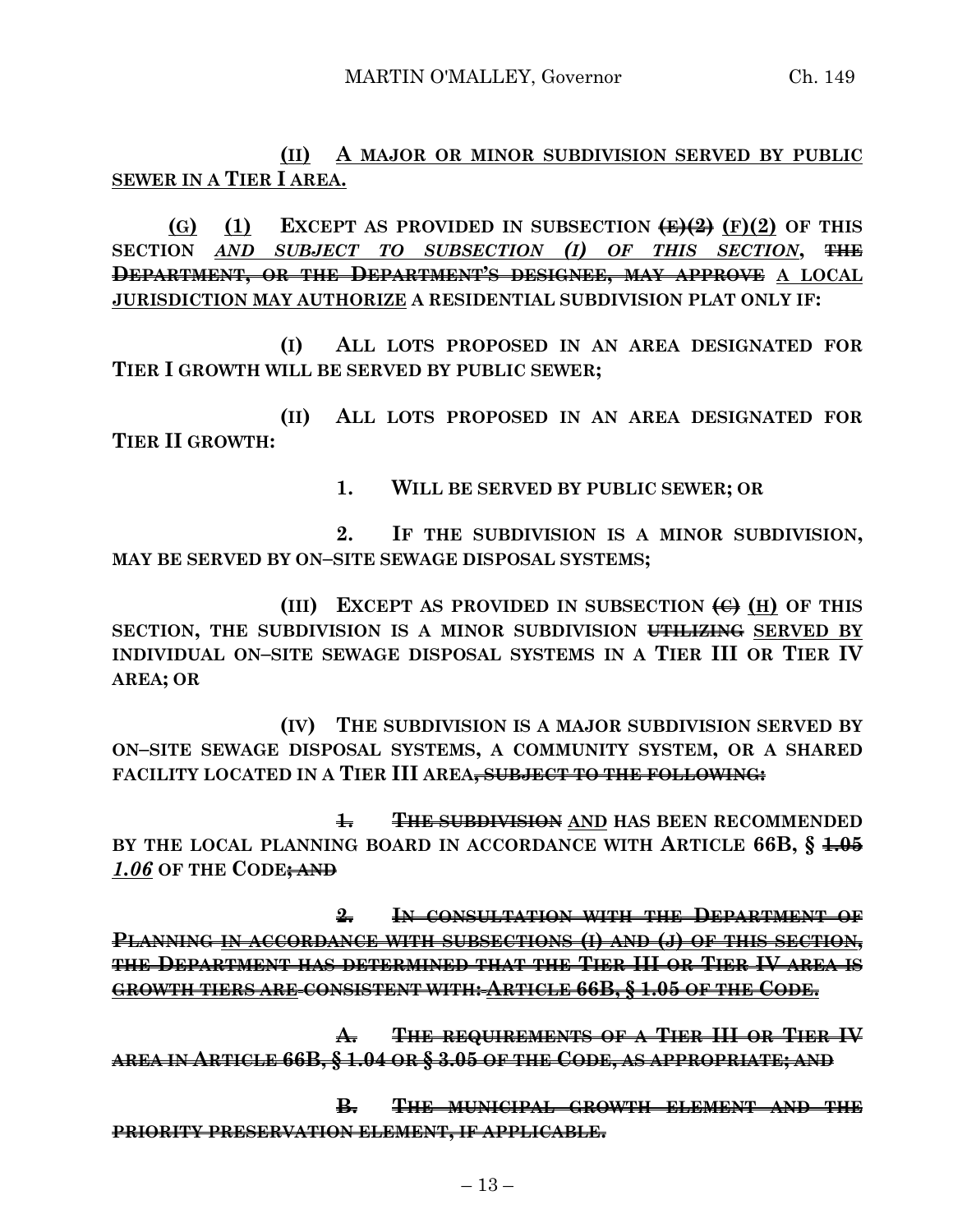**(2) ANY DELAY IN THE APPROVAL OF A RESIDENTIAL SUBDIVISION PLAT UNDER THIS SUBSECTION MAY NOT BE CONSTRUED AS APPLYING TO ANY DEADLINE FOR APPROVING OR DISAPPROVING A SUBDIVISION PLAT UNDER ARTICLE 28 OF THE CODE, ARTICLE 66B, § 5.04 OF THE CODE, OR A LOCAL ORDINANCE.**

**(C) (H) (1) THE LIMITATION OF MINOR SUBDIVISIONS IN** SUBSECTION  $\left(\frac{B}{2}\right)\left(\frac{B}{B}\right)$   $\left(\frac{C}{A}\right)\left(1\right)$  (III) OF THIS SECTION DOES NOT APPLY TO A **LOCAL JURISDICTION, IF THE SUBDIVISION AND ZONING REQUIREMENTS IN THEIR CUMULATIVE TIER IV AREAS RESULT IN A AN ACTUAL OVERALL YIELD OF NOT MORE THAN ONE DWELLING UNIT PER 25 20 ACRES THAT HAS BEEN VERIFIED BY THE DEPARTMENT OF PLANNING.**

**(2) A LOCAL JURISDICTION MAY REQUEST, IN WRITING, A VERIFICATION OF THE ACTUAL OVERALL YIELD FROM THE DEPARTMENT OF PLANNING.**

**(3) THE DEPARTMENT OF PLANNING SHALL VERIFY THE ACTUAL OVERALL YIELD AFTER CONSULTATION WITH THE MARYLAND SUSTAINABLE GROWTH COMMISSION, ESTABLISHED IN § 5–702 OF THE STATE FINANCE AND PROCUREMENT ARTICLE.**

**(I) (1) IF TWO OR MORE LOCAL JURISDICTIONS ADOPT CONFLICTING GROWTH TIER DESIGNATIONS FOR THE SAME AREA, THE DEPARTMENT AND THE DEPARTMENT OF PLANNING SHALL CONFER WITH THE LOCAL JURISDICTIONS TO SEEK RESOLUTION OF THE CONFLICTING DESIGNATIONS.**

**(2) IF A CONFLICT IN GROWTH TIER DESIGNATIONS IS NOT RESOLVED, THE DEPARTMENT OF PLANNING SHALL RECOMMEND TO THE DEPARTMENT** *AND THE DEPARTMENT MAY APPROVE* **THE PREFERRED LOCAL JURISDICTION DESIGNATIONS AS DETERMINED** *RECOMMENDED* **BY THE DEPARTMENT OF PLANNING BASED ON THE FOLLOWING BEST PLANNING PRACTICES OR FACTORS:**

**(I) THE COMPREHENSIVE PLAN, INCLUDING THE MUNICIPAL GROWTH ELEMENT, THE WATER RESOURCES ELEMENT, THE LAND USE ELEMENT, AND, IF APPLICABLE, THE PRIORITY PRESERVATION ELEMENT;**

**(II) GROWTH PROJECTIONS AND DEVELOPMENT CAPACITY;**

**AND**

**(III) AVAILABILITY OF INFRASTRUCTURE.**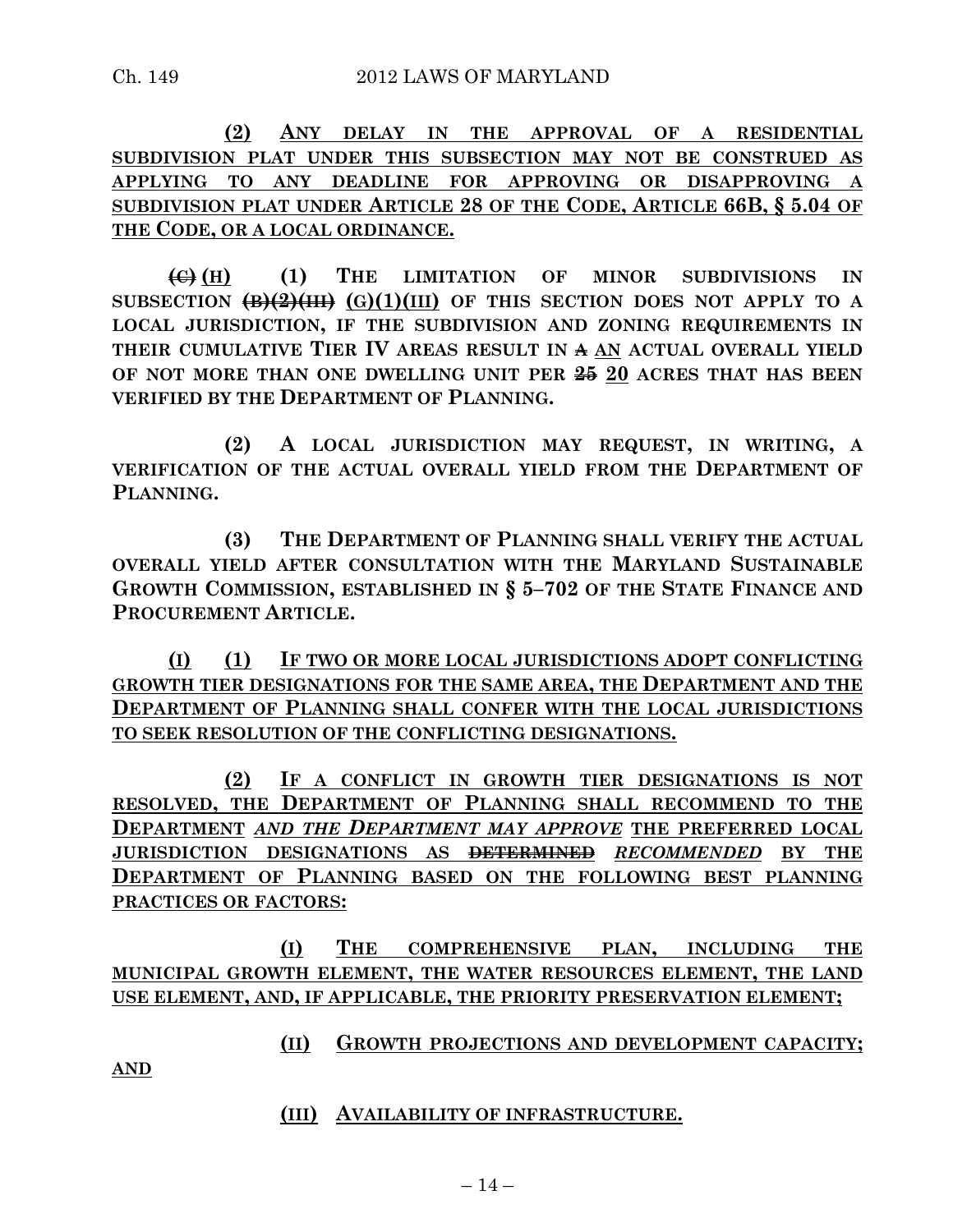**(D) (J) BEFORE THE DEPARTMENT APPROVES THE INITIAL SUBDIVISION PLAT FOR A MAJOR SUBDIVISION IN A TIER III AREA UNDER SUBSECTION (B) (G)(1)(IV) OF THIS SECTION, THE DEPARTMENT SHALL SUBMIT THE INITIAL SUBDIVISION PLAT TO THE DEPARTMENT OF PLANNING FOR ADVICE ON WHETHER THE TIER III OR TIER IV AREA IS GROWTH TIERS ARE CONSISTENT WITH:**

**(1) THE REQUIREMENTS OF A TIER III OR TIER IV AREA FOR THE GROWTH TIERS IN ARTICLE 66B, § 1.04 OR § 3.05 § 1.05 OF THE CODE, AS APPROPRIATE; AND**

**(2) THE COMPREHENSIVE PLAN, INCLUDING THE MUNICIPAL GROWTH ELEMENT, THE WATER RESOURCES ELEMENT, THE LAND USE ELEMENT, AND, IF APPLICABLE, THE PRIORITY PRESERVATION ELEMENT, IF APPLICABLE, AND THE WATER RESOURCES ELEMENT OF THE LOCAL COMPREHENSIVE PLAN.**

**(E) ON OR AFTER DECEMBER 31, 2012, THE DEPARTMENT OR THE DEPARTMENT'S DESIGNEE:**

**(1) MAY NOT APPROVE A MAJOR RESIDENTIAL SUBDIVISION SERVED BY ON–SITE SEWAGE DISPOSAL SYSTEMS, COMMUNITY SEWERAGE SYSTEMS, OR SHARED SYSTEMS UNTIL THE LOCAL JURISDICTION AMENDS THE LOCAL COMPREHENSIVE PLAN TO INCLUDE THE TIER I, TIER II, TIER III, AND TIER IV AREAS; OR**

**(2) IF THE LOCAL JURISDICTION HAS NOT AMENDED THE LOCAL COMPREHENSIVE PLAN TO INCLUDE TIER I, TIER II, TIER III, OR TIER IV AREAS, MAY APPROVE:**

**(I) A MINOR RESIDENTIAL SUBDIVISION SERVED BY ON–SITE SEWAGE DISPOSAL SYSTEMS IF THE RESIDENTIAL SUBDIVISION OTHERWISE MEETS THE REQUIREMENTS OF THIS TITLE; OR** 

**(II) A MAJOR OR MINOR SUBDIVISION SERVED BY PUBLIC**

**SEWER.**

**(F) (K) (1) IF A LOCAL JURISDICTION AMENDS A TIER III OR TIER IV AREA, THE DEPARTMENT OF PLANNING SHALL NOTIFY THE DEPARTMENT OF THE AMENDMENT.**

**(2) AFTER THE AMENDMENT OF A TIER III OR TIER IV AREA, THE DEPARTMENT SHALL SEND THE FIRST SUBDIVISION PLAT FOR A MAJOR**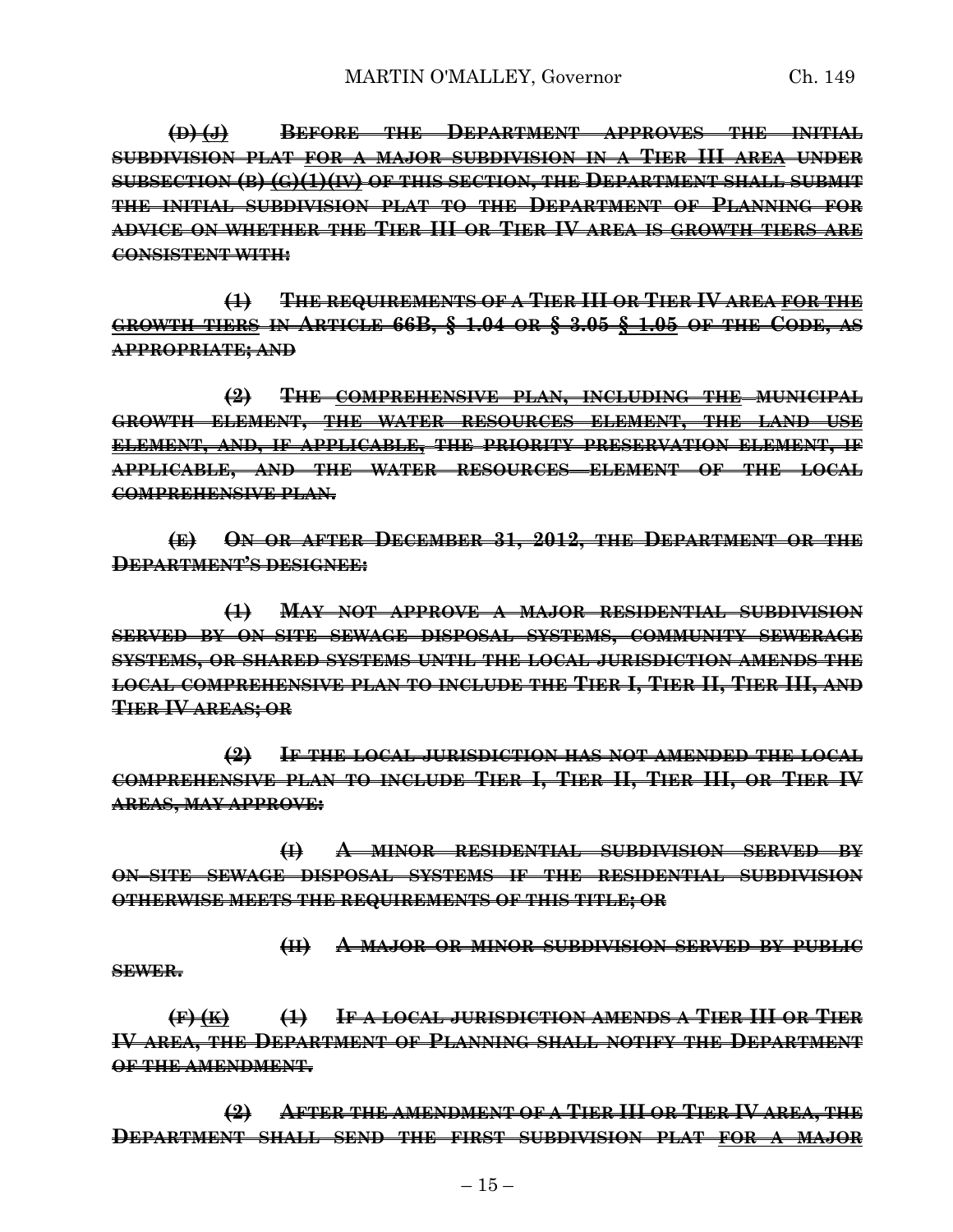**SUBDIVISION IN A TIER III AREA TO THE DEPARTMENT OF PLANNING FOR ADVICE UNDER SUBSECTION (D) OF THIS SECTION.**

**(3) THE APPROVAL OF THE FIRST SUBDIVISION PLAT AFTER AN AMENDMENT TO A TIER III OR TIER IV AREA GROWTH TIER SHALL BE COMPLETED IN ACCORDANCE WITH SUBSECTION (B) (G) OF THIS SECTION.**

# **(G) THE DEPARTMENT MAY ESTABLISH REGULATIONS REQUIRING NUTRIENT OFFSETS FOR ALL NEW SUBDIVISIONS.**

 $[(a)$   $(H)$   $(H)$   $(H)$   $(J)$  With respect to land that is platted for subdivision, a person may not offer any of the land for sale or development or erect a permanent building on the land, unless there have been submitted to the Department:

(1) A plat of the subdivision;

(2) A statement of the methods, consistent with Subtitle 5 of this title, by which the subdivision is to be supplied with water and sewerage service; and

# **(3) DOCUMENTATION BY THE LOCAL JURISDICTION THAT A MAJOR SUBDIVISION ON–SITE SEWAGE DISPOSAL SYSTEM, A COMMUNITY SEWERAGE SYSTEM, OR A SHARED FACILITY IS IN A:**

**(I) TIER III AREA AS ADOPTED BY THE LOCAL JURISDICTION; OR**

# **(II) TIER IV AREA IN A LOCAL JURISDICTION THAT IS EXEMPT FROM THE LIMITATION OF MINOR SUBDIVISIONS AS PROVIDED IN SUBSECTION (H) OF THIS SECTION; AND**

(3) **(4)**Any other information that the Department requires.

 $[(b)]$   $(H)$   $(H)$   $(K)$  On the basis of information provided under subsection  $[(a)]$ **(H) (L) (I)** of this section, the Department may order:

(1) Preparation and submission, within any time the Department sets, of any plans and specifications that the Department considers necessary to provide for adequate water supply and sewerage service to the subdivision; and

(2) Installation, within any time the Department sets, of the whole or any part of a water supply system or sewerage system for the subdivision that:

(i) Conforms to the plans submitted to the Department and to any revision of the plans that the Department approves; and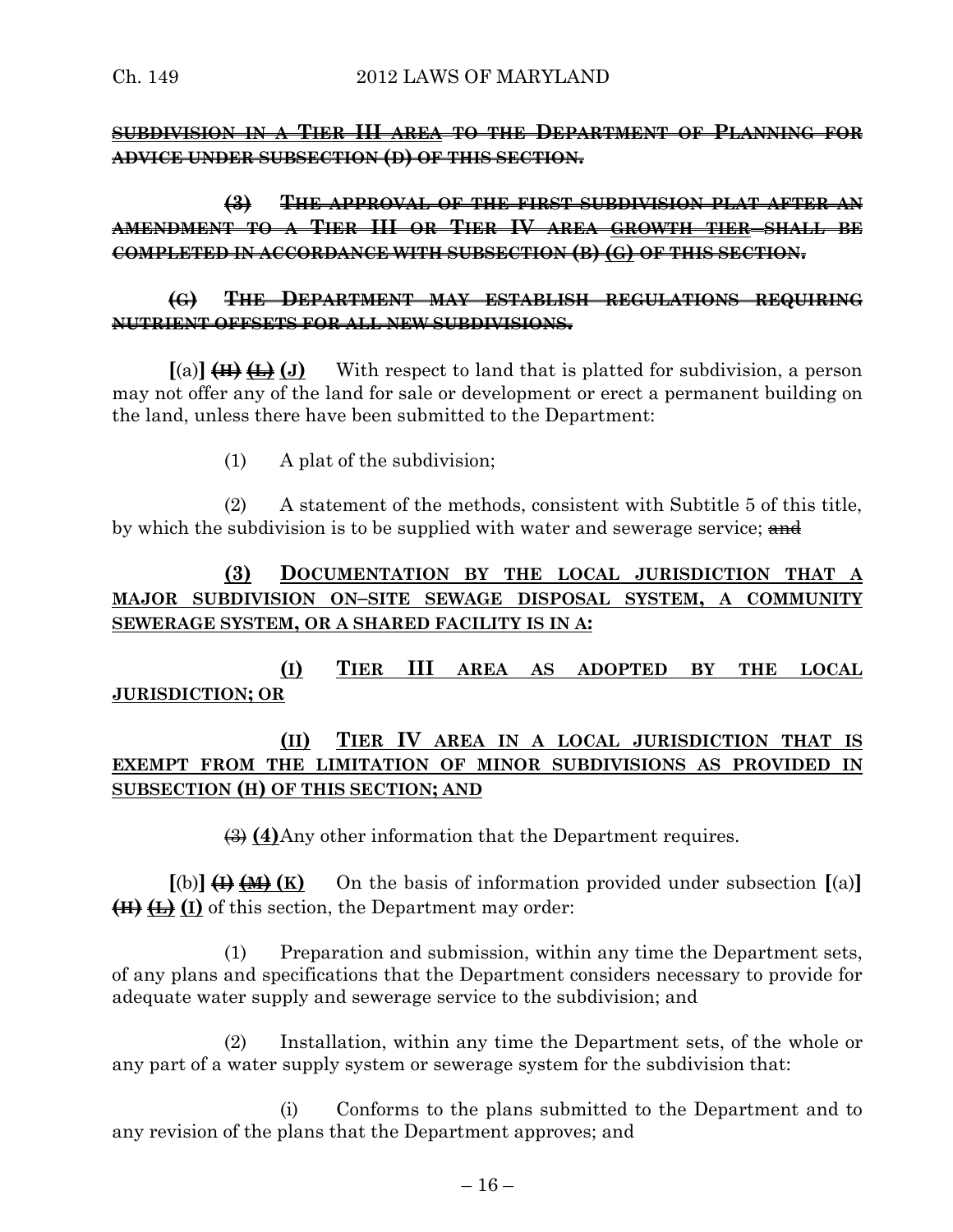health.

(ii) In the judgment of the Department, is needed for the public

**(J) (N) (L) (1) THIS SUBSECTION APPLIES TO A** *RESIDENTIAL* **MINOR RESIDENTIAL SUBDIVISION IN A TIER II, TIER III, OR TIER IV AREA.**

**(2) EXCEPT AS PROVIDED IN PARAGRAPHS (4) AND (5) OF THIS SUBSECTION, ON OR AFTER DECEMBER 31, 2012, IF A TRACT OR PARCEL OF LAND IS SUBDIVIDED INTO A RESIDENTIAL MINOR SUBDIVISION LEAVING ANY REMAINDER PARCEL OR TRACT OF LAND:**

**(I) THE RESIDENTIAL MINOR SUBDIVISION MAY NOT BE RESUBDIVIDED OR FURTHER SUBDIVIDED; AND**

**(II) THE REMAINDER PARCEL OR TRACT OF LAND MAY NOT BE SUBDIVIDED.**

**(3) EXCEPT AS PROVIDED IN PARAGRAPHS (4) AND (5) OF THIS SUBSECTION, ON OR AFTER DECEMBER 31, 2012, THE SUBDIVISION PLAT OF THE RESIDENTIAL MINOR SUBDIVISION SHALL STATE THAT:**

**(I) THE RESIDENTIAL MINOR SUBDIVISION MAY NOT BE RESUBDIVIDED OR FURTHER SUBDIVIDED; AND**

**(II) THE REMAINDER PARCEL OR TRACT OF LAND MAY NOT BE SUBDIVIDED; AND**

**(III) THE SUBDIVISION PLAT IS SUBJECT TO STATE LAW AND LOCAL ORDINANCES AND REGULATIONS.**

**(4) ON OR AFTER DECEMBER 31, 2012, IF A TRACT OR PARCEL OF LAND IS SUBDIVIDED INTO A RESIDENTIAL MINOR SUBDIVISION, THE RESIDENTIAL MINOR SUBDIVISION OR THE REMAINDER PARCEL OR TRACT OF LAND MAY BE RESUBDIVIDED OR FURTHER SUBDIVIDED IF THE SUBDIVISION OR THE REMAINDER PARCEL OR TRACT OF LAND IS:**

**(I) WITHIN A PRIORITY FUNDING AREA AS DEFINED IN TITLE 5, SUBTITLE 7B OF THE STATE FINANCE AND PROCUREMENT ARTICLE; AND**

**(II) DESIGNATED FOR PUBLIC SEWERAGE SERVICE WITHIN 10 YEARS IN THE APPROVED WATER AND SEWER PLAN.**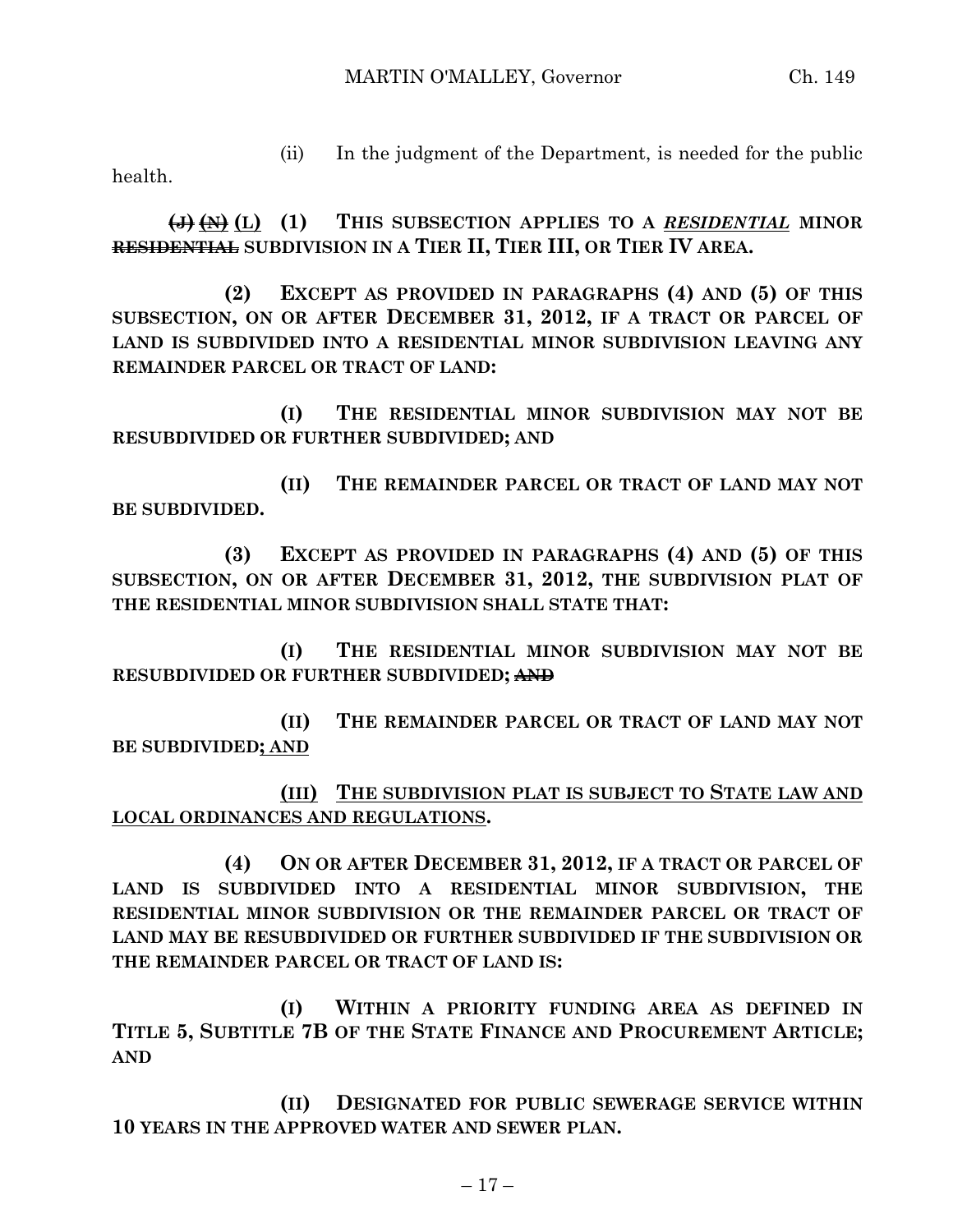**(5) (I) A TRACT OR PARCEL OF LAND MAY BE SUBDIVIDED INTO A RESIDENTIAL MINOR SUBDIVISION IN TIER II, TIER III, OR TIER IV AREAS OVER TIME IF EACH TIME A NEW LOT OR PARCEL IS CREATED, THE SUBDIVISION PLAT STATES THE NUMBER OF NEW LOTS, PLATS, BUILDING SITES, OR OTHER DIVISIONS OF LAND THAT ARE LEFT WITH THE NUMBER OF LOTS, PLATS, BUILDING SITES, OR OTHER DIVISIONS OF LAND ALLOWED AS A SUBDIVISION.**

**(II) EXCEPT AS PROVIDED IN PARAGRAPH (III) OF THIS PARAGRAPH, WHEN THE TRACT OR PARCEL OF LAND THAT IS SUBDIVIDED OVER TIME REACHES THE TOTAL NUMBER OF LOTS, PLATS, BUILDING SITES, OR OTHER DIVISIONS OF LAND THAT ARE ALLOWED AS A RESIDENTIAL MINOR SUBDIVISION, THE SUBDIVISION PLAT SHALL STATE THAT:**

**1. THE RESIDENTIAL MINOR SUBDIVISION MAY NOT BE RESUBDIVIDED OR FURTHER SUBDIVIDED; AND**

**2. THE REMAINDER PARCEL OR TRACT OF LAND MAY NOT BE SUBDIVIDED; AND**

**3. THE SUBDIVISION PLAT IS SUBJECT TO STATE LAW AND LOCAL ORDINANCES AND REGULATIONS.**

**(III) A REMAINDER PARCEL OR TRACT OF LAND MAY BE SUBDIVIDED FOR NONRESIDENTIAL AGRICULTURAL PURPOSES, INCLUDING A FARM MARKET, AGRICULTURAL PROCESSING FACILITY, OR CREAMERY, AND THE OWNER MAY APPLY FOR APPROVAL OF AN ON–SITE SEWAGE DISPOSAL SYSTEM TO SERVE THE NONRESIDENTIAL AGRICULTURAL PURPOSES.**

**(O) (M) (1) IN THIS SUBSECTION AND SUBSECTION (P) (N) OF THIS SECTION, "AGRICULTURAL ACTIVITIES" INCLUDES:**

**(I) PLOWING, TILLAGE, CROPPING, SEEDING, CULTIVATING, AND HARVESTING FOR THE PRODUCTION OF FOOD AND FIBER PRODUCTS; AND** 

**(II) THE GRAZING OF LIVESTOCK.**

**(2) THIS SUBSECTION APPLIES ONLY TO LAND THAT IS ZONED FOR AGRICULTURAL USE USED FOR AGRICULTURAL ACTIVITIES IN A TIER III OR TIER IV AREA.**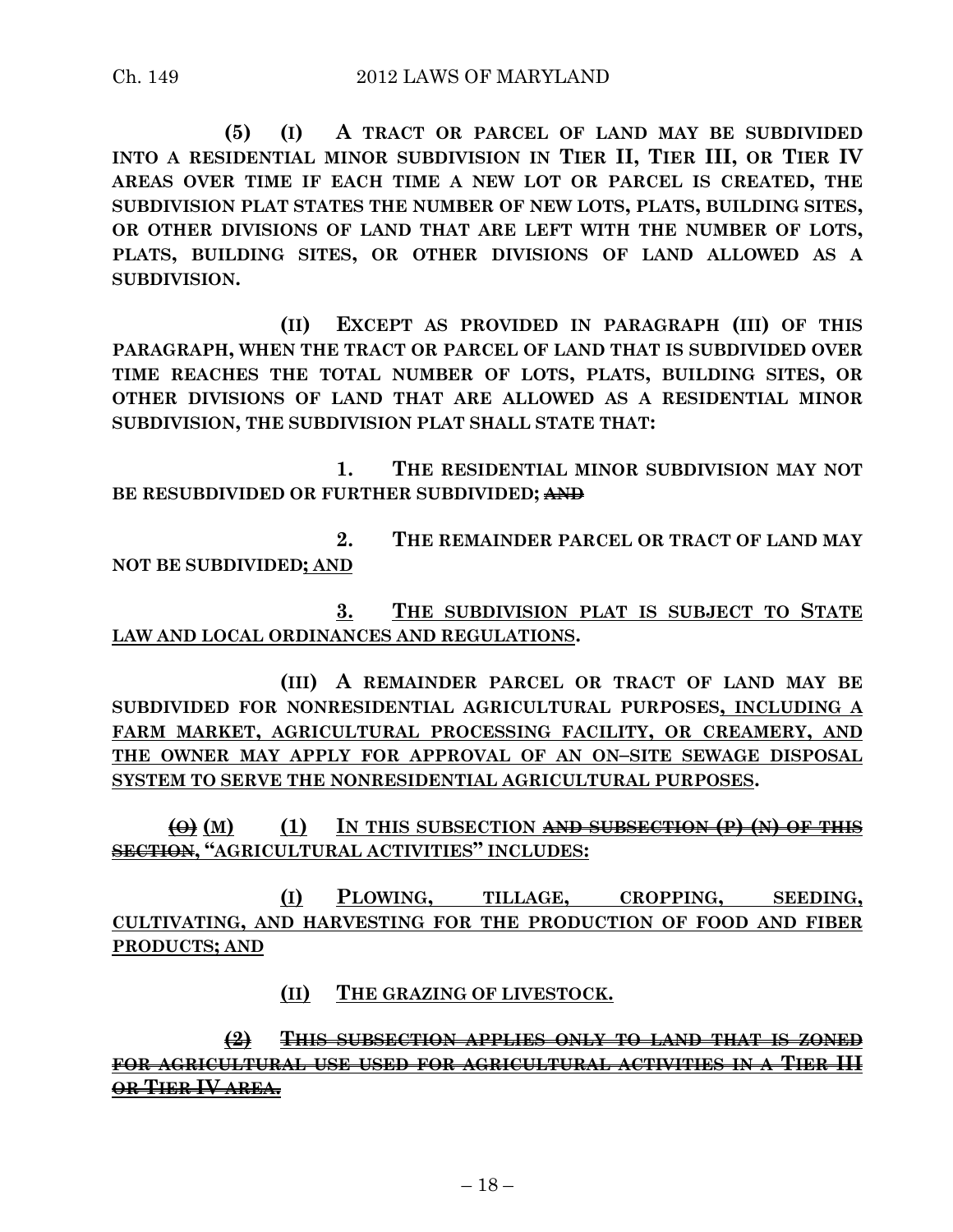**(3) NOTWITHSTANDING ANY OTHER LAW EXCEPT AS PROVIDED IN SUBSECTION (H) OF THIS SECTION, AN OWNER OF PROPERTY USED FOR AGRICULTURAL ACTIVITIES MAY INSTALL, IF APPROVED, THE FOLLOWING NUMBER OF ON–SITE SEWAGE DISPOSAL SYSTEMS:**

**(I) THREE ON–SITE SEWAGE DISPOSAL SYSTEMS FOR A PROPERTY THAT IS NO MORE THAN 25 ACRES;**

**(II) FOUR ON–SITE SEWAGE DISPOSAL SYSTEMS FOR A PROPERTY THAT IS AT LEAST 25 ACRES AND LESS THAN 75 ACRES;**

**(III) FIVE ON–SITE SEWAGE DISPOSAL SYSTEMS FOR A PROPERTY THAT IS AT LEAST 75 ACRES AND LESS THAN 125 ACRES;**

**(IV) SIX ON–SITE SEWAGE DISPOSAL SYSTEMS FOR A PROPERTY THAT IS AT LEAST 125 ACRES AND LESS THAN 175 ACRES; AND**

**(V) SEVEN ON–SITE SEWAGE DISPOSAL SYSTEMS FOR A PROPERTY THAT IS 175 ACRES OR MORE.**

**(4) EXCEPT FOR AN ON–SITE SEWAGE DISPOSAL SYSTEM THAT SERVES THE MAIN FARM HOUSE ON THE PROPERTY, THE ON–SITE SEWAGE DISPOSAL SYSTEMS SHALL BE CLUSTERED TOGETHER.**

**(P) (N) (1)** *(2)* **A LOCAL JURISDICTION MAY ENACT A LOCAL LAW OR ORDINANCE FOR THE TRANSFER OF THE RIGHT TO SUBDIVIDE, UP TO 7 LOTS, AS PROVIDED IN THIS SECTION, BY AN OWNER OF PROPERTY USED FOR AGRICULTURAL ACTIVITIES TO THE OWNER OF ANOTHER PROPERTY USED FOR AGRICULTURAL ACTIVITIES IN ACCORDANCE WITH THIS SUBSECTION.**

**(2)** *(3)* **THE LOCAL LAW OR ORDINANCE SHALL PROVIDE FOR THE RECORDATION OF ANY RIGHTS TO SUBDIVIDE THAT ARE TRANSFERRED UNDER THIS SUBSECTION.**

**(3)** *(4)* **A PROPERTY USED FOR AGRICULTURAL ACTIVITIES THE OWNER OF WHICH RECEIVES RIGHTS TO SUBDIVIDE UNDER THIS SUBSECTION:**

- **(I) IS LIMITED TO A TOTAL OF 15 LOTS; AND**
- **(II) SHALL CLUSTER THE LOTS ON THE PROPERTY.**

**(4)** *(5)* **RIGHTS TO SUBDIVIDE MAY NOT BE TRANSFERRED FROM THE OWNER OF PROPERTY USED FOR AGRICULTURAL ACTIVITIES IN A**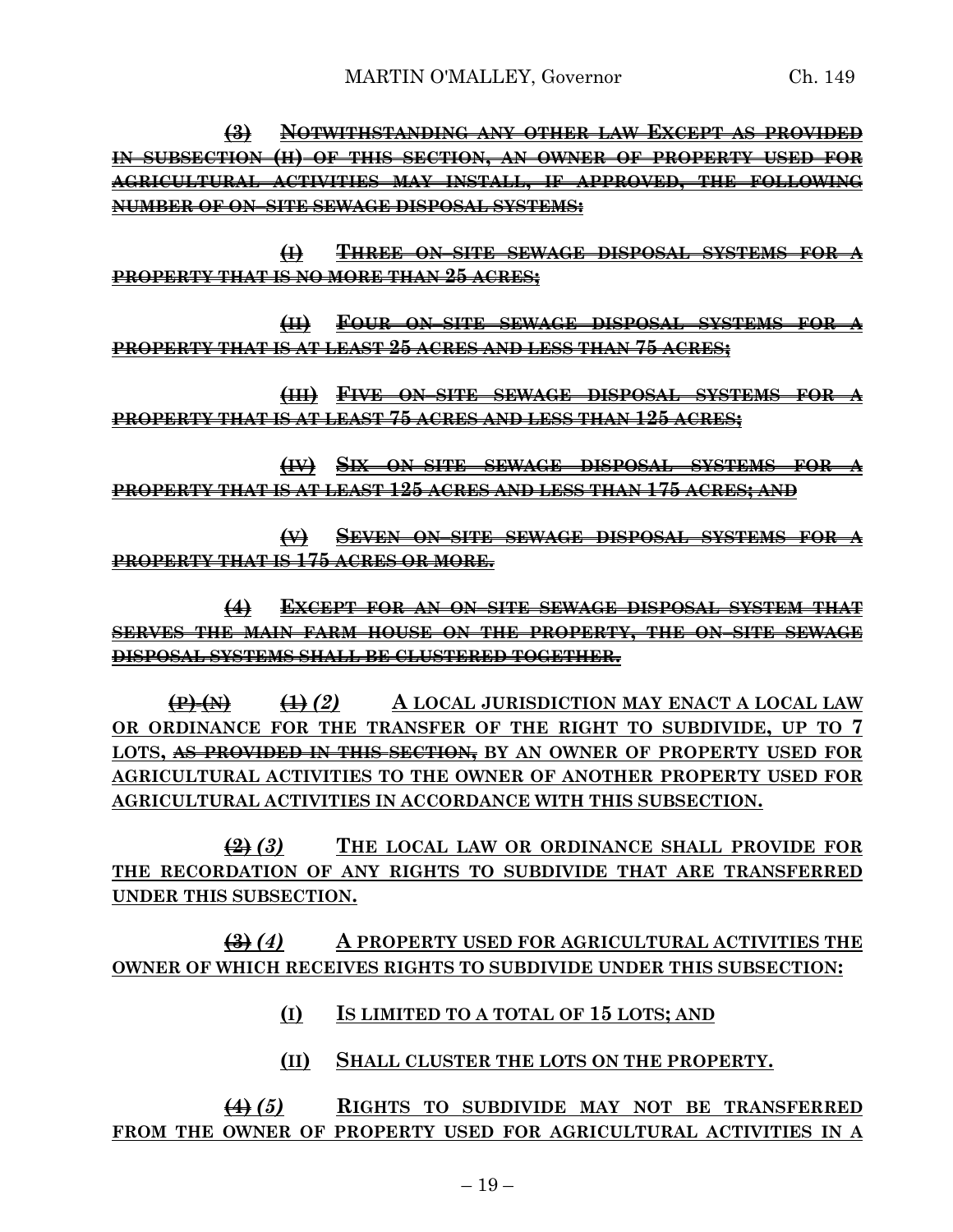**TIER III AREA TO THE OWNER OF PROPERTY USED FOR AGRICULTURAL ACTIVITIES IN A TIER IV AREA.**

**9–1110.**

**(A) (1) IN THIS SECTION THE FOLLOWING WORDS HAVE THE MEANINGS INDICATED.**

**(2) "COMMUNITY SEWERAGE SYSTEM" MEANS A PUBLICLY OR PRIVATELY OWNED SEWERAGE SYSTEM THAT SERVES AT LEAST TWO LOTS.**

**(3) "CONTROLLING AUTHORITY" MEANS A UNIT OF GOVERNMENT, A BODY PUBLIC AND CORPORATE, OR AN INTERCOUNTY AGENCY AUTHORIZED BY THE STATE, A COUNTY, OR A MUNICIPAL CORPORATION TO PROVIDE FOR THE MANAGEMENT, OPERATION, AND MAINTENANCE OF A COMMUNITY SEWERAGE SYSTEM, SHARED FACILITY, OR MULTIUSE SEWERAGE SYSTEM.**

**(4) "SHARED FACILITY" MEANS A SEWERAGE SYSTEM THAT:**

**(I) SERVES MORE THAN ONE:**

**1. LOT AND IS OWNED IN COMMON BY THE USERS;**

**2. CONDOMINIUM UNIT AND IS OWNED IN COMMON BY THE USERS OR BY A CONDOMINIUM ASSOCIATION;**

**3. USER AND IS LOCATED ON INDIVIDUAL LOTS OWNED BY THE USERS; OR**

**4. USER ON ONE LOT AND IS OWNED IN COMMON BY THE USERS;**

**(II) IS LOCATED WHOLLY OR PARTLY ON ANY OF THE COMMON ELEMENTS OF A CONDOMINIUM; OR**

**(III) SERVES A HOUSING COOPERATIVE OR OTHER MULTIPLE OWNERSHIP COOPERATIVE.**

**(B) THIS SECTION MAY NOT BE CONSTRUED AS REQUIRING A LOCAL JURISDICTION TO:**

**(1) BE A CONTROLLING AUTHORITY; OR**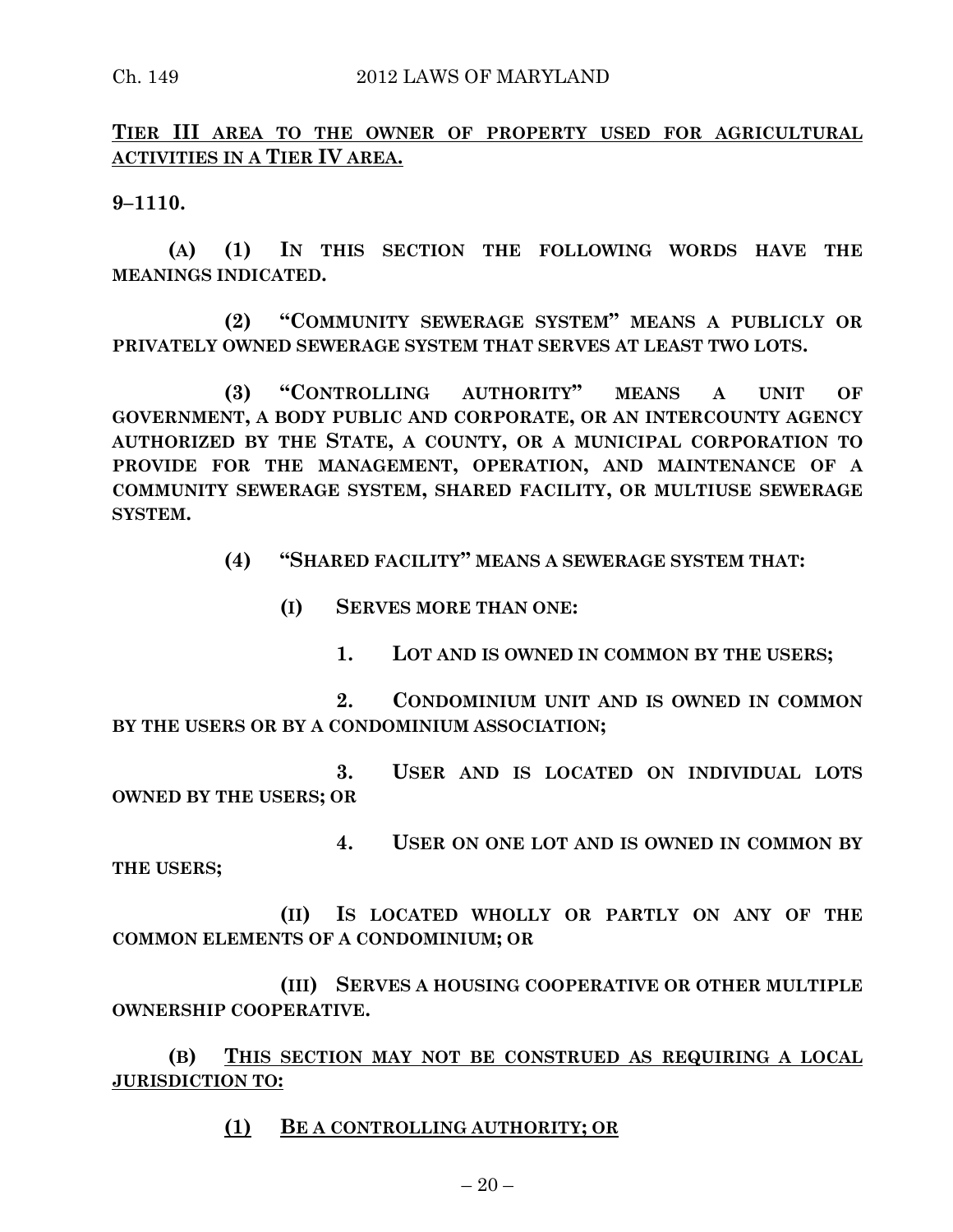# **(2) AUTHORIZE OR ALLOW THE USE OF A SHARED FACILITY OR A COMMUNITY SEWERAGE SYSTEM WITHIN THE LOCAL JURISDICTION.**

**(C) A SHARED FACILITY OR COMMUNITY SEWERAGE SYSTEM MAY BE APPROVED ONLY IF THE SYSTEM:**

**(1) IS MANAGED, OPERATED, AND MAINTAINED BY:**

**(I) A CONTROLLING AUTHORITY; OR**

**(II) A THIRD PARTY UNDER CONTRACT WITH THE CONTROLLING AUTHORITY; AND**

**(2) DISCHARGES:**

**(I) TO THE SURFACE WATERS OF THE STATE IN ACCORDANCE WITH A PERMIT ISSUED UNDER § 9–323 OF THIS TITLE;**

**(II) BY WAY OF LAND APPLICATION UNDER A NUTRIENT MANAGEMENT PLAN REQUIRED UNDER § 8–803.1 OF THE AGRICULTURE ARTICLE THAT ASSURES 100% OF THE NITROGEN AND PHOSPHORUS IN THE APPLIED EFFLUENT WILL BE TAKEN UP BY VEGETATION; OR**

**(III) BY WAY OF AN ON–SITE SEWERAGE SYSTEM.**

# **(C) THE DEPARTMENT SHALL ESTABLISH THE NUTRIENT OFFSET REQUIREMENTS FOR SHARED FACILITIES AND COMMUNITY SEWERAGE SYSTEMS.**

SECTION 2. AND BE IT FURTHER ENACTED, That the Laws of Maryland read as follows:

### **Article 66B – Land Use**

1.00.

(a) In this article the following words have the meanings indicated, except where the context clearly indicates otherwise.

(b) "Adaptive reuse" means a change granted by a local legislative body, under § 4.05 of this article, to the use restrictions in a zoning classification, as those restrictions are applied to a particular improved property.

(c) "Development" means any activity, other than normal agricultural activity, which materially affects the existing condition or use of any land or structure.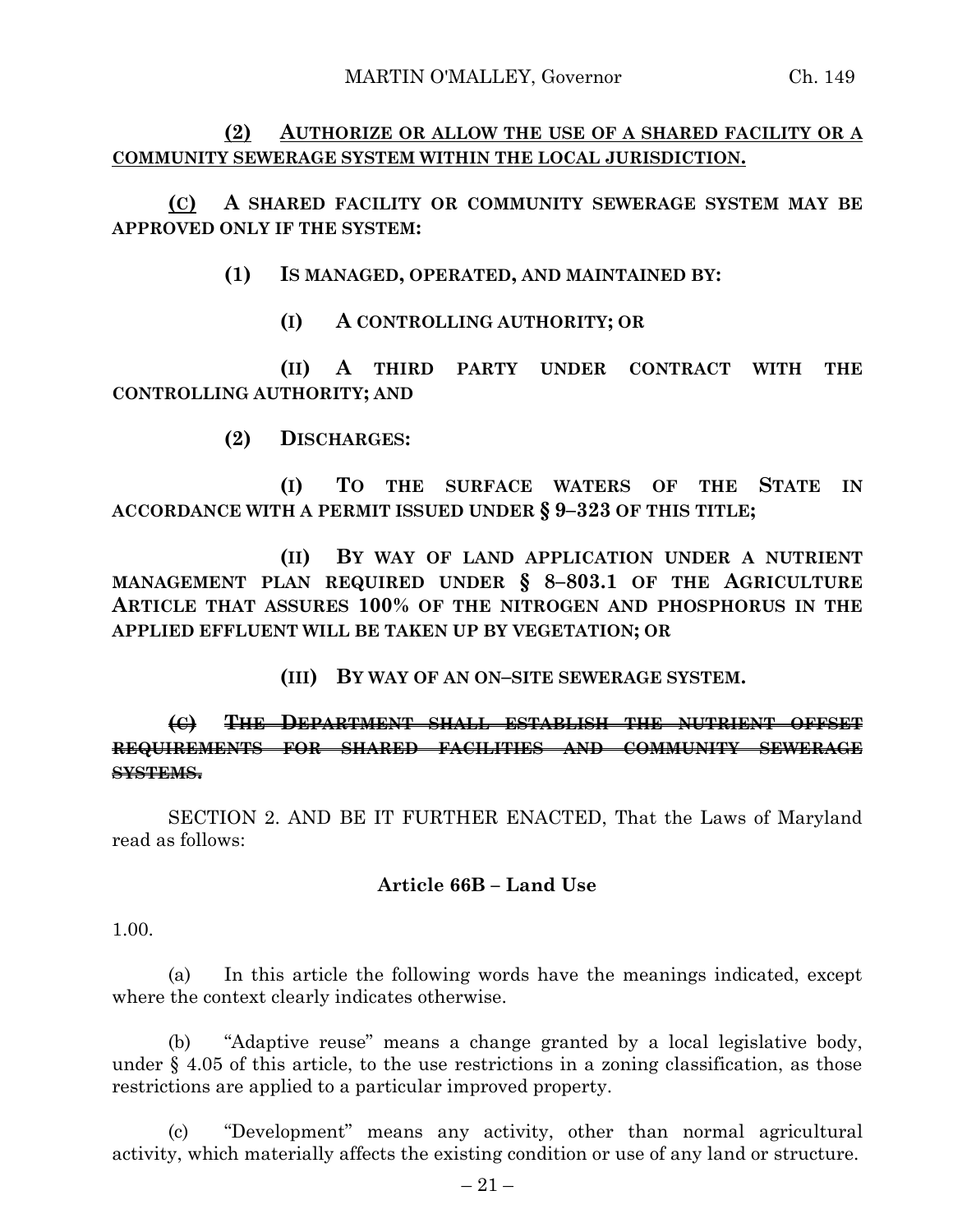(d) "Development rights and responsibilities agreement" means an agreement made between a governmental body of a jurisdiction and a person having a legal or equitable interest in real property for the purpose of establishing conditions under which development may proceed for a specified time.

(e) (1) "Local executive" means the chief executive of a political subdivision.

- (2) "Local executive" includes:
	- (i) A county executive;
	- (ii) A board of county commissioners;
	- (iii) An executive head; or
	- (iv) A mayor.

(f) (1) "Local legislative body" means the elected body of a political subdivision.

- (2) "Local legislative body" includes:
	- (i) A board of county commissioners;
	- (ii) A county council; or
	- (iii) A governing body of a municipal corporation.

(g) "Local jurisdiction" means a county or municipal corporation and the territory within which its powers may be exercised.

(h) (1) "Plan" means the policies, statements, goals, and interrelated plans for private and public land use, transportation, and community facilities documented in texts and maps which constitute the guide for the area's future development.

(2) "Plan" includes a general plan, master plan, comprehensive plan, or community plan adopted in accordance with §§ 1.04 and 3.01 through 3.09 of this article.

**(I) "PRIORITY FUNDING AREA" HAS THE MEANING STATED IN § 5–7B–02 TITLE 5, SUBTITLE 2 OF THE STATE FINANCE AND PROCUREMENT ARTICLE.**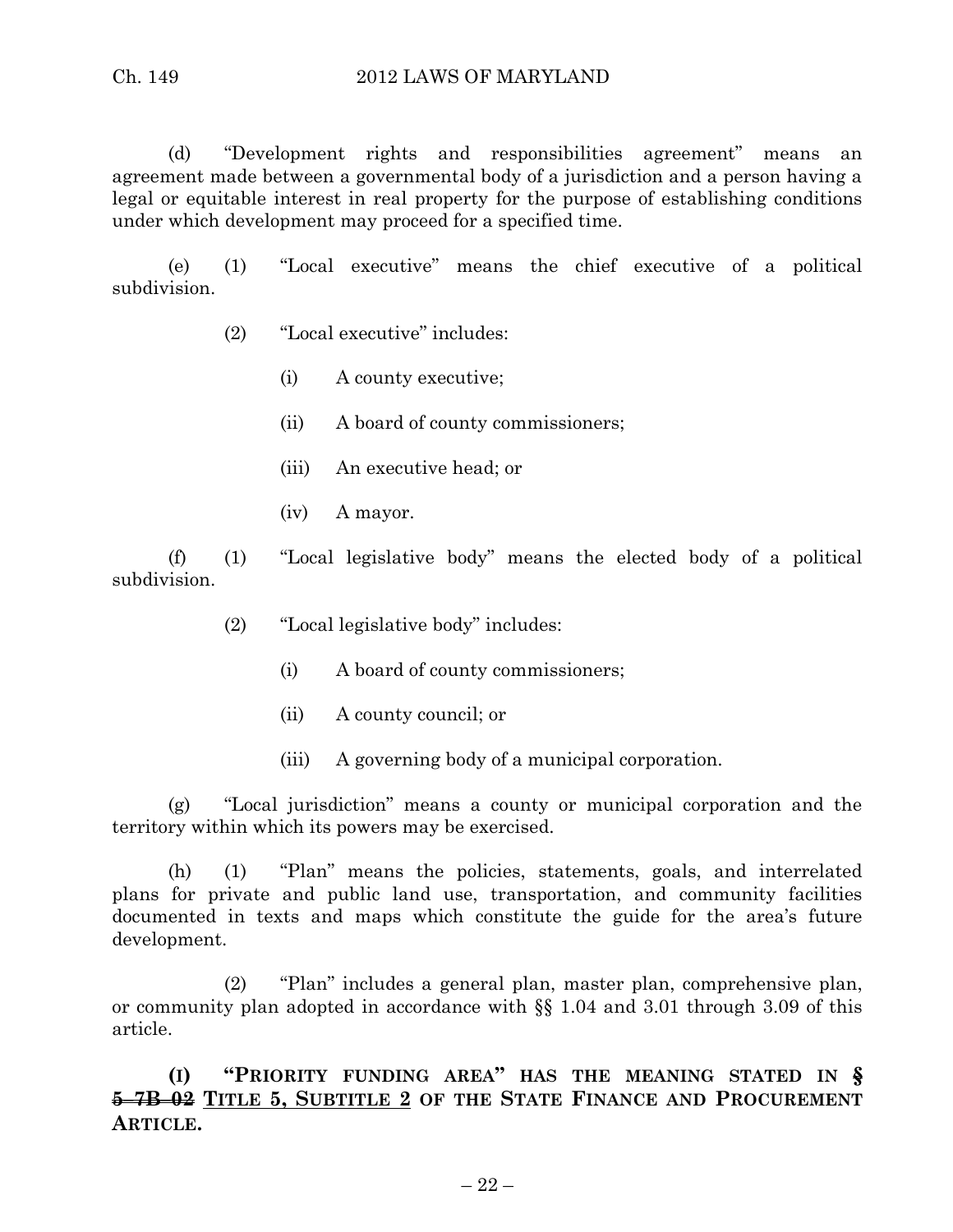**[**(i)**] (J)** "Regulation" means any rule of general applicability and future effect, including any map or plan.

**[**(j)**] (K)** "Sensitive areas" includes:

- (1) Streams, wetlands, and their buffers;
- (2) 100–year flood plains;
- (3) Habitats of threatened and endangered species;
- (4) Steep slopes;

(5) Agricultural and forest lands intended for resource protection or conservation; and

(6) Other areas in need of special protection, as determined in the plan.

**[**(k)**] (L)** "Special exception" means a grant of a specific use that would not be appropriate generally or without restriction and shall be based upon a finding that certain conditions governing special exceptions as detailed in the zoning ordinance exist, that the use is consistent with the plan and is compatible with the existing neighborhood.

**[**(l)**] (M)** (1) "Subdivision" means the division of a lot, tract, or parcel of land into two or more lots, plats, sites, or other divisions of land for the immediate or future purposes of selling the land or of building development.

(2) (i) "Subdivision" includes resubdivision.

(ii) As appropriate to the context, "subdivision" may include either the process of resubdividing or the land or territory resubdivided.

**[**(m)**] (N)** "Variance" means a modification only of density, bulk, or area requirements in the zoning ordinance that is:

(1) Not contrary to the public interest; and

(2) Specified by the local governing body in a zoning ordinance to avoid a literal enforcement of the ordinance that, because of conditions peculiar to the property and not any action taken by the applicant, would result in unnecessary hardship or practical difficulty.

1.03.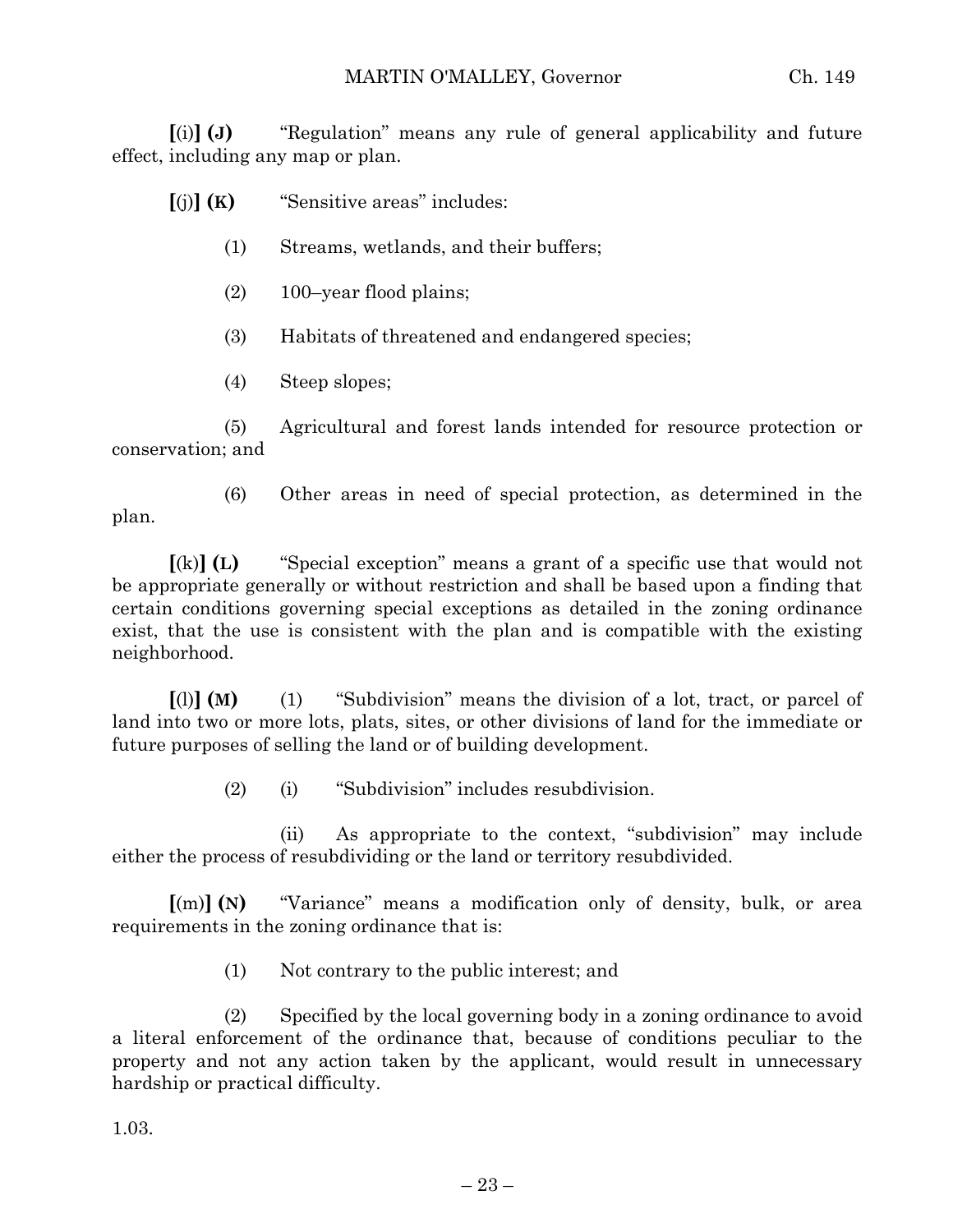(a) Except as provided in this section, this article does not apply to charter counties.

(b) The following sections of this article apply to a charter county:

(1) **[**§ 1.00(j) (Definition of "sensitive areas")**] § 1.00(H), (I), AND (K), AND (M) (DEFINITIONS OF "PLAN", "PRIORITY FUNDING AREA", AND "SENSITIVE AREAS", ); AND "SUBDIVISION")**;

- (2) § 1.01 (Visions);
- (3) § 1.02 (Consistency with comprehensive plans);
- (4)  $\S 1.04$  (Charter county Comprehensive plans);
- **(5) § 1.05 (ADOPTION OF GROWTH TIERS);**
- **(6) § 1.06 (MAJOR SUBDIVISION – REVIEW);**

 $[(5)]$   $(6)$   $(7)$  § 3.02(h) (Planning Commission – Education);

 $[(6)]$   $\leftrightarrow$   $(8)$  § 3.09 (Annual report – Preparation and filing);

**[**(7)**] (8) (9)** § 3.10 (Annual report – Smart Growth goals, measures, and indicators);

 $[(8)] (9) (10)$  § 4.01(b)(2) (Regulation of bicycle parking);

 $[(9)] (10)$   $(11)$   $\& 4.04(c)$  (Exceptions related to the Maryland Accessibility Code);

- $[(10)]$   $(11)$   $(12)$  § 4.07(i) (Board of Appeals Education);
- $[(11)]$   $(12)$   $(13)$  § 5.03(d) (Easements for burial sites);
- $[(12)]$   $(13)$   $(14)$  § 7.02 (Civil penalty for zoning violation);
- **[**(13)**] (14) (15)** § 10.01 (Adequate Public Facilities Ordinances);
- $[(14)]$   $(15)$   $(16)$   $§$  11.01 (Transfer of Development Rights);
- **[**(15)**] (16) (17)** § 12.01 (Inclusionary Zoning);

**[**(16)**] (17) (18)** Except in Montgomery County or Prince George's County, § 13.01 (Development rights and responsibilities agreements);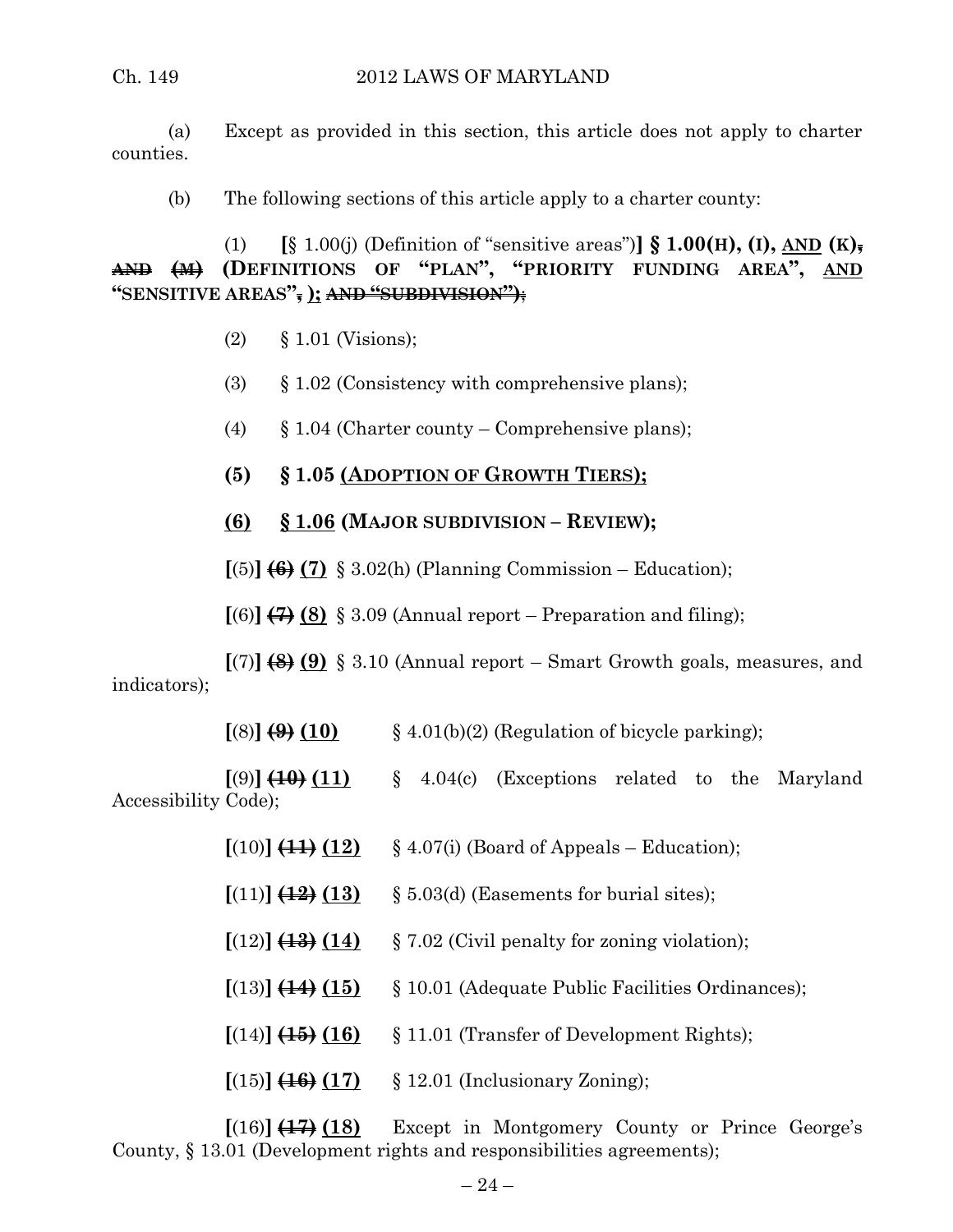#### MARTIN O'MALLEY, Governor Ch. 149

**[**(17)**] (18) (19)** For Baltimore County only, § 14.02; and

 $[(18)]$   $(19)(20)$  For Howard County only,  $§$  14.06.1.

(c) This section supersedes any inconsistent provision of Article 28 of the Code.

1.04.

(a) A charter county shall enact, adopt, amend, and execute a plan as provided in this section.

(b) (1) When developing a comprehensive plan for a charter county, a planning commission shall include:

(iv) An element which contains the planning commission's recommendation for land development regulations to implement the comprehensive plan and which **[**encourages**]:**

#### **1. ENCOURAGES**:

**[**1.**] A.** Streamlined review of applications for development, including permit review and subdivision plat review within the areas designated for growth in the comprehensive plan;

**[**2.**] B.** The use of flexible development regulations to promote innovative and cost–saving site design and protect the environment; and

**[**3.**] C.** Economic development in areas designated for growth in the comprehensive plan through the use of innovative techniques; **[**and**]**

**2. MAY INCLUDE MAPPED AREAS DESIGNATED FOR TIER I GROWTH IF THE TIER I AREAS ARE PRIORITY FUNDING AREAS THAT HAVE RECEIVED NO COMMENTS FROM THE DEPARTMENT OF PLANNING AND ARE:**

**A. SERVED BY COMMUNITY, SHARED, OR MULTIUSE SEWERAGE SYSTEMS; OR** 

**B. PLANNED TO BE SERVED BY COMMUNITY, SHARED, OR MULTIUSE SEWERAGE SYSTEMS;**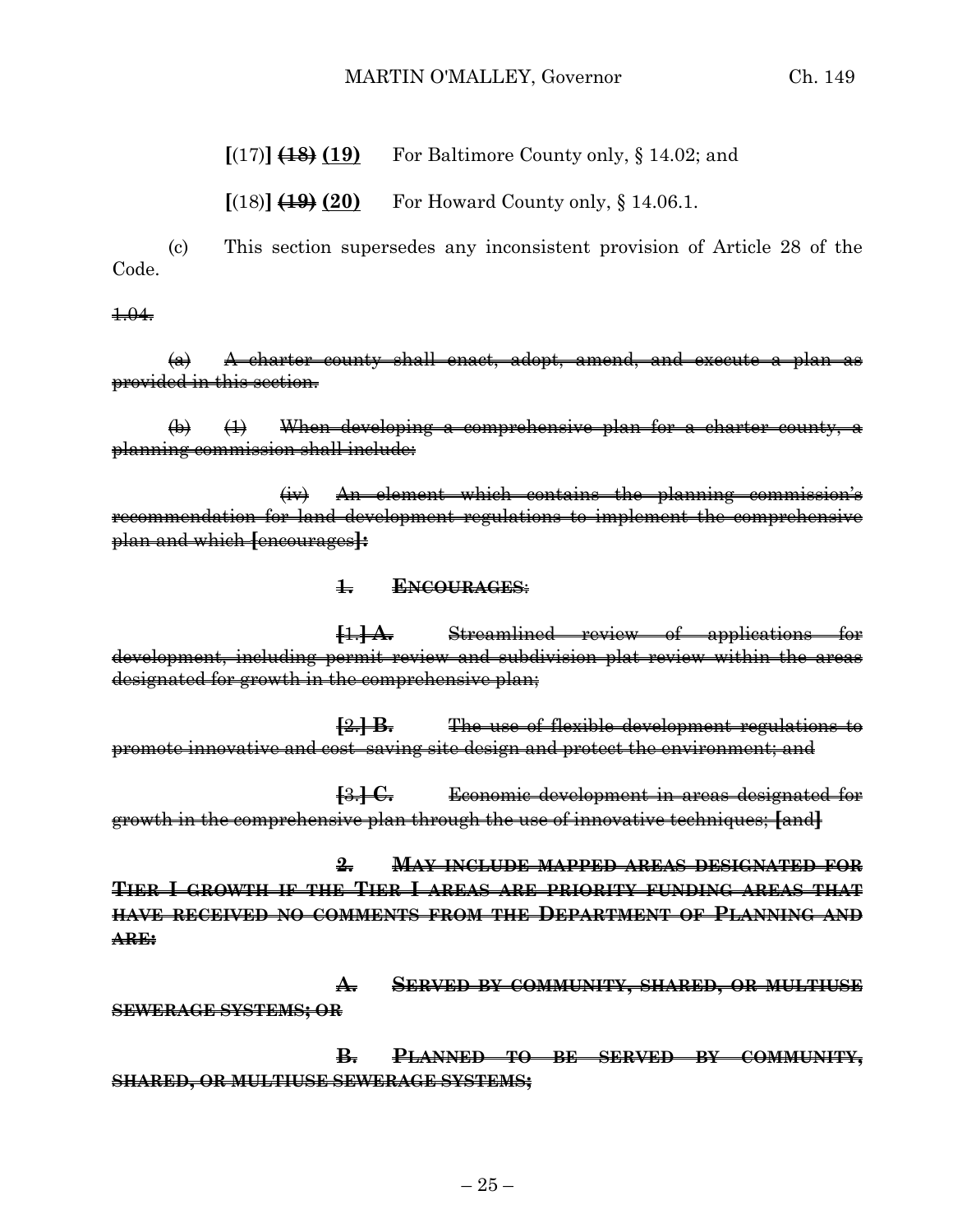Ch. 149 2012 LAWS OF MARYLAND

**3. MAY INCLUDE MAPPED AREAS DESIGNATED FOR TIER II GROWTH IF THE TIER II AREAS ARE PLANNED TO BE SERVED BY COMMUNITY, SHARED, AND MULTIUSE SEWERAGE SYSTEMS AND:**

**A. I. ARE PRIORITY FUNDING AREAS THAT HAVE BEEN COMMENTED ON BY THE DEPARTMENT OF PLANNING; OR** 

**II. ARE MAPPED LOCALLY DESIGNATED GROWTH**

**AREAS; AND**

**B. THE TIER II AREAS ARE NEEDED TO SATISFY DEMAND FOR DEVELOPMENT AT DENSITIES CONSISTENT WITH THE LONG–TERM DEVELOPMENT POLICY AFTER CONSIDERATION OF THE CAPACITY OF LAND AREAS AVAILABLE FOR DEVELOPMENT, INCLUDING IN–FILL AND REDEVELOPMENT, WITHIN THE LOCAL JURISDICTION;**

**4. MAY INCLUDE MAPPED AREAS DESIGNATED FOR TIER III GROWTH IF:**

**A. THE TIER III AREAS ARE NOT PLANNED FOR SEWERAGE SERVICE; AND**

**B. THE AREAS ARE PRIORITY FUNDING AREAS, MAPPED LOCALLY DESIGNATED GROWTH AREAS, OR AREAS PLANNED AND ZONED FOR LARGE LOT AND RURAL DEVELOPMENT THAT:**

**I. ARE NOT PLANNED OR ZONED FOR AGRICULTURAL PROTECTION, RURAL PROTECTION, RESOURCE PROTECTION OR SIMILAR ZONES WITH THE PRIMARY PURPOSE BEING LAND PRESERVATION;**

**II. ARE DOMINATED BY EXISTING LOW DENSITY DEVELOPMENT; OR**

**III. ARE AREAS NOT DOMINATED BY FARMLAND OR FOREST LAND; AND**

**5. MAY INCLUDE MAPPED AREAS DESIGNATED FOR TIER IV GROWTH IF THE TIER IV AREAS ARE NOT PLANNED FOR SEWERAGE SERVICE AND ARE:**

**A. AREAS PLANNED OR ZONED FOR LAND PRESERVATION, AGRICULTURAL PRESERVATION, OR RESOURCE CONSERVATION;**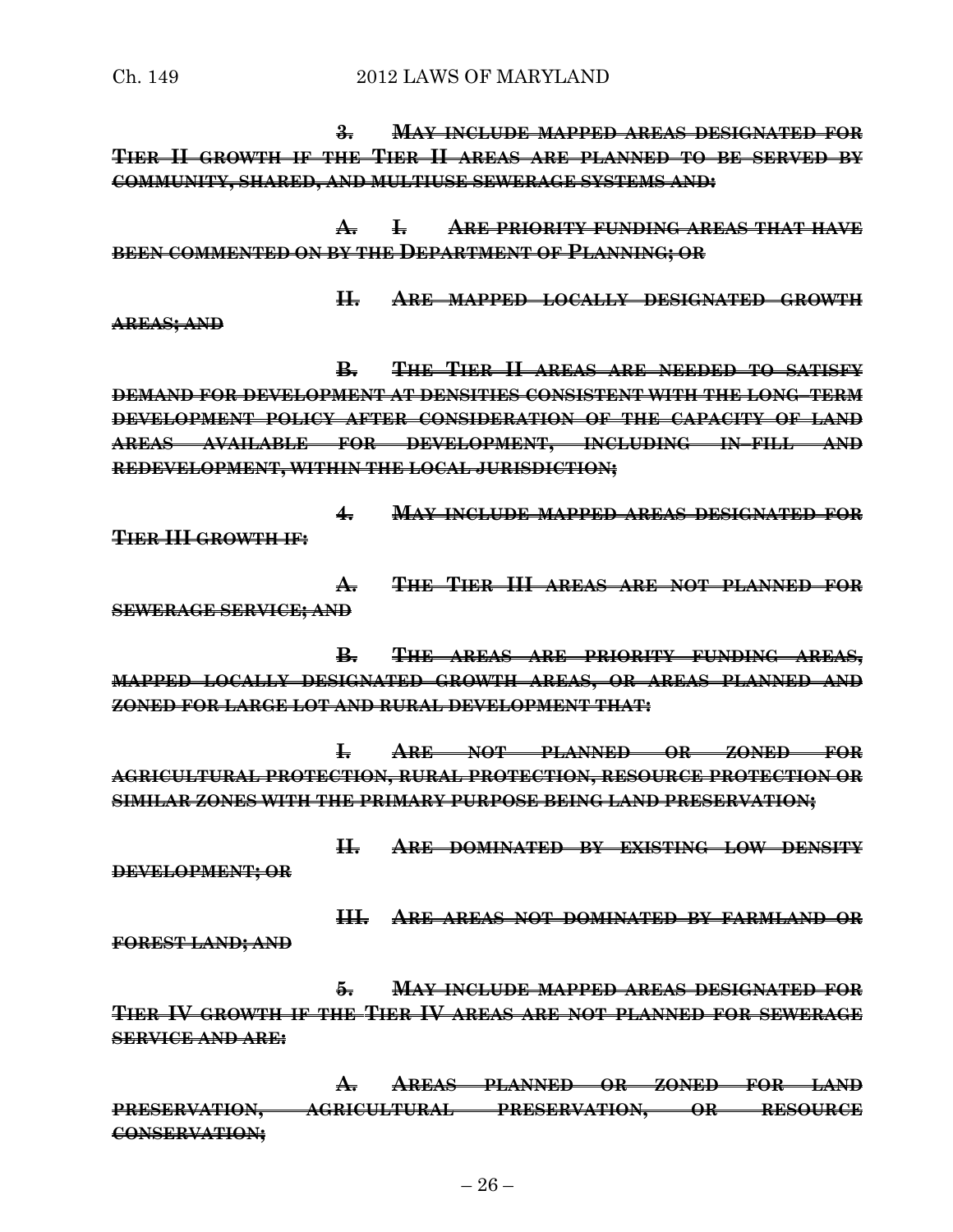**B. AREAS DOMINATED BY AGRICULTURAL LANDS, FOREST LANDS, OR OTHER NATURAL AREAS; OR**

**C. RURAL LEGACY AREAS, PRIORITY PRESERVATION AREAS, AREAS MAPPED FOR ECOLOGICAL PRESERVATION BY THE DEPARTMENT OF NATURAL RESOURCES AT THE TIME OF THE ADOPTION OF THE PLAN OR AMENDMENT OR AREAS MAPPED FOR AGRICULTURAL PRESERVATION BY THE DEPARTMENT OF PLANNING AT THE TIME OF THE ADOPTION OF THE PLAN OR AMENDMENT.**

**(5) (I) IF A LOCAL JURISDICTION PROPOSES TIERS IN THE PLAN UNDER PARAGRAPH (1)(IV) OF THIS SUBSECTION, THE LOCAL JURISDICTION SHALL PROVIDE TO THE DEPARTMENT OF PLANNING A DESCRIPTION OF THE PROPOSED TIERS NOT LESS THAN 60 DAYS BEFORE THE PUBLIC HEARING ON THE TIERS.**

**(II) IF THE PLAN INCLUDES TIER I, TIER II, TIER III, OR TIER IV AREAS, THE LOCAL JURISDICTION SHALL PROVIDE TO THE DEPARTMENT OF PLANNING ALL INFORMATION NECESSARY TO DEMONSTRATE THE PRECISE LOCATION OF THE AREA, INCLUDING A MAP OF THE AREA SHOWING PLANNING AND ZONING CHARACTERISTICS, AND EXISTING AND PLANNED WATER AND SEWER SERVICES AS APPROPRIATE.**

**(III) THE DEPARTMENT OF PLANNING, AS APPROPRIATE, SHALL PROVIDE TO EACH STATE UNIT THAT APPROVES SUBDIVISION PLANS COPIES OF MAPS ILLUSTRATING:**

**1. THE TIERS IDENTIFIED BY THE LOCAL JURISDICTION; AND**

**2. ANY COMMENTS BY THE DEPARTMENT OF PLANNING ON THE AREAS IDENTIFIED.**

**1.05.**

**(A) IN THIS SECTION, THE FOLLOWING WORDS HAVE THE MEANINGS INDICATED.**

**(1) "PLANNING BOARD" MEANS A PLANNING BOARD ESTABLISHED UNDER THIS ARTICLE.**

**(2) "PLANNING BOARD" INCLUDES A PLANNING COMMISSION OR BOARD ESTABLISHED UNDER ARTICLE 25A OR ARTICLE 28 OF THE CODE.**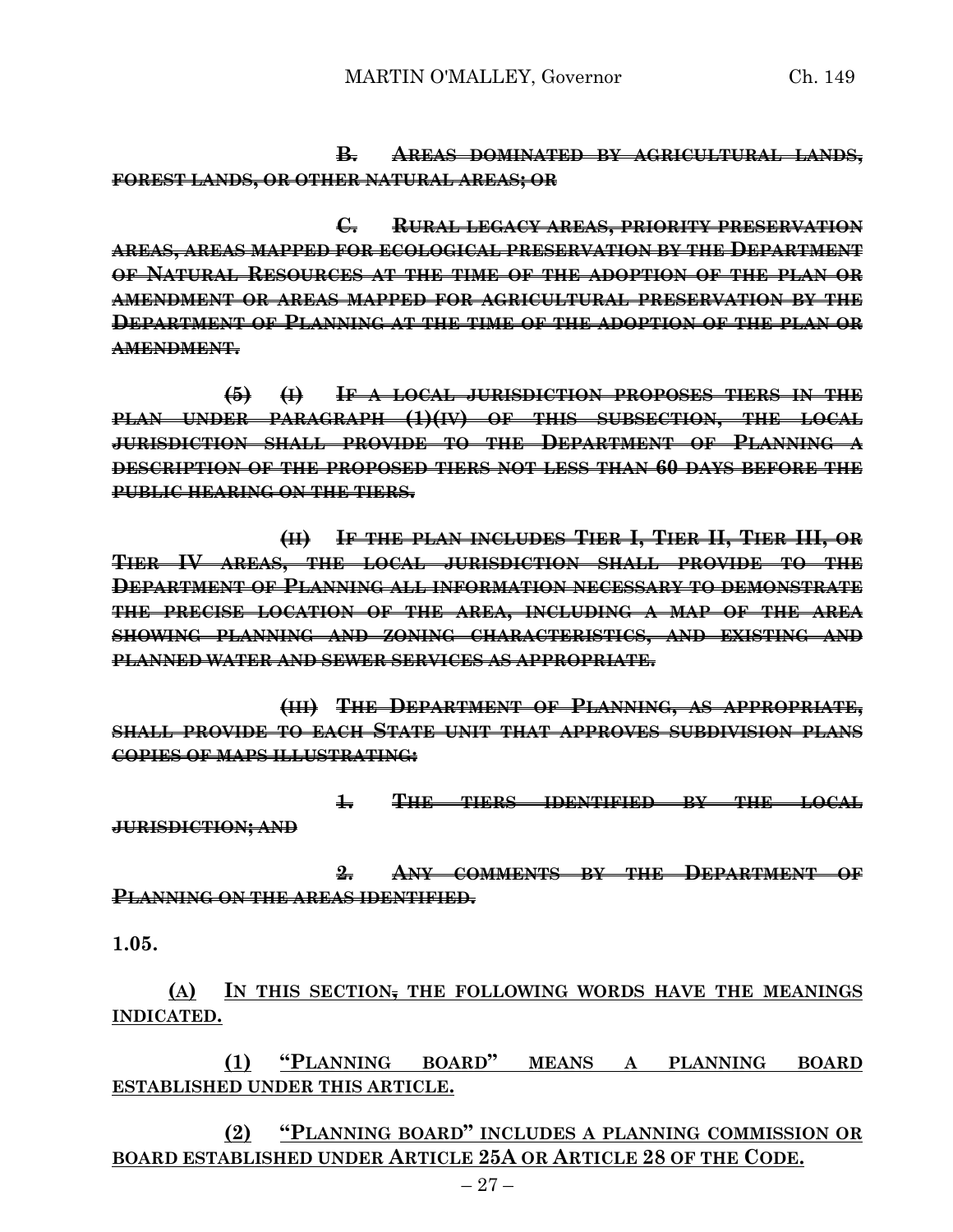# **(B) ON OR BEFORE DECEMBER 31, 2012, A LOCAL JURISDICTION MAY CERTIFY TO THE DEPARTMENT OF PLANNING ADOPT THE MAPPED GROWTH TIERS DESIGNATED BY THE LOCAL JURISDICTION IN ACCORDANCE WITH THIS SECTION.**

**(B) (C) BEFORE CERTIFICATION ADOPTION OF THE GROWTH TIERS, A LOCAL JURISDICTION MAY SUBMIT THE PROPOSED TIERS AND ANY RELEVANT INFORMATION TO THE DEPARTMENT OF PLANNING FOR:**

**(1) TECHNICAL ASSISTANCE, REVIEW, AND COMMENT; AND**

**(2) THE OPPORTUNITY FOR PUBLIC REVIEW.**

**(C) (D) ON CERTIFICATION AFTER ADOPTION OF THE GROWTH TIERS, THE LOCAL JURISDICTION SHALL PROVIDE TO THE DEPARTMENT OF PLANNING ALL INFORMATION NECESSARY TO DEMONSTRATE THE PRECISE LOCATION OF THE TIERS, INCLUDING, AS APPROPRIATE:**

**(1) A MAP OF THE AREA SHOWING PLANNING AND ZONING CHARACTERISTICS OF EACH TIER; AND**

**(2) EXISTING AND PLANNED WATER AND SEWER SERVICES.**

**(D) (E) THE DEPARTMENT OF PLANNING, AS APPROPRIATE, SHALL PROVIDE TO EACH STATE AGENCY AND POST ON THE DEPARTMENT OF PLANNING'S WEB SITE, COPIES OF MAPS ILLUSTRATING:**

**(1) GROWTH TIERS CERTIFIED BY LOCAL JURISDICTIONS; AND**

**(2) ANY COMMENTS BY THE DEPARTMENT OF PLANNING ON THE CERTIFIED TIERS MAY COMMENT ON THE GROWTH TIERS ADOPTED BY THE LOCAL JURISDICTIONS.**

**(E) (F) (1) SUBJECT TO PARAGRAPHS (2), (3), AND (4) OF THIS SUBSECTION, A LOCAL JURISDICTION THAT CHOOSES TO CERTIFY ADOPT GROWTH TIERS TO THE DEPARTMENT OF PLANNING IS NOT REQUIRED TO ADOPT ALL OF THE TIERS.**

**(2) A MUNICIPAL CORPORATION THAT EXERCISES PLANNING AND ZONING AUTHORITY SHALL ADOPT TIER I AND MAY ADOPT TIER II.**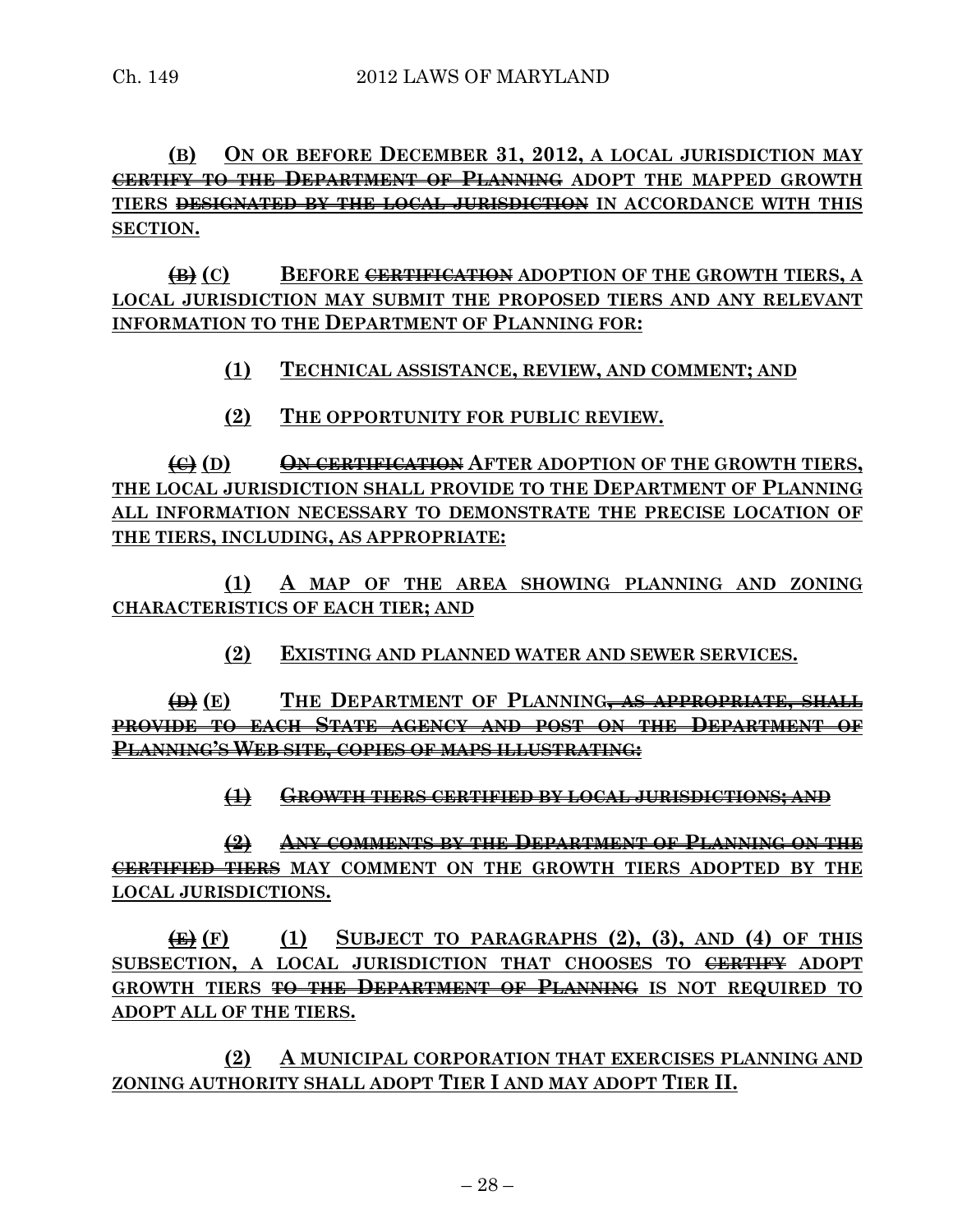**(3) A COUNTY SHALL ADOPT TIERS I, III, AND IV, AND MAY ADOPT TIER II.**

**(4) IF A LOCAL JURISDICTION DOES NOT ADOPT ALL OF THE TIERS AUTHORIZED UNDER THIS SECTION, THE LOCAL JURISDICTION SHALL PROVIDE DOCUMENTATION TO THE DEPARTMENT OF PLANNING OF** *DOCUMENT* **THE REASONS THE JURISDICTION IS NOT ADOPTING A PARTICULAR TIER.**

**(G) (1) IF THE DEPARTMENT OF PLANNING COMMENTS UNDER SUBSECTION (E) OF THIS SECTION ON ANY OF THE TIERS OR ON AN AREA WITHIN ONE OF THE TIERS, THE LOCAL LEGISLATIVE BODY OR THE PLANNING BOARD SHALL HOLD AT LEAST ONE PUBLIC HEARING ON THE COMMENTS BY THE DEPARTMENT OF PLANNING.**

**(2) THE LOCAL LEGISLATIVE BODY OR THE PLANNING BOARD SHALL REVIEW THE MAPPED GROWTH TIERS ADOPTED BY THE LOCAL JURISDICTION IN LIGHT OF THE COMMENTS BY THE DEPARTMENT OF PLANNING.**

**(3) IF THE PLANNING BOARD HOLDS THE PUBLIC HEARING UNDER PARAGRAPH (1) OF THIS SECTION, AFTER THE PUBLIC HEARING AND THE CONSIDERATION OF THE COMMENTS BY THE DEPARTMENT OF PLANNING, THE PLANNING BOARD SHALL RECOMMEND TO THE LOCAL JURISDICTION THAT EITHER THE TIERS OR AN AREA WITHIN THE TIERS:**

- **(I) BE CHANGED; OR**
- **(II) THAT THE ADOPTED TIERS REMAIN UNCHANGED.**

**(4) IF THE PLANNING BOARD RECOMMENDS THAT THE TIERS OR AN AREA WITHIN THE TIERS BE CHANGED UNDER PARAGRAPH (3) OF THIS SUBSECTION, THE PLANNING BOARD SHALL PROVIDE THE RECOMMENDED MAPPED GROWTH TIER CHANGES TO THE LOCAL JURISDICTION.**

**(F) (H) THE GROWTH TIERS CERTIFIED ADOPTED BY A LOCAL JURISDICTION SHALL MEET THE FOLLOWING CRITERIA:**

**(1) TIER I AREAS ARE AREAS THAT ARE:**

**(I) SERVED BY PUBLIC SEWERAGE SYSTEMS AND MAPPED LOCALLY DESIGNATED GROWTH AREAS; OR**

**(II) A MUNICIPAL CORPORATION THAT IS A PRIORITY FUNDING AREA THAT IS SERVED BY PUBLIC SEWERAGE SYSTEMS;**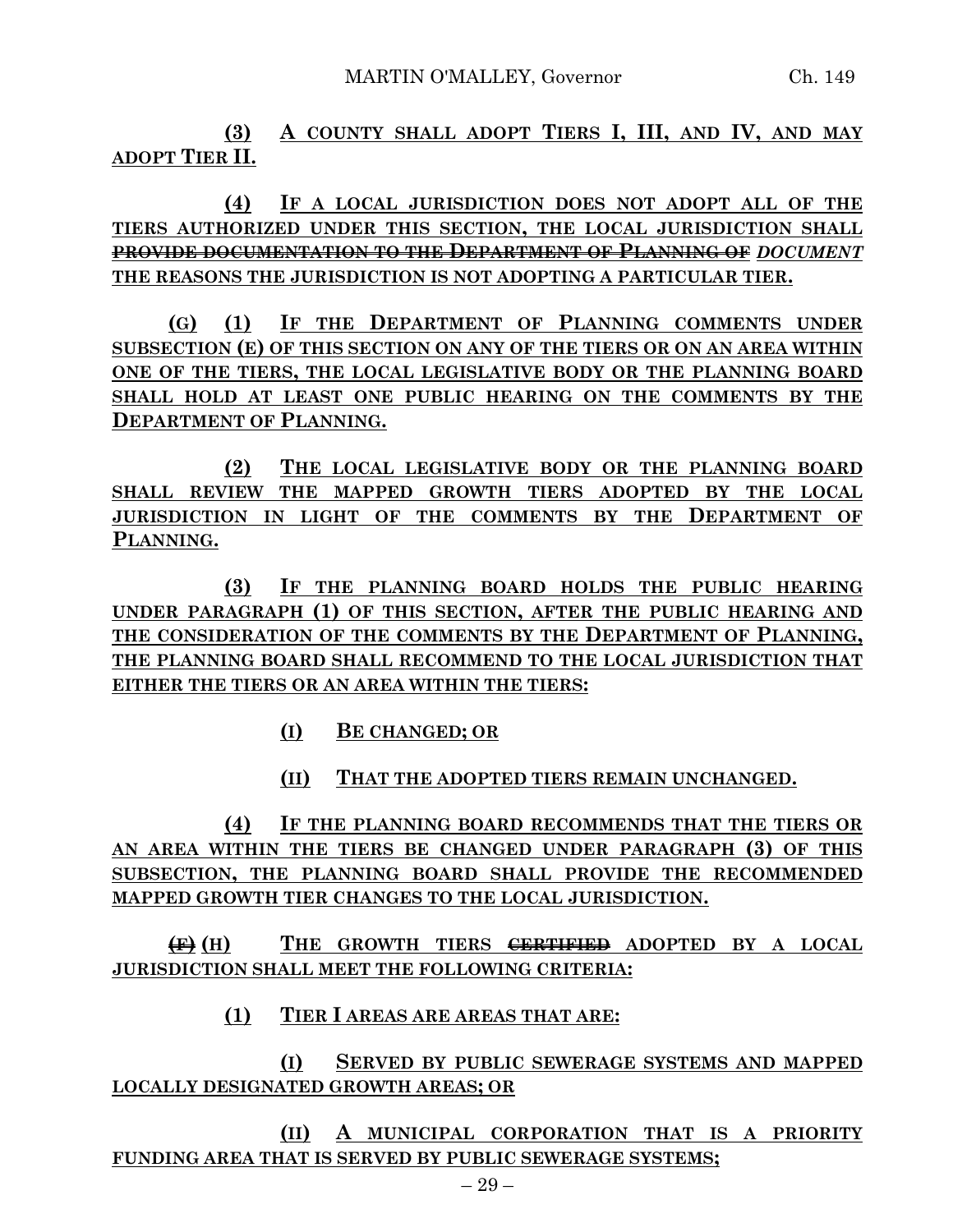# **(2) TIER II AREAS ARE AREAS THAT ARE:**

# **(I) 1. PLANNED TO BE SERVED BY PUBLIC SEWERAGE SYSTEMS AND IN THE MUNICIPAL GROWTH ELEMENT; OR**

**2. MAPPED LOCALLY DESIGNATED GROWTH AREAS;**

**AND**

**(II) NEEDED TO SATISFY DEMAND FOR DEVELOPMENT AT DENSITIES CONSISTENT WITH THE LONG–TERM DEVELOPMENT POLICY AFTER CONSIDERATION OF THE CAPACITY OF LAND AREAS AVAILABLE FOR DEVELOPMENT, INCLUDING IN–FILL AND REDEVELOPMENT, WITHIN THE LOCAL JURISDICTION;**

**(3) TIER III AREAS ARE AREAS THAT ARE:**

**(I) NOT ARE NOT PLANNED FOR SEWERAGE SERVICE AND NOT DOMINATED BY AGRICULTURAL OR FOREST LAND; AND**

**(II) ARE NOT PLANNED OR ZONED BY A LOCAL JURISDICTION FOR LAND, AGRICULTURAL, OR RESOURCE PROTECTION, PRESERVATION, OR CONSERVATION; AND**

**(II) (III) ONE ARE ONE OF THE FOLLOWING:**

**1. MUNICIPAL CORPORATIONS NOT SERVED BY A PUBLIC SEWERAGE SYSTEM;**

**2. ESTABLISHED COMMUNITIES PLANNED AND ZONED FOR DEVELOPMENT;**

**3. 2. RURAL VILLAGES AS DESCRIBED IN § 5–7B–03(F) OF THE STATE FINANCE AND PROCUREMENT ARTICLE; OR**

**4. 3. MAPPED LOCALLY DESIGNATED GROWTH AREAS;**

**OR**

**4. AREAS PLANNED AND ZONED FOR LARGE LOT AND RURAL DEVELOPMENT; AND**

**(III) ADJOINING AND CONTIGUOUS TO ONE OF THE FOLLOWING:**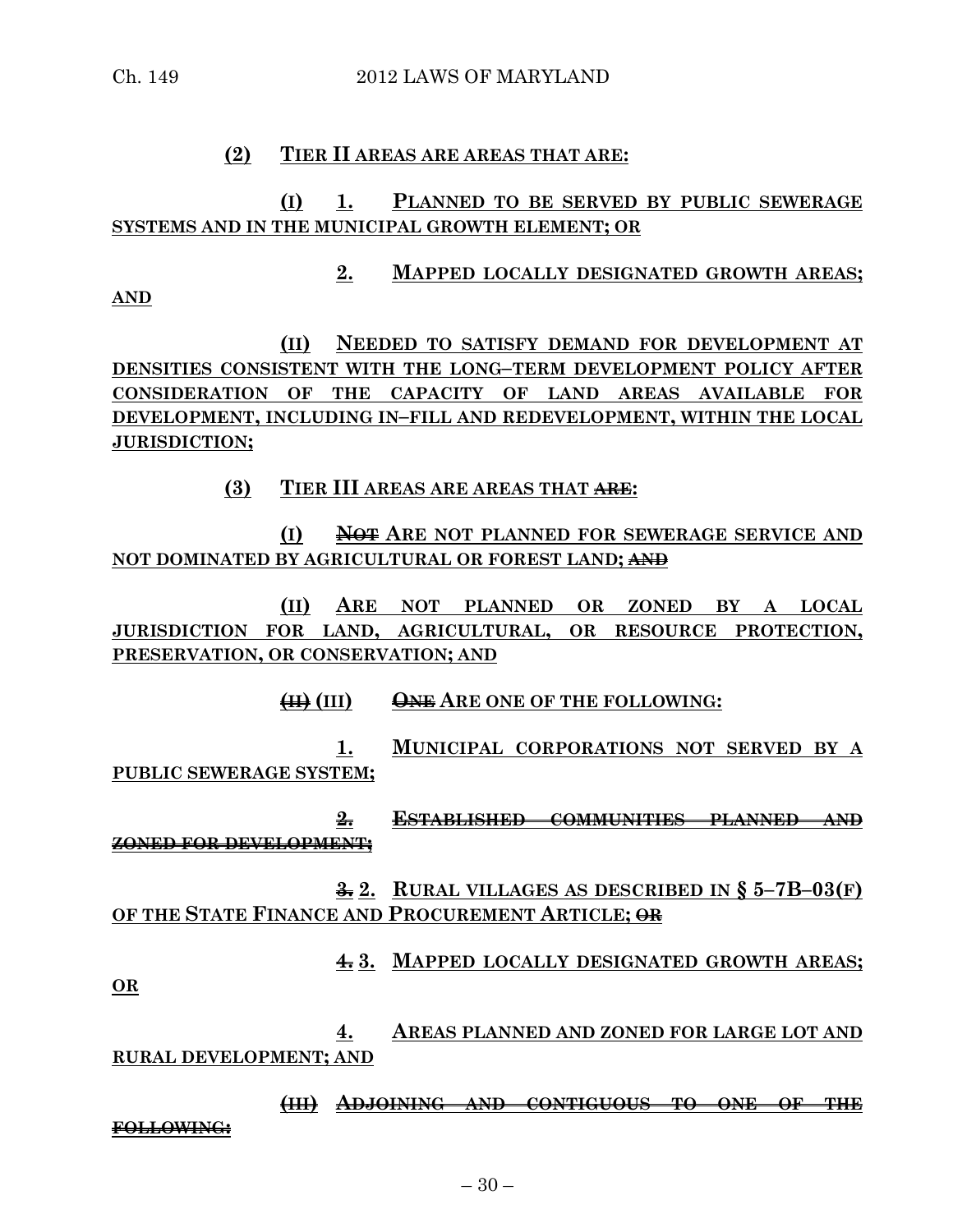**1. MUNICIPAL CORPORATIONS NOT SERVED BY A WASTEWATER TREATMENT PLANT;**

**2. ESTABLISHED COMMUNITIES PLANNED AND ZONED FOR DEVELOPMENT; OR**

**3. RURAL VILLAGES AS DESCRIBED IN § 5–7B–03(F) OF THE STATE FINANCE AND PROCUREMENT ARTICLE; AND**

**(4) TIER IV AREAS ARE AREAS THAT ARE NOT PLANNED FOR SEWERAGE SERVICE AND ARE:**

**(I) AREAS PLANNED OR ZONED BY A LOCAL JURISDICTION FOR LAND, AGRICULTURAL, OR RESOURCE PROTECTION, PRESERVATION, OR CONSERVATION;**

**(II) AREAS DOMINATED BY AGRICULTURAL LANDS, FOREST LANDS, OR OTHER NATURAL AREAS; OR**

**(III) 1. RURAL LEGACY AREAS, PRIORITY PRESERVATION AREAS**, OR AREAS MAPPED FOR ECOLOGICAL PRESERVATION BY **DEPARTMENT OF NATURAL RESOURCES AT THE TIME OF THE ADOPTION OF THE PLAN OR AMENDMENT; OR** 

**2. AREAS MAPPED FOR AGRICULTURAL PRESERVATION BY THE DEPARTMENT OF PLANNING AT THE TIME OF THE ADOPTION OF THE PLAN OR AMENDMENT SUBJECT TO COVENANTS, RESTRICTIONS, CONDITIONS, OR CONSERVATION EASEMENTS FOR THE BENEFIT OF, OR HELD BY A STATE AGENCY, AS DEFINED IN § 9–206 OF THE ENVIRONMENT ARTICLE, OR A LOCAL JURISDICTION FOR THE PURPOSE OF CONSERVING NATURAL RESOURCES OR AGRICULTURAL LAND.**

**(G) (1) A LOCAL JURISDICTION SHALL STRIVE TO AVOID CREATING A TIER III AREA THAT IS BOUNDED ON ALL SIDES BY LAND IN A TIER IV AREA.**

**(2) IF AN AREA NOT PLANNED FOR SEWERAGE SERVICE DOES NOT MEET THE DESCRIPTION OF A TIER III OR TIER IV AREA, THEN THE AREA IS A TIER IV AREA.**

**(H) (1) A LOCAL JURISDICTION THAT CERTIFIES ADOPTS GROWTH TIERS TO THE DEPARTMENT OF PLANNING SHALL INCORPORATE THE TIERS INTO THE LOCAL COMPREHENSIVE PLAN OR AN ELEMENT OF THE PLAN:**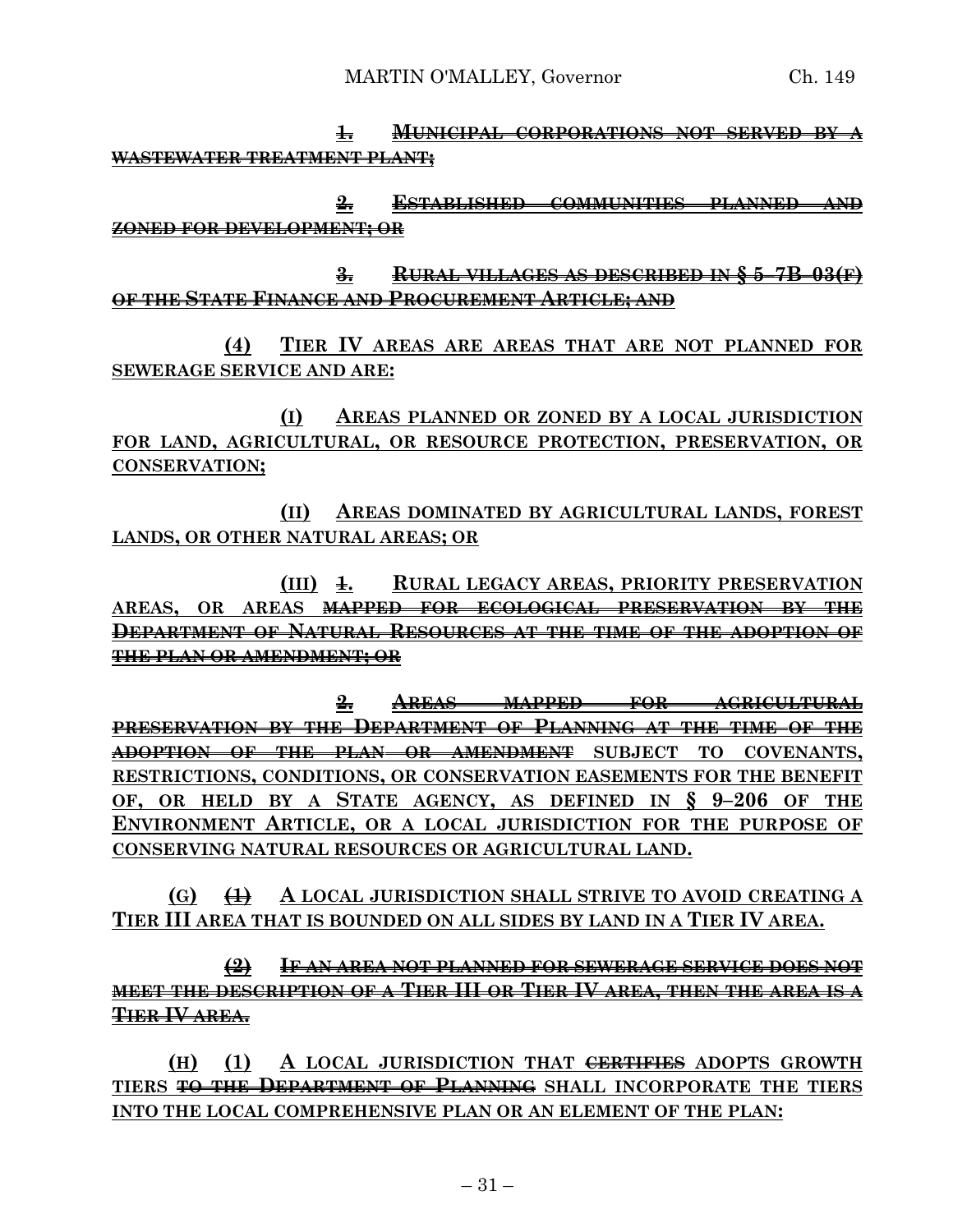**(I) WHEN THE LOCAL JURISDICTION CONDUCTS THE 6–YEAR REVIEW OF THE PLAN UNDER §§ 1.04(D) AND 3.05(B) OF THIS ARTICLE; AND**

**(II) IN ACCORDANCE WITH THE REQUIREMENTS OF THIS SECTION.**

**(2) IF A LOCAL JURISDICTION DOES NOT INCORPORATE ALL OF THE GROWTH TIERS AUTHORIZED UNDER THIS SECTION INTO THE LOCAL COMPREHENSIVE PLAN OR AN ELEMENT OF THE PLAN, THE LOCAL JURISDICTION SHALL STATE THAT A TIER IS NOT ADOPTED.**

### **1.06.**

**(A) (1) IN THIS SECTION THE FOLLOWING WORDS HAVE THE MEANINGS INDICATED.**

**(2) "COMMUNITY SEWERAGE SYSTEM" MEANS A PUBLICLY OR PRIVATELY OWNED SEWERAGE SYSTEM THAT SERVES AT LEAST TWO LOTS.**

**(3) "MAJOR SUBDIVISION" MEANS THE SUBDIVISION OF LAND INTO NEW LOTS, PLATS, BUILDING SITES, OR OTHER DIVISIONS OF LAND DEFINED IN LOCAL LAW AS A MAJOR SUBDIVISION IN EFFECT BEFORE JANUARY 1, 2012 HAS THE MEANING STATED IN § 9–206 OF THE ENVIRONMENT ARTICLE.**

**(4) "ON–SITE SEWAGE DISPOSAL SYSTEM" HAS THE MEANING STATED IN § 9–206 OF THE ENVIRONMENT ARTICLE.**

**(5) "SHARED FACILITY" HAS THE MEANING STATED IN § 9–206 OF THE ENVIRONMENT ARTICLE.**

**(6)** *(5)* **(I) "PLANNING BOARD" MEANS A PLANNING BOARD ESTABLISHED UNDER THIS ARTICLE.**

**(II) "PLANNING BOARD" INCLUDES A PLANNING COMMISSION OR BOARD ESTABLISHED UNDER ARTICLE 25A OR ARTICLE 28 OF THE CODE.**

*(6) "SHARED FACILITY" HAS THE MEANING STATED IN § 9–206 OF THE ENVIRONMENT ARTICLE.*

**(B) THIS SECTION APPLIES ONLY TO A RESIDENTIAL MAJOR SUBDIVISION IN A TIER III AREA SERVED BY:**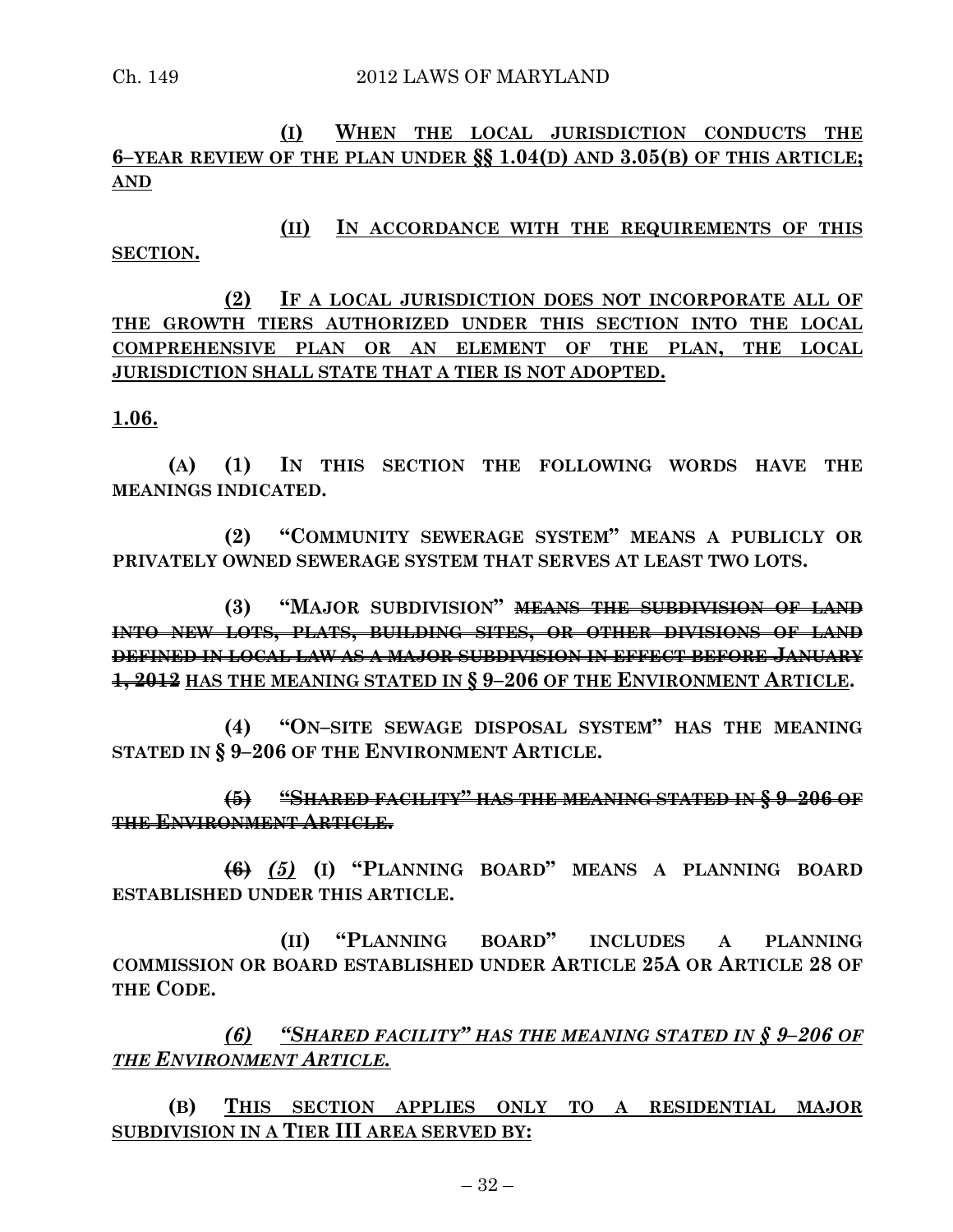# **(1) ON–SITE SEWAGE DISPOSAL SYSTEMS;**

- **(2) A SHARED FACILITY; OR**
- **(3) A COMMUNITY SEWERAGE SYSTEM.**

**(C) IF A LOCAL JURISDICTION ESTABLISHES TIERS FOR THE GROWTH IN THE LAND DEVELOPMENT ELEMENT OF THE PLAN TIERS UNDER § 1.04 § 1.05 OF THIS SUBHEADING OR § 3.05 OF THIS ARTICLE, A RESIDENTIAL MAJOR SUBDIVISION IN A TIER III AREA MAY NOT BE APPROVED UNLESS THE PLANNING BOARD HAS REVIEWED AND RECOMMENDED THE APPROVAL OF THE MAJOR SUBDIVISION IN A THE TIER III AREA SERVED BY:**

- **(1) ON–SITE SEWAGE DISPOSAL SYSTEMS;**
- **(2) A COMMUNITY SEWERAGE SYSTEM; OR**
- **(3) A SHARED FACILITY.**

**(C) (D) (1) BEFORE RECOMMENDING THE APPROVAL OF A PROPOSED MAJOR SUBDIVISION SERVED BY ON–SITE SEWAGE DISPOSAL SYSTEMS, A COMMUNITY SEWERAGE SYSTEM, OR A SHARED FACILITY IN A TIER III AREA, THE PLANNING BOARD SHALL HOLD AT LEAST ONE PUBLIC HEARING.**

**(2) THE PLANNING BOARD SHALL CONDUCT THE PUBLIC HEARING IN ACCORDANCE WITH ITS RULES AND PROCEDURES.**

**(D) (E) THE REVIEW OF THE A RESIDENTIAL MAJOR SUBDIVISION BY THE PLANNING BOARD SHALL INCLUDE:**

**(1) THE COST OF PROVIDING LOCAL GOVERNMENTAL SERVICES TO THE RESIDENTIAL MAJOR SUBDIVISION UNLESS A LOCAL JURISDICTION'S ADEQUATE PUBLIC FACILITIES ORDINANCE ALREADY REQUIRES A REVIEW OF GOVERNMENT SERVICES; AND**

**(2) THE POTENTIAL ENVIRONMENTAL IMPACT OF ISSUES OR A NATURAL RESOURCES INVENTORY RELATED TO THE PROPOSED RESIDENTIAL MAJOR SUBDIVISION; AND**

**(3) ANY NUTRIENT OFFSETS, ACCORDING TO IF REQUIRED BY STATE POLICY, THAT WILL BE REQUIRED FOR THE AS A RESULT OF THE APPROVAL OF THE PROPOSED RESIDENTIAL MAJOR SUBDIVISION.**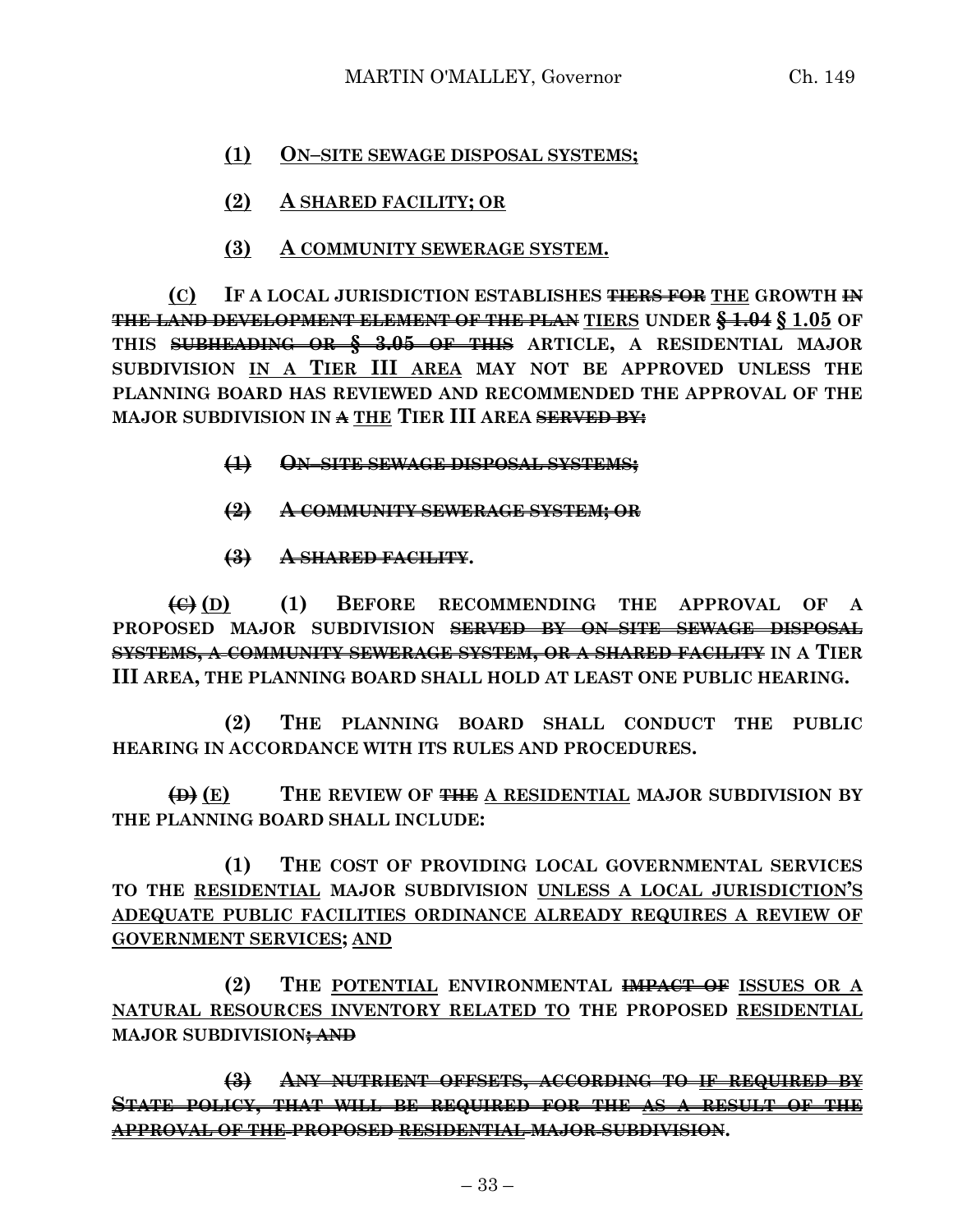### **(E) (F) THE PLANNING BOARD SHALL RECOMMEND THE PROPOSED RESIDENTIAL MAJOR SUBDIVISION BY RESOLUTION OF THE PLANNING BOARD.**

3.05.

#### $(a)$   $(4)$  The plan shall contain at a minimum the following elements:

(i) A statement of goals and objectives, principles, policies, and standards, which shall serve as a guide for the development and economic and social well–being of the local jurisdiction;

(ii) A land use plan element, which:

1. Shall propose the most appropriate and desirable patterns for the general location, character, extent, and interrelationship of the uses of public and private land, on a schedule that extends as far into the future as is reasonable; **[**and**]**

2. May include public and private, residential, commercial, industrial, agricultural, forestry, in accordance with § 5–101 of the Natural Resources Article, and recreational land uses;

**3. MAY INCLUDE MAPPED AREAS DESIGNATED FOR TIER I GROWTH IF THE TIER I AREAS ARE PRIORITY FUNDING AREAS THAT HAVE RECEIVED NO COMMENTS FROM THE DEPARTMENT OF PLANNING AND ARE:**

**A. SERVED BY COMMUNITY, SHARED, OR MULTIUSE SEWERAGE SYSTEMS; OR** 

**B. PLANNED TO BE SERVED BY COMMUNITY, SHARED, OR MULTIUSE SEWERAGE SYSTEMS;**

**4. MAY INCLUDE MAPPED AREAS DESIGNATED FOR TIER II GROWTH IF THE TIER II AREAS ARE:**

**A. PLANNED TO BE SERVED BY COMMUNITY, SHARED, AND MULTIUSE SEWERAGE SYSTEMS;**

**B. NEEDED TO SATISFY DEMAND FOR DEVELOPMENT AT DENSITIES CONSISTENT WITH THE LONG–TERM DEVELOPMENT POLICY AFTER CONSIDERATION OF THE CAPACITY OF LAND AREAS AVAILABLE FOR DEVELOPMENT, INCLUDING IN–FILL AND REDEVELOPMENT, WITHIN THE LOCAL JURISDICTION; AND**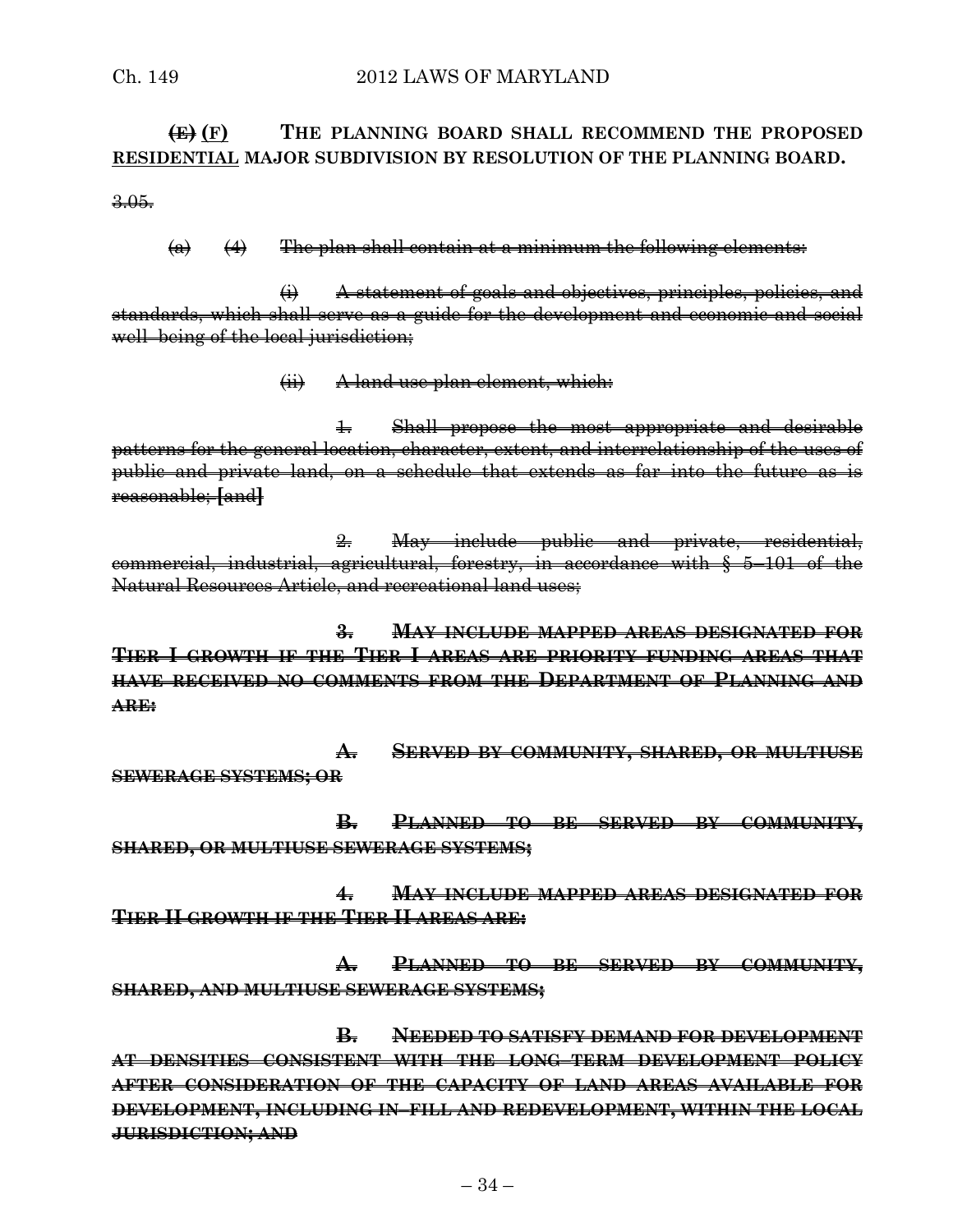**C. I. PRIORITY FUNDING AREAS THAT HAVE BEEN COMMENTED ON BY THE DEPARTMENT OF PLANNING; OR** 

**II. MAPPED LOCALLY DESIGNATED GROWTH AREAS; 5. MAY INCLUDE MAPPED AREAS DESIGNATED FOR TIER III GROWTH IF:**

**A. THE TIER III AREAS ARE NOT PLANNED FOR SEWERAGE SERVICE; AND**

**B. THE AREAS ARE PRIORITY FUNDING AREAS, MAPPED LOCALLY DESIGNATED GROWTH AREAS, OR AREAS PLANNED AND ZONED FOR LARGE LOT AND RURAL DEVELOPMENT THAT:**

**I. ARE NOT PLANNED OR ZONED FOR AGRICULTURAL PROTECTION, RURAL PROTECTION, RESOURCE PROTECTION OR SIMILAR ZONES WITH THE PRIMARY PURPOSE BEING LAND PRESERVATION;**

**II. ARE DOMINATED BY EXISTING LOW DENSITY**

**DEVELOPMENT; OR**

**III. ARE AREAS NOT DOMINATED BY FARMLAND OR**

**FOREST LAND; AND**

**6. MAY INCLUDE MAPPED AREAS DESIGNATED FOR TIER IV GROWTH IF THE TIER IV AREAS ARE NOT PLANNED FOR SEWERAGE SERVICE AND ARE:**

**A. AREAS PLANNED OR ZONED FOR LAND PRESERVATION, AGRICULTURAL PRESERVATION, OR RESOURCE CONSERVATION;**

**B. AREAS DOMINATED BY AGRICULTURAL LANDS, FOREST LANDS, OR OTHER NATURAL AREAS; OR**

**C. RURAL LEGACY AREAS, PRIORITY PRESERVATION AREAS, AREAS MAPPED FOR ECOLOGICAL PRESERVATION BY THE DEPARTMENT OF NATURAL RESOURCES AT THE TIME OF THE ADOPTION OF THE PLAN OR AMENDMENT OR AREAS MAPPED FOR AGRICULTURAL PRESERVATION BY THE DEPARTMENT OF PLANNING AT THE TIME OF THE ADOPTION OF THE PLAN OR AMENDMENT.**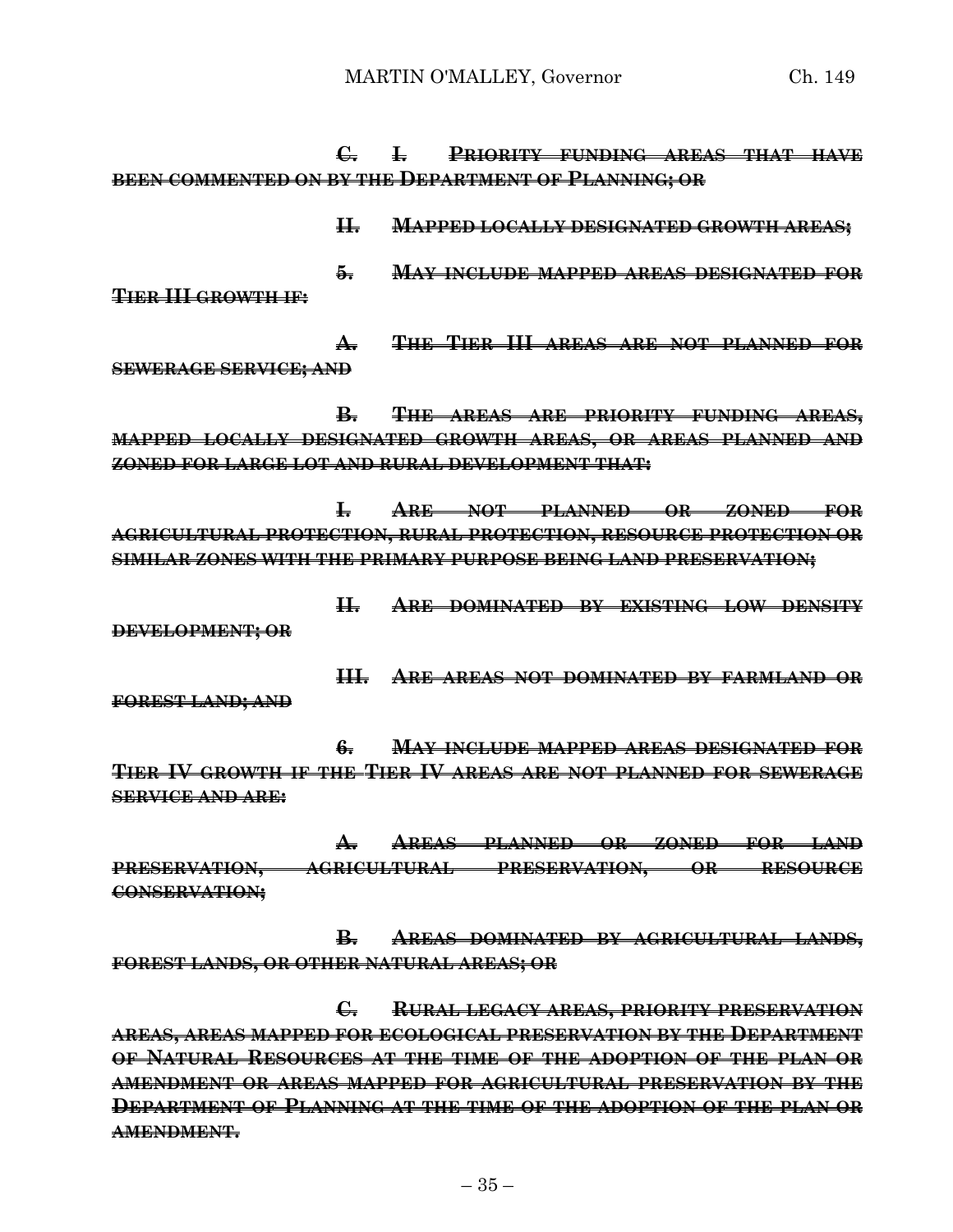**(9) (I) IF A LOCAL JURISDICTION PROPOSES TIERS IN THE PLAN UNDER PARAGRAPH (4)(II) OF THIS SUBSECTION, THE LOCAL JURISDICTION SHALL PROVIDE TO THE DEPARTMENT OF PLANNING DESCRIPTION OF THE PROPOSED TIERS NOT LESS THAN 60 DAYS BEFORE THE PUBLIC HEARING ON THE TIERS.**

**(II) IF THE PLAN INCLUDES TIER I, TIER II, TIER III, OR TIER IV AREAS, THE LOCAL JURISDICTION SHALL PROVIDE TO THE DEPARTMENT OF PLANNING ALL INFORMATION NECESSARY TO DEMONSTRATE THE PRECISE LOCATION OF EACH AREA, INCLUDING A MAP OF THE AREA SHOWING PLANNING AND ZONING CHARACTERISTICS, AND EXISTING AND PLANNED WATER AND SEWER SERVICES AS APPROPRIATE.**

**(III) THE DEPARTMENT OF PLANNING, AS APPROPRIATE, SHALL PROVIDE TO EACH STATE UNIT THAT APPROVES SUBDIVISION PLANS COPIES OF MAPS ILLUSTRATING:**

**1. THE TIERS IDENTIFIED BY THE LOCAL JURISDICTION; AND**

### **2. ANY COMMENTS BY THE DEPARTMENT OF PLANNING ON THE AREAS IDENTIFIED.**

SECTION 3. AND BE IT FURTHER ENACTED, That the Laws of Maryland read as follows:

# **Article – Environment**

9–206.

(a)  $(10)$  (3) "Tier I", "Tier II", "Tier III", and "Tier IV" mean the respective areas for growth so designated in **THE DEVELOPMENT REGULATIONS ELEMENT OF** a local comprehensive plan established by a local jurisdiction in accordance with **[**Article 66B, § 1.04 or § 3.05 of the Code**] § 1–407 OR § 3–103** "Growth tiers" means the tiers adopted by a local jurisdiction in accordance with **[**Article 66B, § 1.05 of the Code**] TITLE 1, SUBTITLE 5 OF THE LAND USE ARTICLE**.

(d) Subsections (f) through (k) and subsection (n) of this section do not:

(1) Affect a local transfer of development rights program authorized under Article 25A, § 5(x) **[**, Article 28, § 8–101, or Article 66B, § 11.01**]** of the Code **OR TITLE 7, SUBTITLE 2 OR § 22–105 OF THE LAND USE ARTICLE**; or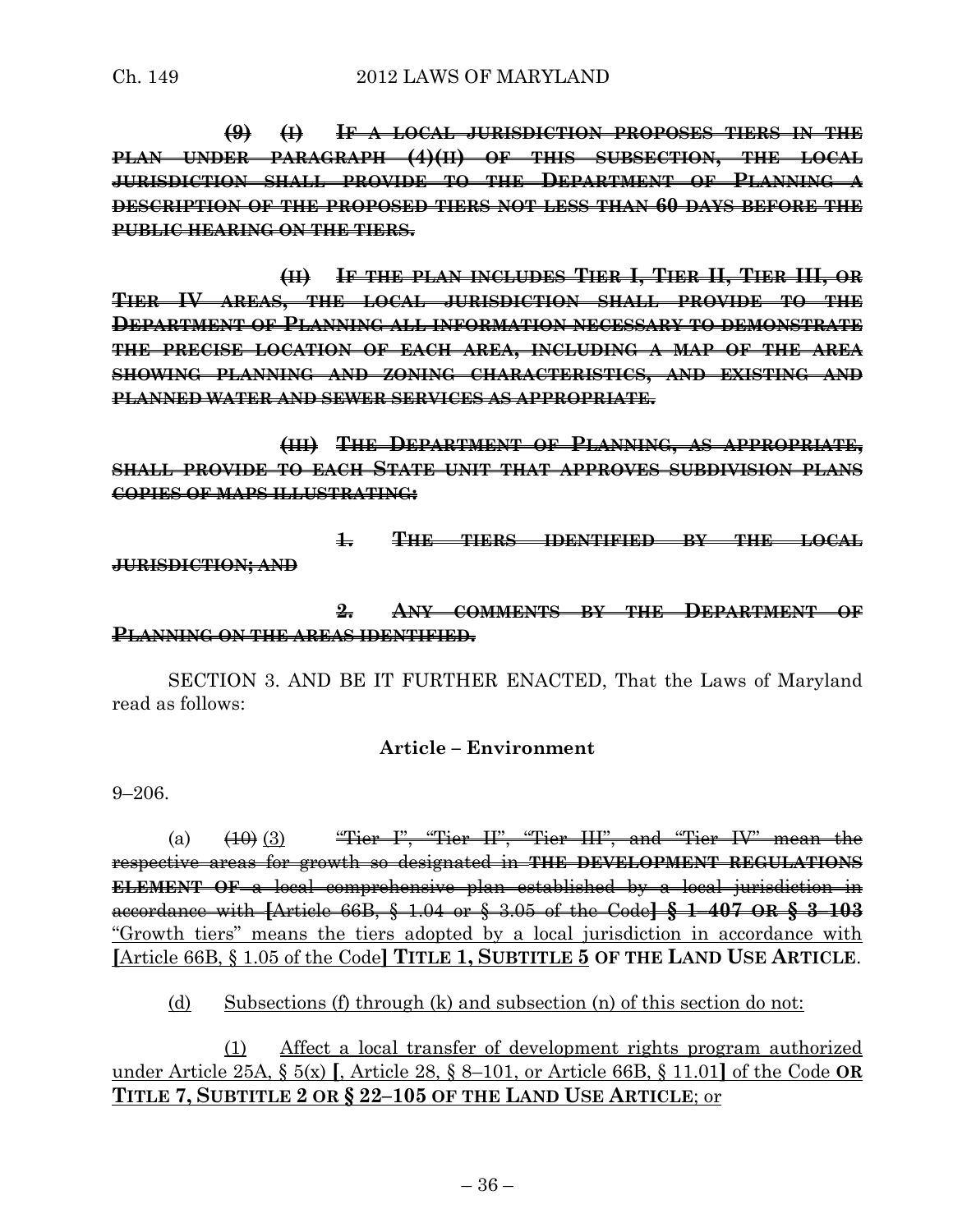(b) (2) **(G)** *(g)* **(1)** Except as provided in subsection (e)(2) **(H)(2)** *(f)(2)* of this section, the Department, or the Department's designee, may only approve *and subject to subsection (i) of this section, a local jurisdiction may authorize* a residential subdivision plat **ONLY** *only* if:

(iv) The subdivision is a major subdivision served by on–site sewage disposal systems, a community system, or a shared facility located in a Tier III area, subject to the following:

1. The subdivision has been recommended by the local planning board in accordance with **[**Article 66B, § 1.05 *1.06* of the Code**] § 5–104 OF THE LAND USE ARTICLE**; and

2. In consultation with the Department of Planning **IN ACCORDANCE WITH SUBSECTIONS (I) AND (J) OF THIS SECTION**, the Department has determined that the Tier III or Tier IV area is **GROWTH TIERS ARE** consistent with: **[**Article 66B, § 1.05 of the Code**] TITLE 1, SUBTITLE 5 OF THE LAND USE ARTICLE**

A. The requirements of a Tier III or Tier IV area in **[**Article 66B, § 1.04 or § 3.05 of the Code**] § 1–407 OR § 3–103 OF THE LAND USE ARTICLE**, as appropriate; and

B. The municipal growth element and the priority preservation element, if applicable.

(2) Any delay in the approval of a residential subdivision plat under this section may not be construed as applying to any deadline for approving or disapproving a subdivision plat under **[**Article 66B, § 5.04 of the Code**] ARTICLE 28 OF THE CODE, § 5–201 OF THE LAND USE ARTICLE,** or a local ordinance.

(d) **(J)** Before the Department approves the initial subdivision plat **FOR A MAJOR SUBDIVISION IN A TIER III AREA** under subsection (b) **(D)** of this section, the Department shall submit the initial subdivision plat to the Department of Planning for advice on whether the Tier III or Tier IV area is **GROWTH TIERS ARE** consistent with:

(1) The requirements of a Tier III or Tier IV area **THE TIERS** in **[**Article 66B, § 1.04 or § 3.05 of the Code**] § 1–407 OR § 3–103 TITLE 1, SUBTITLE 5 OF THE LAND USE ARTICLE**, as appropriate; and

**Article – Land Use**

1–401.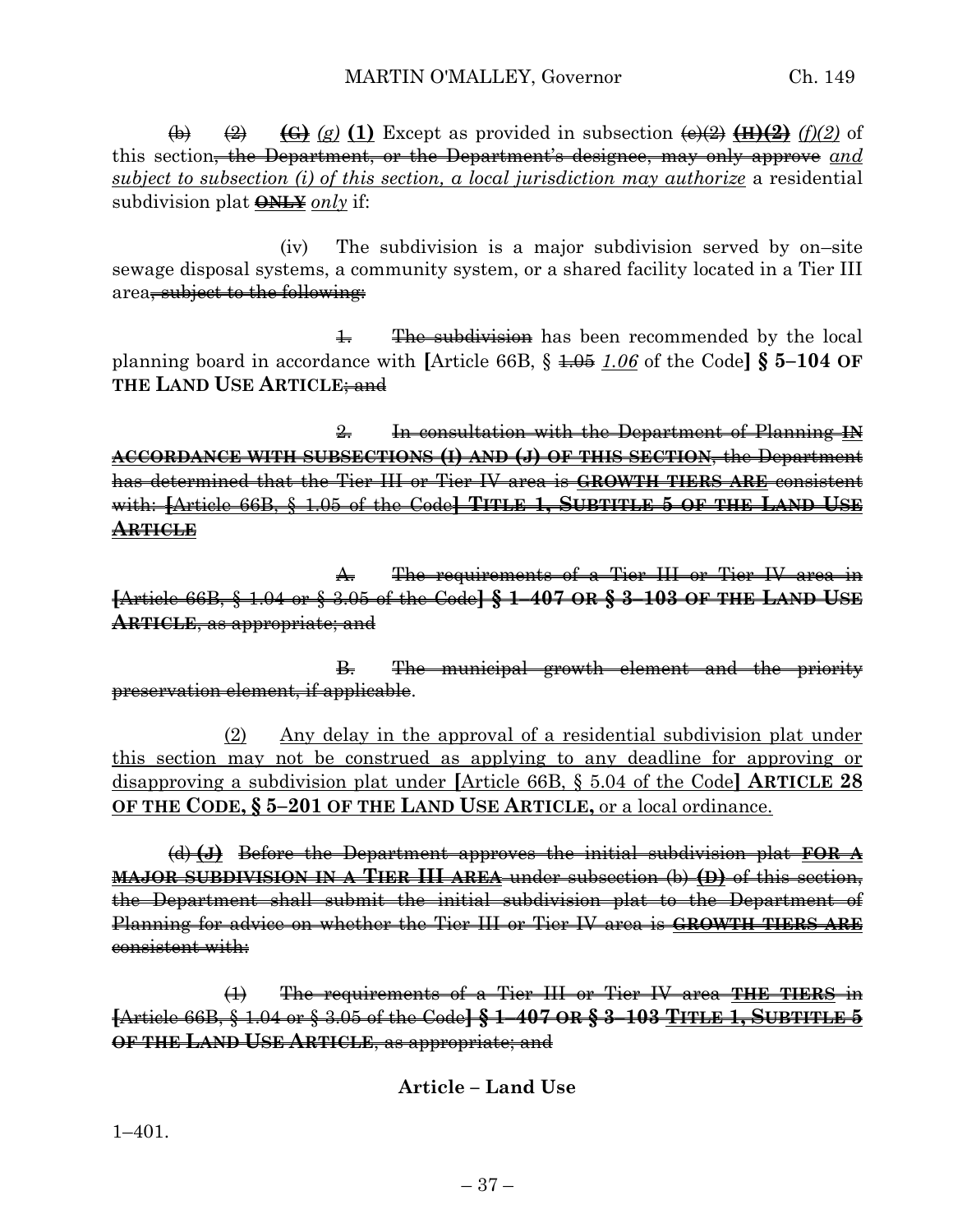(a) Except as provided in this section, this division does not apply to charter counties.

(b) The following provisions of this division apply to a charter county:

(1) this subtitle, including Parts II and III (Charter county – Comprehensive plans);

(2) § **[**1–101(o)**] 1–101(L), (M), AND (O), AND (R)** (Definitions – **"PLAN", "PRIORITY FUNDING AREA", AND** "Sensitive area"**, AND "SUBDIVISION"**); **);**

- (3) § 1–201 (Visions);
- (4) § 1–206 (Required education);
- (5)  $\S 1-207$  (Annual report In general);
- (6)  $\S$  1–208 (Annual report Measures and indicators);
- (7) Title 1, Subtitle 3 (Consistency);
- **(8) TITLE 1, SUBTITLE 5 (GROWTH TIERS);**
- $\left(\frac{8}{9}\right)$  (9)  $\qquad$  § 4–104(b) (Limitations Bicycle parking);
- $\left(\frac{\Theta}{\Theta}\right)$  (10) § 4–208 (Exceptions Maryland Accessibility Code);
- $\left(\frac{10}{11}\right)$  § 5–102(d) (Subdivision regulations Burial sites);
- **(11) (12) § 5–104 (MAJOR SUBDIVISION – REVIEW);**
- $[(11)]$   $(12)$   $(13)$  Title 7, Subtitle 1 (Development Mechanisms);
- **[**(12)**] (13) (14)** Title 7, Subtitle 2 (Transfer of Development Rights);

**[**(13)**] (14) (15)** Except in Montgomery County or Prince George's County, Title 7, Subtitle 3 (Development Rights and Responsibilities Agreements);

- $[(14)]$   $(15)$   $(16)$  Title 7, Subtitle 4 (Inclusionary Zoning);
- $[(15)]$   $(16)$   $(17)$  § 8–401 (Conversion of overhead facilities);

 $[(16)]$   $(17)$   $(18)$  For Baltimore County only, Title 9, Subtitle 3 (Single–County Provisions – Baltimore County);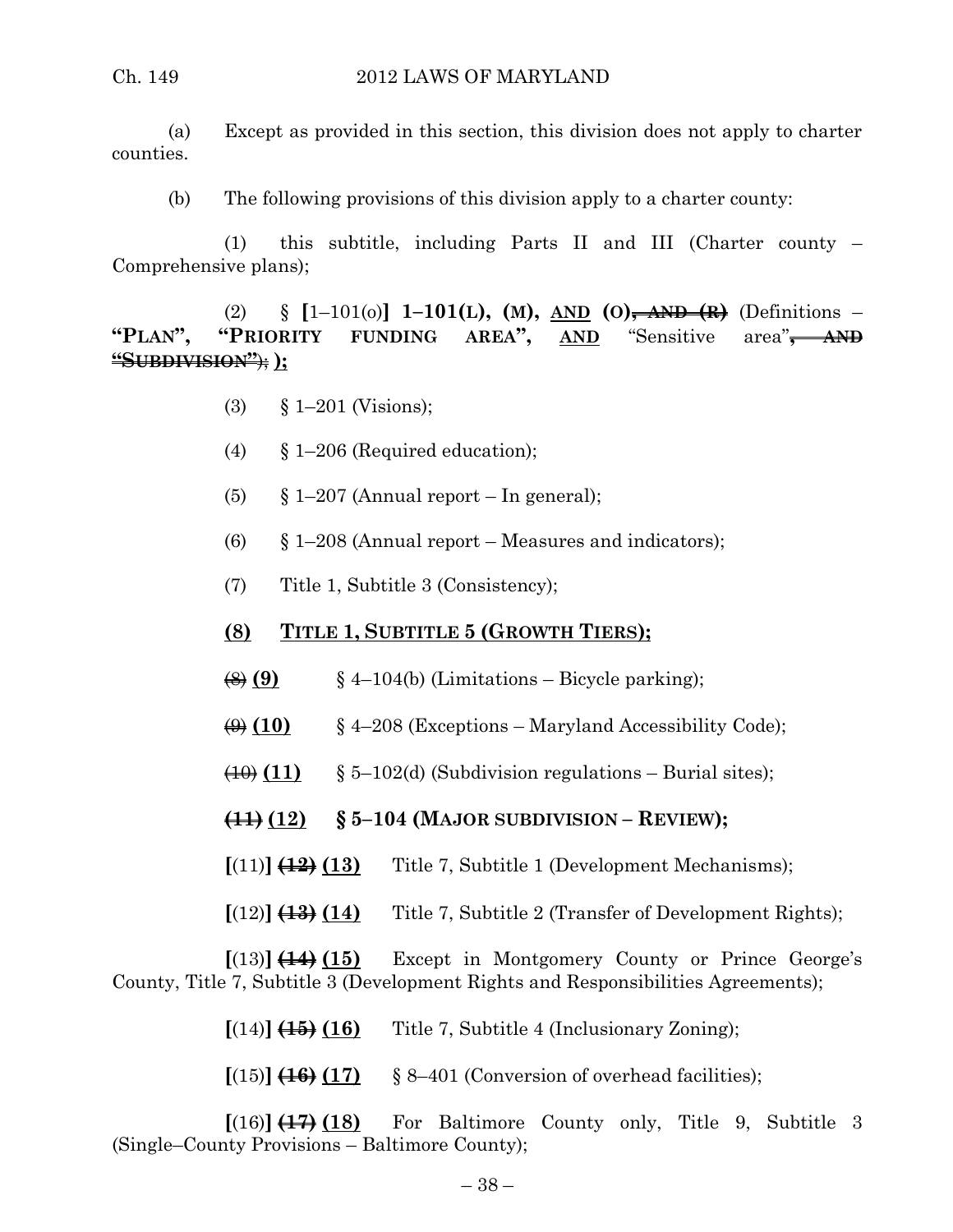$[(17)]$   $(18)$   $(19)$  For Howard County only, Title 9, Subtitle 13 (Single–County Provisions – Howard County); and

**[**(18)**] (19) (20)** Title 11, Subtitle 2 (Civil Penalty).

(c) This section supersedes any inconsistent provision of Division II of this article.

 $+405.$ 

A charter county shall enact, adopt, amend, and execute a plan in accordance with this part and Part III of this subtitle.

1–407.

(a) The development regulations element shall include the planning commission's recommendation for land development regulations to implement the <del>plan.</del>

(b) The development regulations element shall encourage:

 $(1)$  the use of flexible development regulations to promote innovative and cost–saving site design and protect the environment; and

 $\left( 2 \right)$  within the areas designated for growth in the plan:

(i) economic development through the use of innovative techniques; and

(ii) streamlined review of applications for development, including permit review and subdivision plat review.

**(C) THE DEVELOPMENT REGULATIONS ELEMENT MAY INCLUDE MAPPED AREAS DESIGNATED FOR:**

**(1) TIER I GROWTH IF THE TIER I AREAS ARE:**

**(I) PRIORITY FUNDING AREAS THAT HAVE RECEIVED NO COMMENTS FROM THE DEPARTMENT OF PLANNING; AND**

**(II) 1. SERVED BY COMMUNITY, SHARED, OR MULTIUSE SEWERAGE SYSTEMS; OR** 

**2. PLANNED TO BE SERVED BY COMMUNITY, SHARED, OR MULTIUSE SEWERAGE SYSTEMS;**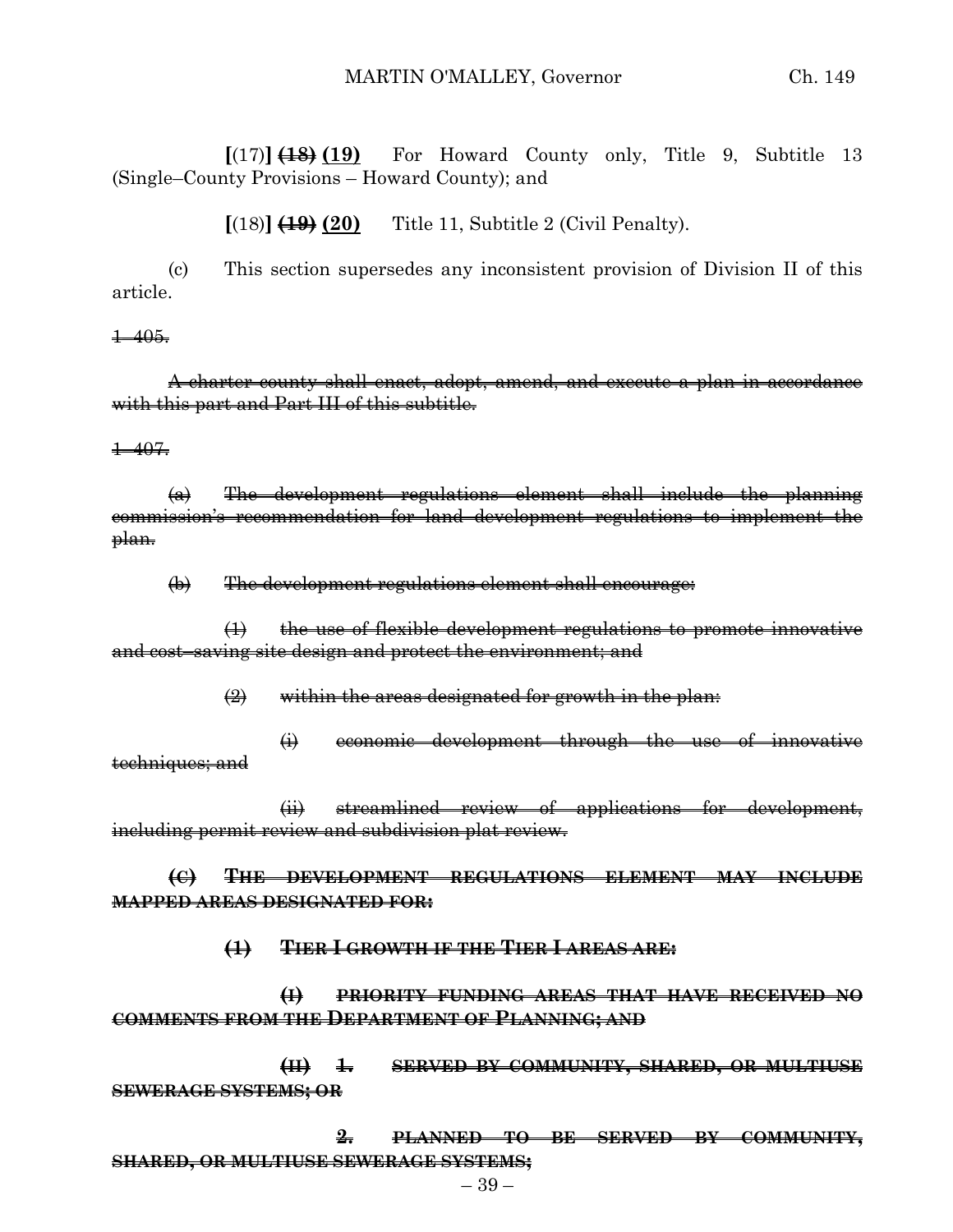#### **(2) TIER II GROWTH IF THE TIER II AREAS ARE:**

**(I) PLANNED TO BE SERVED BY COMMUNITY, SHARED, AND MULTIUSE SEWERAGE SYSTEMS;**

**(II) NEEDED TO SATISFY DEMAND FOR DEVELOPMENT AT DENSITIES CONSISTENT WITH THE LONG–TERM DEVELOPMENT POLICY AFTER CONSIDERATION OF THE CAPACITY OF LAND AREAS AVAILABLE FOR DEVELOPMENT, INCLUDING IN–FILL AND REDEVELOPMENT, IN THE LOCAL JURISDICTION; AND**

**(III) 1. PRIORITY FUNDING AREAS THAT HAVE BEEN COMMENTED ON BY THE DEPARTMENT OF PLANNING; OR** 

- **2. MAPPED LOCALLY DESIGNATED GROWTH AREAS;**
- **(3) TIER III GROWTH IF THE TIER III AREAS ARE:**
	- **(I) NOT PLANNED FOR SEWERAGE SERVICE; AND**

**(II) PRIORITY FUNDING AREAS, MAPPED LOCALLY DESIGNATED GROWTH AREAS, OR AREAS PLANNED AND ZONED FOR LARGE LOT AND RURAL DEVELOPMENT THAT ARE:**

**1. NOT PLANNED OR ZONED FOR AGRICULTURAL PROTECTION, RURAL PROTECTION, RESOURCE PROTECTION, OR SIMILAR ZONES WITH THE PRIMARY PURPOSE BEING LAND PRESERVATION;**

**2. DOMINATED BY EXISTING LOW DENSITY DEVELOPMENT; OR**

**3. NOT DOMINATED BY FARMLAND OR FOREST LAND;**

**AND**

- **(4) TIER IV GROWTH IF THE TIER IV AREAS ARE:**
	- **(I) NOT PLANNED FOR SEWERAGE SERVICE; AND**

**(II) 1. AREAS PLANNED OR ZONED FOR LAND PRESERVATION, AGRICULTURAL PRESERVATION, OR RESOURCE CONSERVATION;**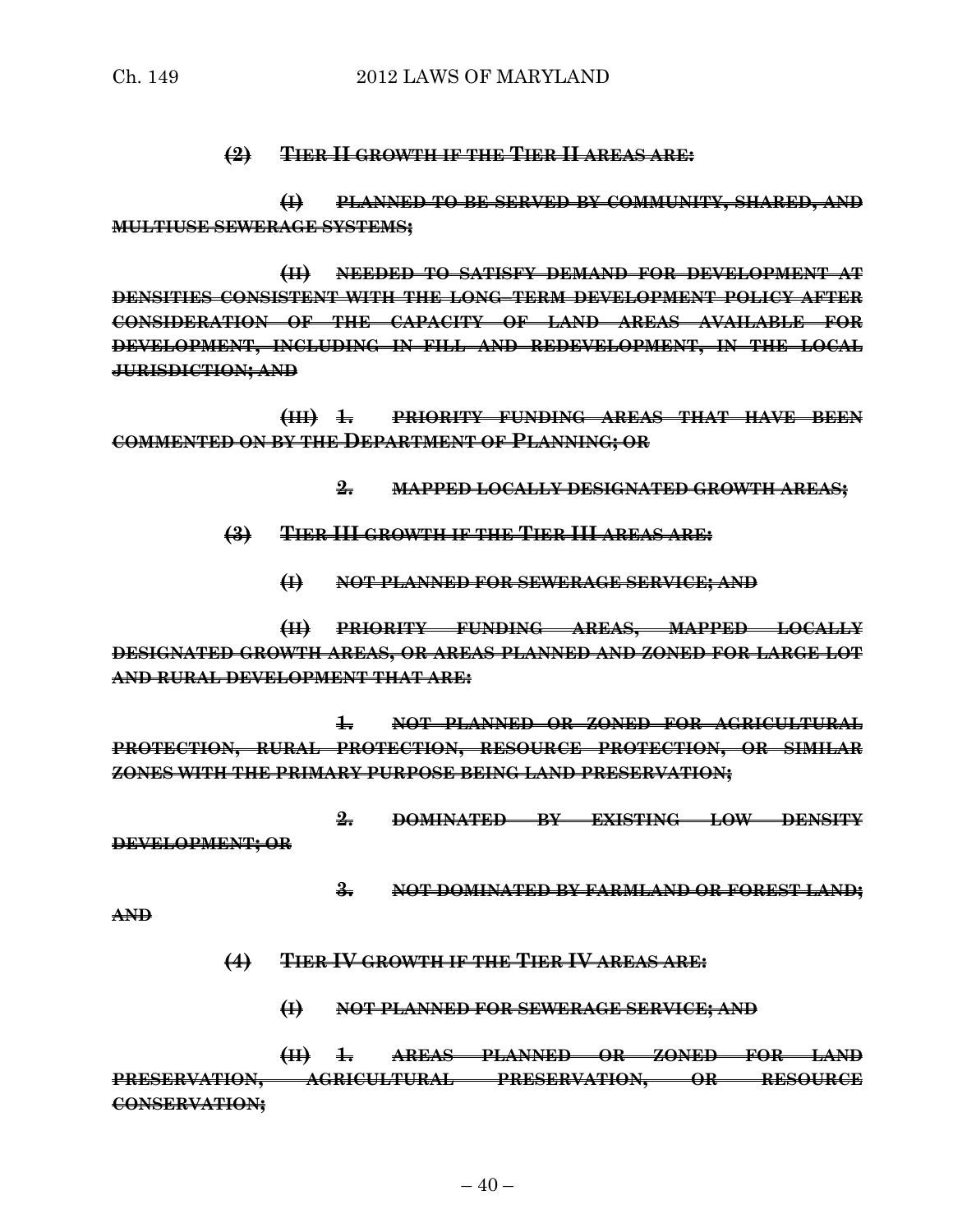**2. AREAS DOMINATED BY AGRICULTURAL LANDS, FOREST LANDS, OR OTHER NATURAL AREAS;**

**3. RURAL LEGACY AREAS OR PRIORITY PRESERVATION AREAS; OR**

**4. AT THE TIME OF THE ADOPTION OF THE PLAN OR**

**AMENDMENT:**

**A. AREAS MAPPED FOR ECOLOGICAL PRESERVATION BY THE DEPARTMENT OF NATURAL RESOURCES; OR**

**B. AREAS MAPPED FOR AGRICULTURAL PRESERVATION BY THE DEPARTMENT OF PLANNING.**

**(D) (1) IF A LOCAL JURISDICTION PROPOSES TIERS IN THE PLAN REQUIRED UNDER § 1–405 OF THIS SUBTITLE, THE LOCAL JURISDICTION SHALL PROVIDE TO THE DEPARTMENT OF PLANNING A DESCRIPTION OF THE PROPOSED TIERS NOT LESS THAN 60 DAYS BEFORE THE PUBLIC HEARING ON THE TIERS.**

**(2) IF THE PLAN INCLUDES TIER I, TIER II, TIER III, OR TIER IV AREAS, THE LOCAL JURISDICTION SHALL PROVIDE TO THE DEPARTMENT OF PLANNING ALL INFORMATION NECESSARY TO DEMONSTRATE THE PRECISE LOCATION OF EACH AREA, INCLUDING A MAP OF THE AREA SHOWING PLANNING AND ZONING CHARACTERISTICS, AND EXISTING AND PLANNED WATER AND SEWER SERVICES AS APPROPRIATE.**

**(3) THE DEPARTMENT OF PLANNING, AS APPROPRIATE, SHALL PROVIDE TO EACH STATE UNIT THAT APPROVES SUBDIVISION PLANS COPIES OF MAPS ILLUSTRATING:**

**(I) THE TIERS IDENTIFIED BY THE LOCAL JURISDICTION;**

**AND**

**(II) ANY COMMENTS BY THE DEPARTMENT OF PLANNING ON THE AREAS IDENTIFIED**.

3–101.

(a) A local jurisdiction shall enact, adopt, amend, and execute a plan in accordance with this division.

 $3 - 103.$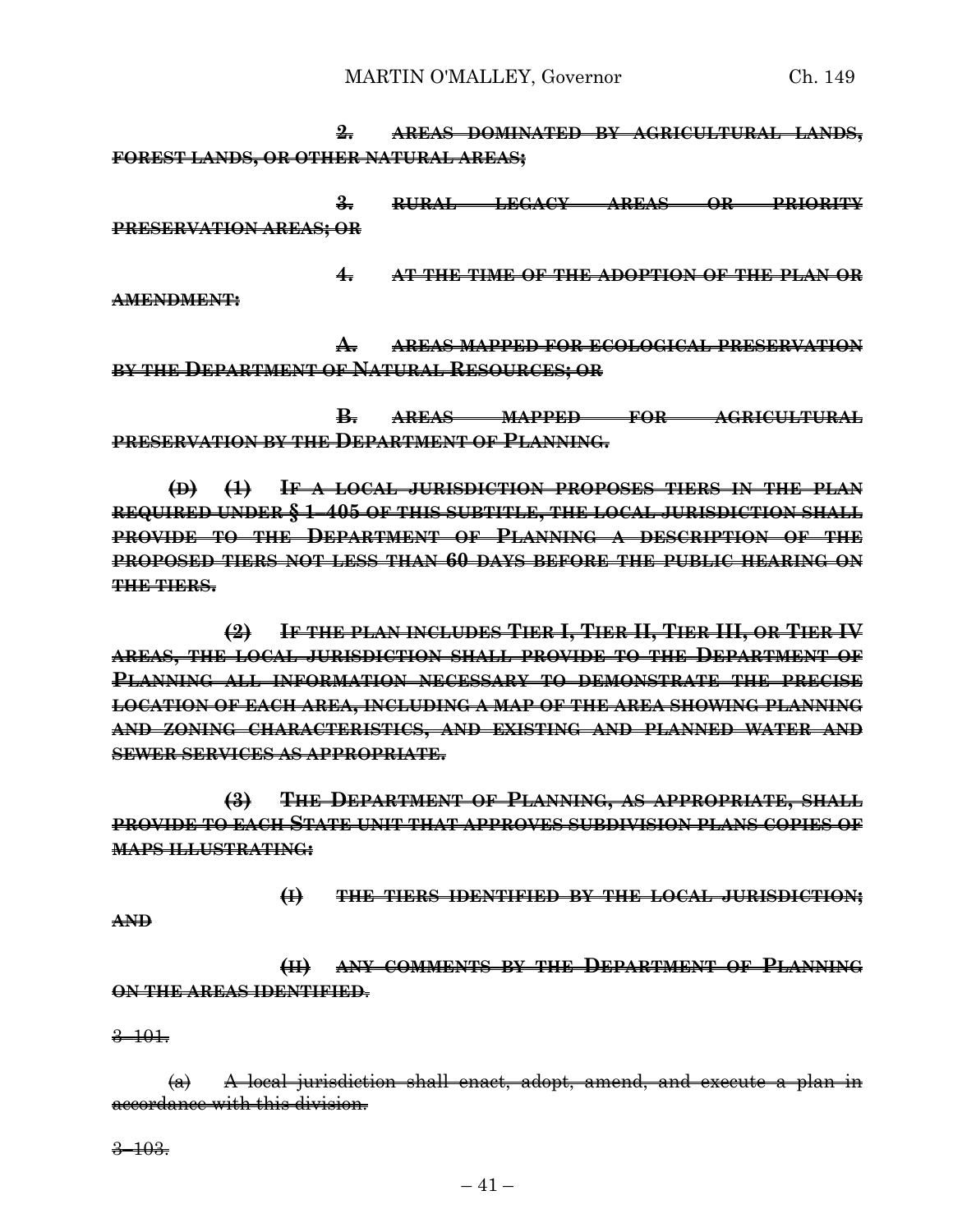(a) The development regulations element shall include the planning commission's recommendation for land development regulations to implement the <del>plan.</del>

(b) The development regulations element shall encourage:

(1) the use of flexible development regulations to promote innovative and cost–saving site design and protect the environment; and

 $\left( 2 \right)$  within the areas designated for growth in the plan:

(i) economic development through the use of innovative techniques; and

(ii) streamlined review of applications for development, including permit review and subdivision plat review.

**(C) THE DEVELOPMENT REGULATIONS ELEMENT MAY INCLUDE MAPPED AREAS DESIGNATED FOR:**

**(1) TIER I GROWTH IF THE TIER I AREAS ARE:**

**(I) PRIORITY FUNDING AREAS THAT HAVE RECEIVED NO COMMENTS FROM THE DEPARTMENT OF PLANNING; AND**

**(II) 1. SERVED BY COMMUNITY, SHARED, OR MULTIUSE SEWERAGE SYSTEMS; OR** 

**2. PLANNED TO BE SERVED BY COMMUNITY, SHARED, OR MULTIUSE SEWERAGE SYSTEMS;**

**(2) TIER II GROWTH IF THE TIER II AREAS ARE:**

**(I) PLANNED TO BE SERVED BY COMMUNITY, SHARED, AND MULTIUSE SEWERAGE SYSTEMS;**

**(II) NEEDED TO SATISFY DEMAND FOR DEVELOPMENT AT DENSITIES CONSISTENT WITH THE LONG–TERM DEVELOPMENT POLICY AFTER CONSIDERATION OF THE CAPACITY OF LAND AREAS AVAILABLE FOR DEVELOPMENT, INCLUDING IN–FILL AND REDEVELOPMENT, IN THE LOCAL JURISDICTION; AND**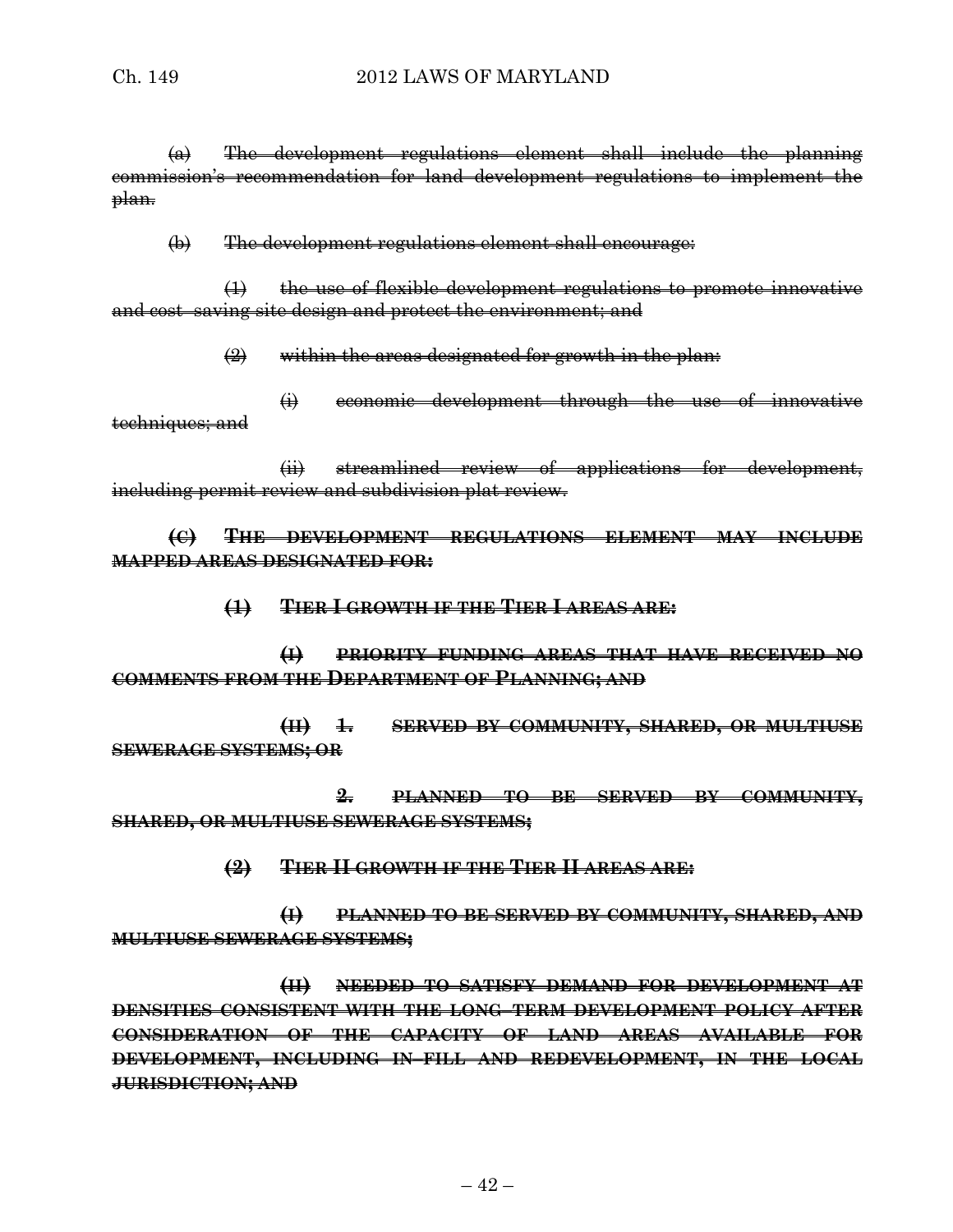MARTIN O'MALLEY, Governor Ch. 149

**(III) 1. PRIORITY FUNDING AREAS THAT HAVE BEEN COMMENTED ON BY THE DEPARTMENT OF PLANNING; OR** 

**2. MAPPED LOCALLY DESIGNATED GROWTH AREAS;**

- **(3) TIER III GROWTH IF THE TIER III AREAS ARE:**
	- **(I) NOT PLANNED FOR SEWERAGE SERVICE; AND**

**(II) PRIORITY FUNDING AREAS, MAPPED LOCALLY DESIGNATED GROWTH AREAS, OR AREAS PLANNED AND ZONED FOR LARGE LOT AND RURAL DEVELOPMENT THAT ARE:**

**1. NOT PLANNED OR ZONED FOR AGRICULTURAL PROTECTION, RURAL PROTECTION, RESOURCE PROTECTION, OR SIMILAR ZONES WITH THE PRIMARY PURPOSE BEING LAND PRESERVATION;**

**2. DOMINATED BY EXISTING LOW DENSITY DEVELOPMENT; OR**

**3. NOT DOMINATED BY FARMLAND OR FOREST LAND;**

**AND**

- **(4) TIER IV GROWTH IF THE TIER IV AREAS ARE:**
	- **(I) NOT PLANNED FOR SEWERAGE SERVICE; AND**

**(II) 1. AREAS PLANNED OR ZONED FOR LAND PRESERVATION, AGRICULTURAL PRESERVATION, OR RESOURCE CONSERVATION;**

**2. AREAS DOMINATED BY AGRICULTURAL LANDS, FOREST LANDS, OR OTHER NATURAL AREAS;**

**3. RURAL LEGACY AREAS OR PRIORITY PRESERVATION AREAS; OR**

**4. AT THE TIME OF THE ADOPTION OF THE PLAN OR AMENDMENT:**

**A. AREAS MAPPED FOR ECOLOGICAL PRESERVATION BY THE DEPARTMENT OF NATURAL RESOURCES; OR**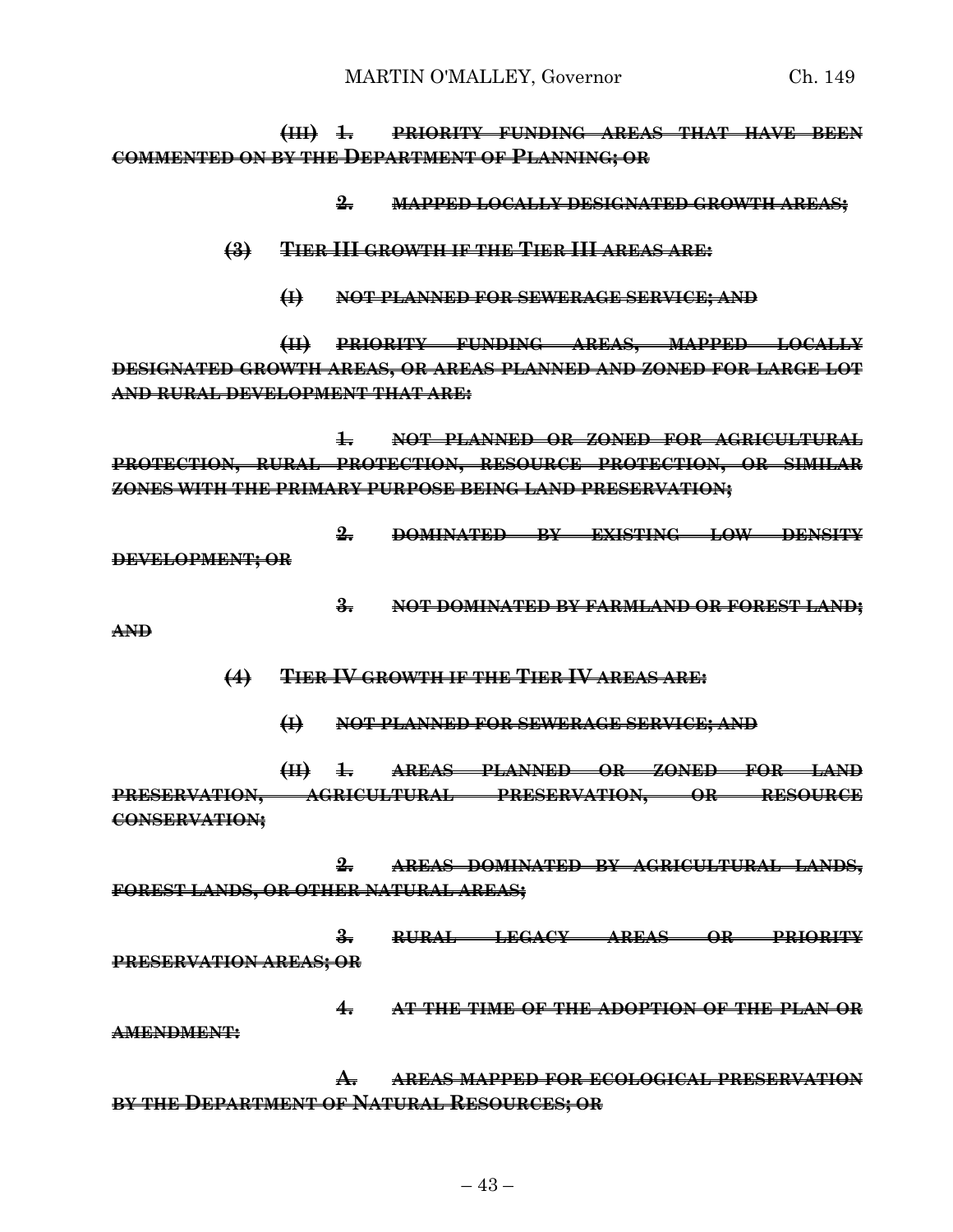**B. AREAS MAPPED FOR AGRICULTURAL PRESERVATION BY THE DEPARTMENT OF PLANNING.**

**(D) (1) IF A LOCAL JURISDICTION PROPOSES TIERS IN THE PLAN REQUIRED UNDER § 3–101 OF THIS SUBTITLE, THE LOCAL JURISDICTION SHALL PROVIDE TO THE DEPARTMENT OF PLANNING A DESCRIPTION OF THE PROPOSED TIERS NOT LESS THAN 60 DAYS BEFORE THE PUBLIC HEARING ON THE TIERS.**

**(2) IF THE PLAN INCLUDES TIER I, TIER II, TIER III, OR TIER IV AREAS, THE LOCAL JURISDICTION SHALL PROVIDE TO THE DEPARTMENT OF PLANNING ALL INFORMATION NECESSARY TO DEMONSTRATE THE PRECISE LOCATION OF EACH AREA, INCLUDING A MAP OF THE AREA SHOWING PLANNING AND ZONING CHARACTERISTICS, AND EXISTING AND PLANNED WATER AND SEWER SERVICES AS APPROPRIATE.**

**(3) THE DEPARTMENT OF PLANNING, AS APPROPRIATE, SHALL PROVIDE TO EACH STATE UNIT THAT APPROVES SUBDIVISION PLANS COPIES OF MAPS ILLUSTRATING:**

**AND**

**(I) THE TIERS IDENTIFIED BY THE LOCAL JURISDICTION;**

**(II) ANY COMMENTS BY THE DEPARTMENT OF PLANNING ON THE AREAS IDENTIFIED**.

### **SUBTITLE 5. GROWTH TIERS.**

**1–501.**

**(A) IN THIS SUBTITLE THE FOLLOWING WORDS HAVE THE MEANINGS INDICATED.**

**(B) "PLANNING BOARD" MEANS A PLANNING BOARD ESTABLISHED UNDER THIS ARTICLE.**

**(C) "PLANNING BOARD" INCLUDES A PLANNING COMMISSION OR BOARD ESTABLISHED UNDER ARTICLE 25A OR ARTICLE 28 OF THE CODE.**

**1–502.**

**ON OR BEFORE DECEMBER 31, 2012, A LOCAL JURISDICTION MAY CERTIFY TO THE DEPARTMENT OF PLANNING ADOPT THE MAPPED GROWTH**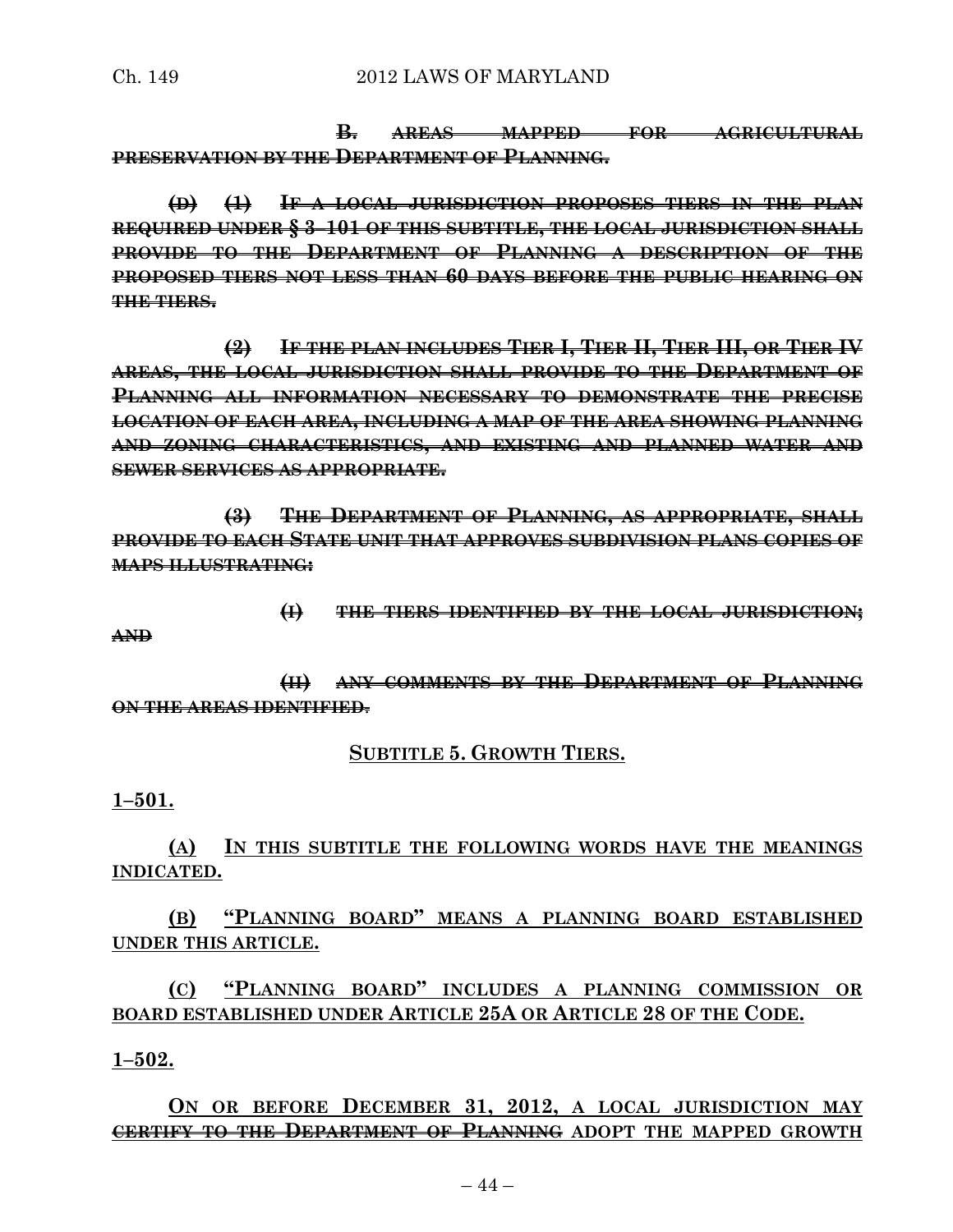# **TIERS DESIGNATED BY THE LOCAL JURISDICTION IN ACCORDANCE WITH THIS SUBTITLE.**

**1–502. 1–503.**

# **BEFORE CERTIFICATION ADOPTION OF THE GROWTH TIERS, A LOCAL JURISDICTION MAY SUBMIT THE PROPOSED TIERS AND ANY RELEVANT INFORMATION TO THE DEPARTMENT OF PLANNING FOR:**

# **(1) TECHNICAL ASSISTANCE, REVIEW, AND COMMENT; AND**

**(2) THE OPPORTUNITY FOR PUBLIC REVIEW.**

**1–503. 1–504.**

**ON CERTIFICATION AFTER ADOPTION OF THE GROWTH TIERS, THE LOCAL JURISDICTION SHALL PROVIDE TO THE DEPARTMENT OF PLANNING ALL INFORMATION NECESSARY TO DEMONSTRATE THE PRECISE LOCATION OF THE TIERS, INCLUDING, AS APPROPRIATE:**

**(1) A MAP OF THE AREA SHOWING PLANNING AND ZONING CHARACTERISTICS OF EACH TIER; AND**

**(2) EXISTING AND PLANNED WATER AND SEWER SERVICES.**

**1–504. 1–505.**

# **THE DEPARTMENT OF PLANNING, AS APPROPRIATE, SHALL PROVIDE TO EACH STATE AGENCY AND POST ON THE DEPARTMENT OF PLANNING'S WEB SITE, COPIES OF MAPS ILLUSTRATING:**

# **(1) GROWTH TIERS CERTIFIED BY LOCAL JURISDICTIONS; AND**

**(2) ANY COMMENTS BY THE DEPARTMENT OF PLANNING ON THE CERTIFIED TIERS MAY COMMENT ON THE GROWTH TIERS ADOPTED BY THE LOCAL JURISDICTIONS.**

### **1–505. 1–506.**

**(A) SUBJECT TO SUBSECTIONS (B), (C), AND (D) OF THIS SECTION, A LOCAL JURISDICTION THAT CHOOSES TO CERTIFY ADOPT GROWTH TIERS TO THE DEPARTMENT OF PLANNING IS NOT REQUIRED TO ADOPT ALL OF THE TIERS.**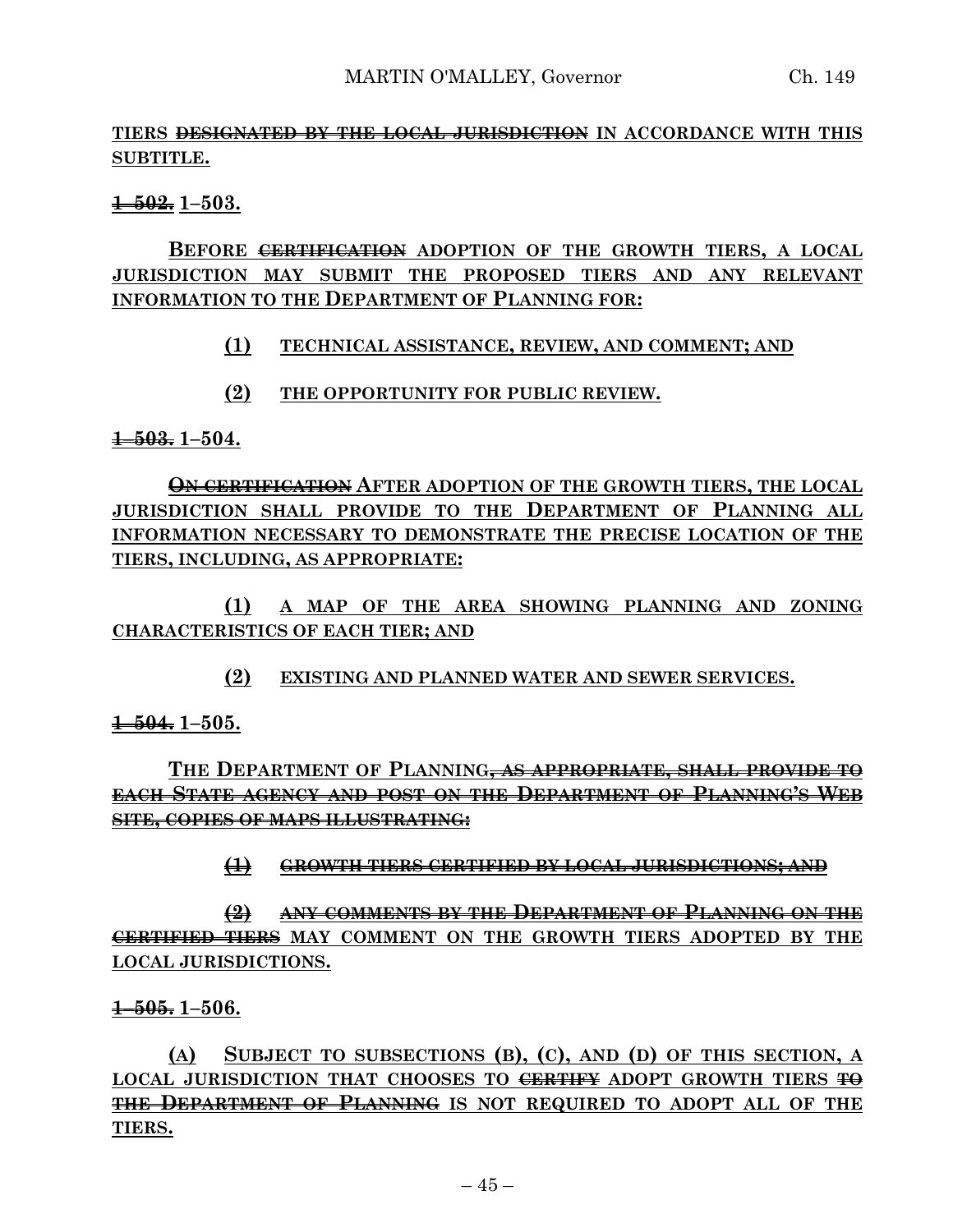**(B) A MUNICIPAL CORPORATION THAT EXERCISES PLANNING AND ZONING AUTHORITY SHALL ADOPT TIER I AND MAY ADOPT TIER II.**

**(C) A COUNTY SHALL ADOPT TIERS I, III, AND IV, AND MAY ADOPT TIER II.**

**(D) IF A LOCAL JURISDICTION DOES NOT ADOPT ALL OF THE TIERS AUTHORIZED UNDER THIS SECTION, THE LOCAL JURISDICTION SHALL PROVIDE DOCUMENTATION TO THE DEPARTMENT OF PLANNING OF** *DOCUMENT* **THE REASONS THE JURISDICTION IS NOT ADOPTING A PARTICULAR TIER.**

**1–507.**

**(A) IF THE DEPARTMENT OF PLANNING COMMENTS UNDER § 5–105 OF THIS SUBTITLE ON ANY OF THE TIERS OR ON AN AREA WITHIN ONE OF THE TIERS, THE LOCAL LEGISLATIVE BODY OR THE PLANNING BOARD SHALL HOLD AT LEAST ONE PUBLIC HEARING ON THE COMMENTS BY THE DEPARTMENT OF PLANNING.**

**(B) THE LOCAL LEGISLATIVE BODY OR THE PLANNING BOARD SHALL REVIEW THE MAPPED GROWTH TIERS ADOPTED BY THE LOCAL JURISDICTION IN LIGHT OF THE COMMENTS BY THE DEPARTMENT OF PLANNING.**

**(C) IF THE PLANNING BOARD HOLDS THE PUBLIC HEARING UNDER SUBSECTION (A) OF THIS SECTION, AFTER THE PUBLIC HEARING AND THE CONSIDERATION OF THE COMMENTS BY THE DEPARTMENT OF PLANNING, THE PLANNING BOARD SHALL RECOMMEND TO THE LOCAL JURISDICTION THAT EITHER THE TIERS OR AN AREA WITHIN THE TIERS:**

**(1) BE CHANGED; OR**

**(2) THAT THE ADOPTED TIERS REMAIN UNCHANGED.**

**(D) IF THE PLANNING BOARD RECOMMENDS THAT THE TIERS OR AN AREA WITHIN THE TIERS BE CHANGED UNDER SUBSECTION (C) OF THIS SECTION, THE PLANNING BOARD SHALL PROVIDE THE RECOMMENDED MAPPED GROWTH TIER CHANGES TO THE LOCAL JURISDICTION.**

**1–506. 1–508.**

**(A) THE GROWTH TIERS CERTIFIED ADOPTED BY A LOCAL JURISDICTION SHALL MEET THE FOLLOWING CRITERIA:**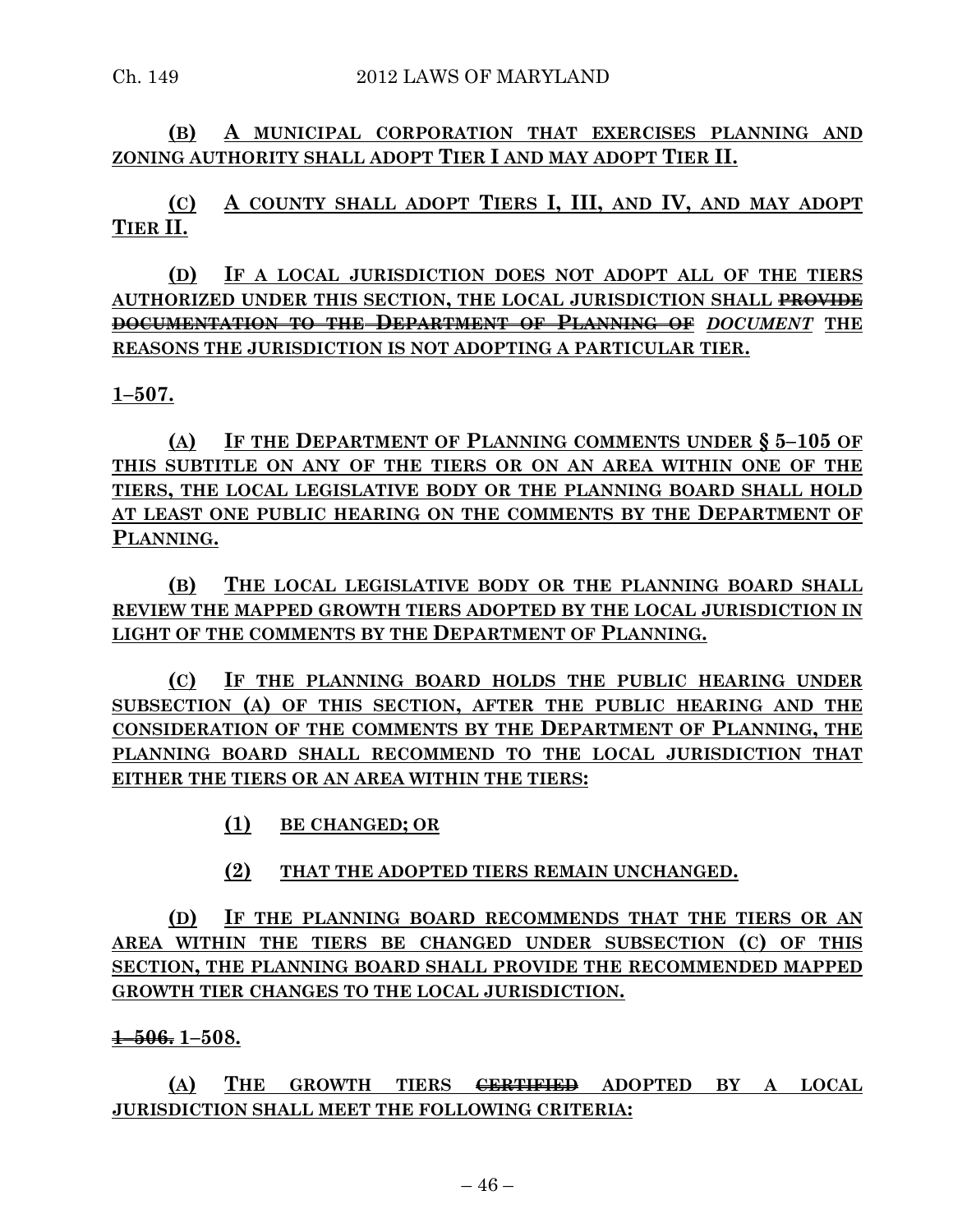### **(1) TIER I AREAS ARE AREAS THAT ARE:**

**(I) SERVED BY PUBLIC SEWERAGE SYSTEMS AND MAPPED LOCALLY DESIGNATED GROWTH AREAS; OR**

**(II) A MUNICIPAL CORPORATION THAT IS A PRIORITY FUNDING AREA THAT IS SERVED BY PUBLIC SEWERAGE SYSTEMS;**

#### **(2) TIER II AREAS ARE AREAS THAT ARE:**

**(I) 1. PLANNED TO BE SERVED BY PUBLIC SEWERAGE SYSTEMS AND IN THE MUNICIPAL GROWTH ELEMENT; OR**

**2. MAPPED LOCALLY DESIGNATED GROWTH AREAS;**

**AND**

**(II) NEEDED TO SATISFY DEMAND FOR DEVELOPMENT AT DENSITIES CONSISTENT WITH THE LONG–TERM DEVELOPMENT POLICY AFTER CONSIDERATION OF THE CAPACITY OF LAND AREAS AVAILABLE FOR DEVELOPMENT, INCLUDING IN–FILL AND REDEVELOPMENT, WITHIN THE LOCAL JURISDICTION;**

**(3) TIER III AREAS ARE AREAS THAT ARE:**

**(I) NOT ARE NOT PLANNED FOR SEWERAGE SERVICE AND NOT DOMINATED BY AGRICULTURAL OR FOREST LAND; AND**

**(II) ARE NOT PLANNED OR ZONED BY A LOCAL JURISDICTION FOR LAND, AGRICULTURAL, OR RESOURCE PROTECTION, PRESERVATION, OR CONSERVATION; AND**

**(II) (III) ONE ARE ONE OF THE FOLLOWING:**

**1. MUNICIPAL CORPORATIONS NOT SERVED BY A PUBLIC SEWERAGE SYSTEM;**

**2. ESTABLISHED COMMUNITIES PLANNED AND ZONED FOR DEVELOPMENT;**

**3. 2. RURAL VILLAGES AS DESCRIBED IN § 5–7B–03(F) OF THE STATE FINANCE AND PROCUREMENT ARTICLE; OR**

**4. 3. MAPPED LOCALLY DESIGNATED GROWTH AREAS;**

**OR**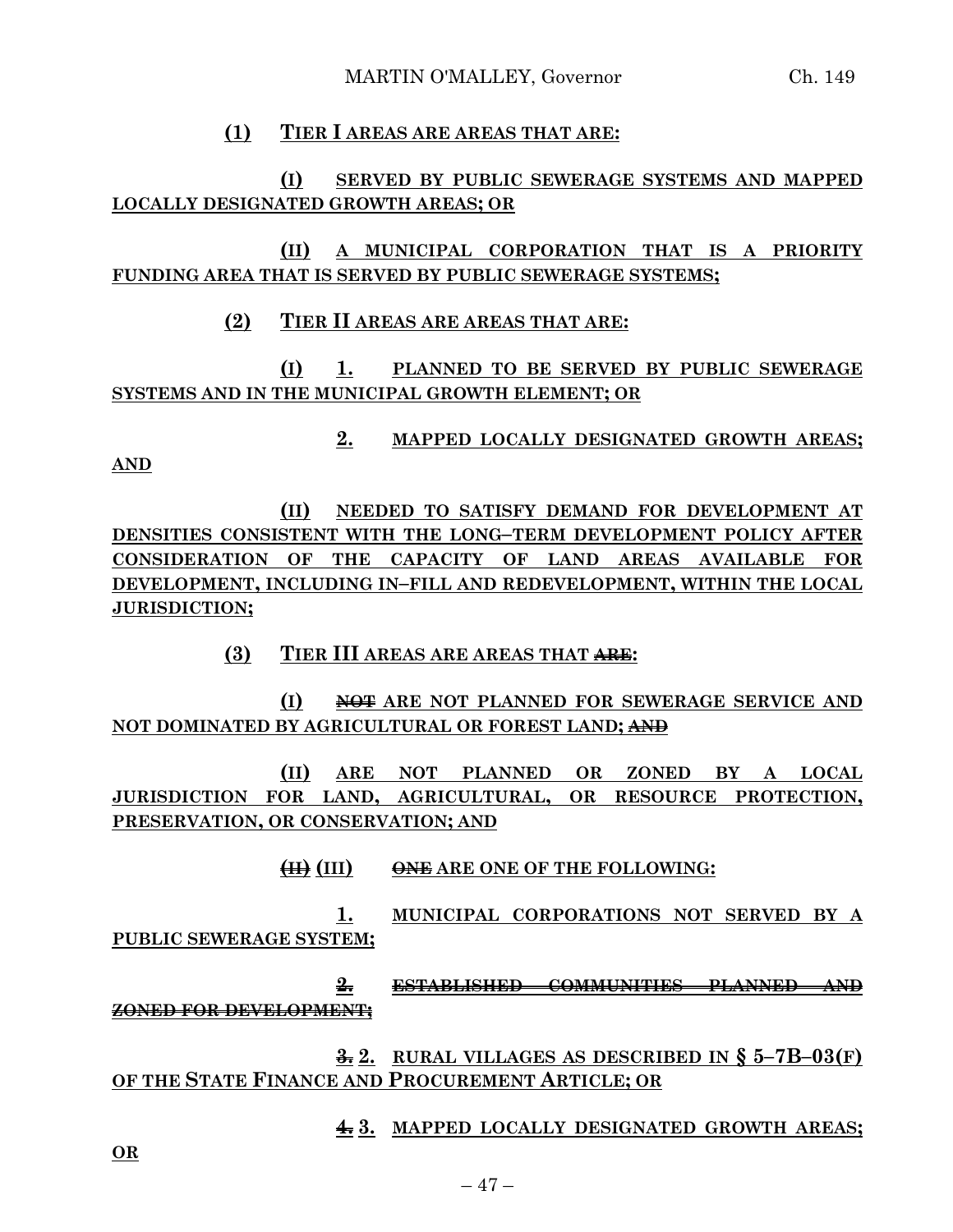**4. AREAS PLANNED AND ZONED FOR LARGE LOT AND RURAL DEVELOPMENT; AND**

**(III) ADJOINING AND CONTIGUOUS TO ONE OF THE FOLLOWING:**

**1. MUNICIPAL CORPORATIONS NOT SERVED BY A WASTEWATER TREATMENT PLANT;**

**2. ESTABLISHED COMMUNITIES PLANNED AND ZONED FOR DEVELOPMENT; OR**

**3. RURAL VILLAGES AS DESCRIBED IN § 5–7B–03(F) OF THE STATE FINANCE AND PROCUREMENT ARTICLE; AND**

**(4) TIER IV AREAS ARE AREAS THAT ARE NOT PLANNED FOR SEWERAGE SERVICE AND ARE:**

**(I) AREAS PLANNED OR ZONED BY A LOCAL JURISDICTION FOR LAND, AGRICULTURAL, OR RESOURCE PROTECTION, PRESERVATION, OR CONSERVATION;**

**(II) AREAS DOMINATED BY AGRICULTURAL LANDS, FOREST LANDS, OR OTHER NATURAL AREAS; OR**

**(III) RURAL LEGACY AREAS, PRIORITY PRESERVATION AREAS, OR AREAS MAPPED FOR ECOLOGICAL PRESERVATION BY THE DEPARTMENT OF NATURAL RESOURCES AT THE TIME OF THE ADOPTION OF THE PLAN OR AMENDMENT OR AREAS MAPPED FOR AGRICULTURAL PRESERVATION BY THE DEPARTMENT OF PLANNING AT THE TIME OF THE ADOPTION OF THE PLAN OR AMENDMENT SUBJECT TO COVENANTS, RESTRICTIONS, CONDITIONS, OR CONSERVATION EASEMENTS FOR THE BENEFIT OF, OR HELD BY A STATE AGENCY, AS DEFINED IN § 9–206 OF THE ENVIRONMENT ARTICLE, OR A LOCAL JURISDICTION FOR THE PURPOSE OF CONSERVING NATURAL RESOURCES OR AGRICULTURAL LAND.**

**(B) A LOCAL JURISDICTION SHALL STRIVE TO AVOID CREATING A TIER III AREA THAT IS BOUNDED ON ALL SIDES BY LAND IN A TIER IV AREA.**

**(C) IF AN AREA NOT PLANNED FOR SEWERAGE SERVICE DOES NOT MEET THE DESCRIPTION OF A TIER III OR TIER IV AREA, THEN THE AREA IS A TIER IV AREA.**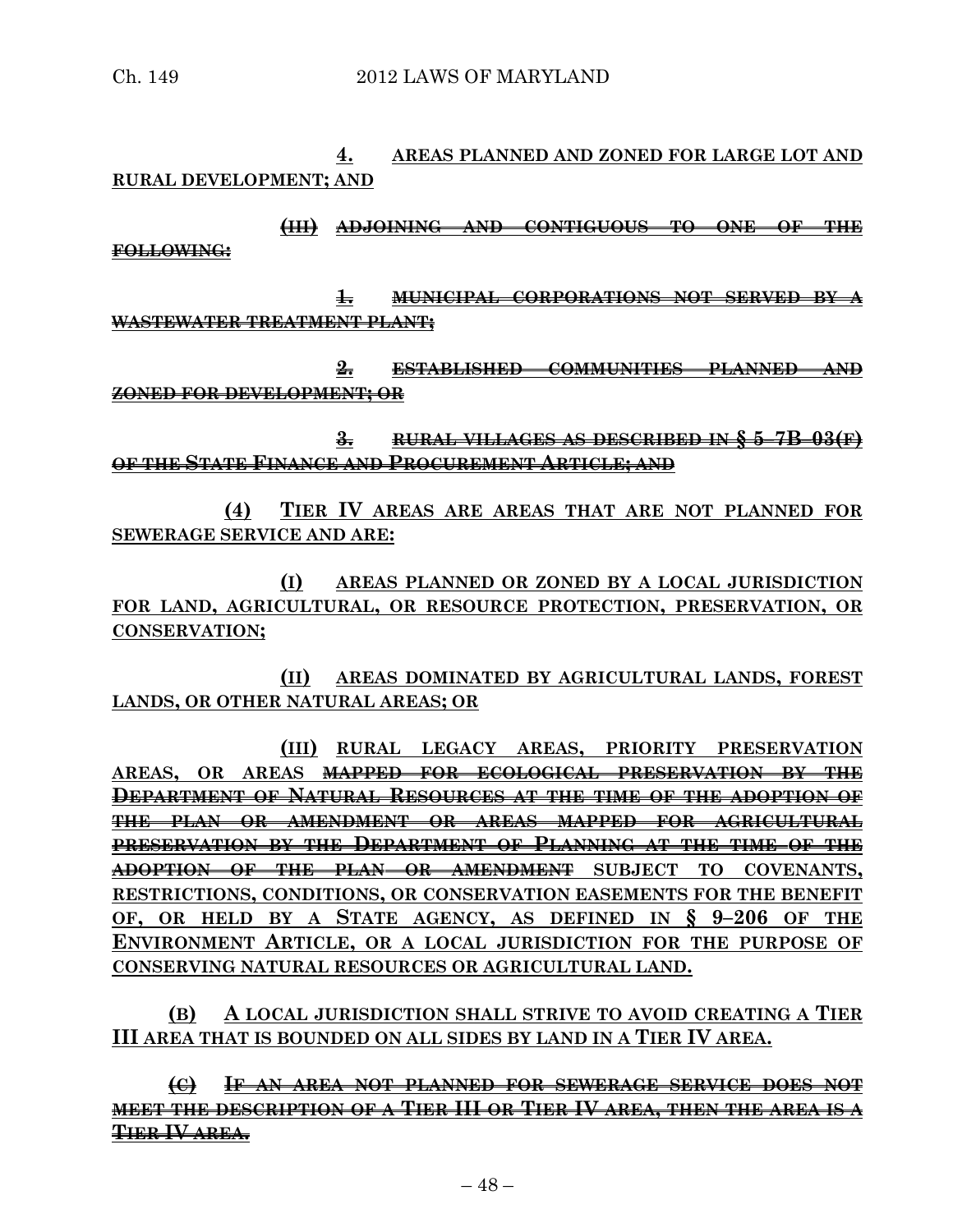#### **1–507. 1–509.**

# **(A) A LOCAL JURISDICTION THAT CERTIFIES ADOPTS GROWTH TIERS TO THE DEPARTMENT OF PLANNING SHALL INCORPORATE THE TIERS INTO THE DEVELOPMENT REGULATIONS ELEMENT OF THE COMPREHENSIVE PLAN** *OR AN ELEMENT OF THE PLAN***:**

# **(1) WHEN THE LOCAL JURISDICTION CONDUCTS THE 6–YEAR REVIEW OF THE PLAN UNDER §§ 1–416(A) AND 3–301(A) OF THIS ARTICLE; AND**

### **(2) IN ACCORDANCE WITH THE REQUIREMENTS OF THIS SECTION.**

**(B) IF A LOCAL JURISDICTION DOES NOT INCORPORATE ALL OF THE GROWTH TIERS AUTHORIZED UNDER THIS SECTION INTO THE DEVELOPMENT REGULATIONS ELEMENT OF THE COMPREHENSIVE PLAN** *OR AN ELEMENT OF THE PLAN***, THE LOCAL JURISDICTION SHALL STATE THAT A TIER IS NOT ADOPTED.**

**5–104.**

**(A) (1) IN THIS SECTION THE FOLLOWING WORDS HAVE THE MEANINGS INDICATED.**

**(2) "COMMUNITY SEWERAGE SYSTEM" MEANS A PUBLICLY OR PRIVATELY OWNED SEWERAGE SYSTEM THAT SERVES AT LEAST TWO LOTS.**

**(3) "MAJOR SUBDIVISION" MEANS THE SUBDIVISION OF LAND INTO NEW LOTS, PLATS, BUILDING SITES, OR OTHER DIVISIONS OF LAND DEFINED IN LOCAL LAW AS A MAJOR SUBDIVISION IN EFFECT BEFORE JANUARY 1, 2012 HAS THE MEANING STATED IN § 9–206 OF THE ENVIRONMENT ARTICLE.**

**(4) "ON–SITE SEWAGE DISPOSAL SYSTEM" HAS THE MEANING STATED IN § 9–206 OF THE ENVIRONMENT ARTICLE.**

**(5) "SHARED FACILITY" HAS THE MEANING STATED IN § 9–206 OF THE ENVIRONMENT ARTICLE.**

**(6)** *(5)* **(I) "PLANNING BOARD" MEANS A PLANNING BOARD ESTABLISHED UNDER THIS ARTICLE.**

**(II) "PLANNING BOARD" INCLUDES A PLANNING COMMISSION OR BOARD ESTABLISHED UNDER DIVISION II OF THIS ARTICLE OR ARTICLE 25A OF THE CODE.**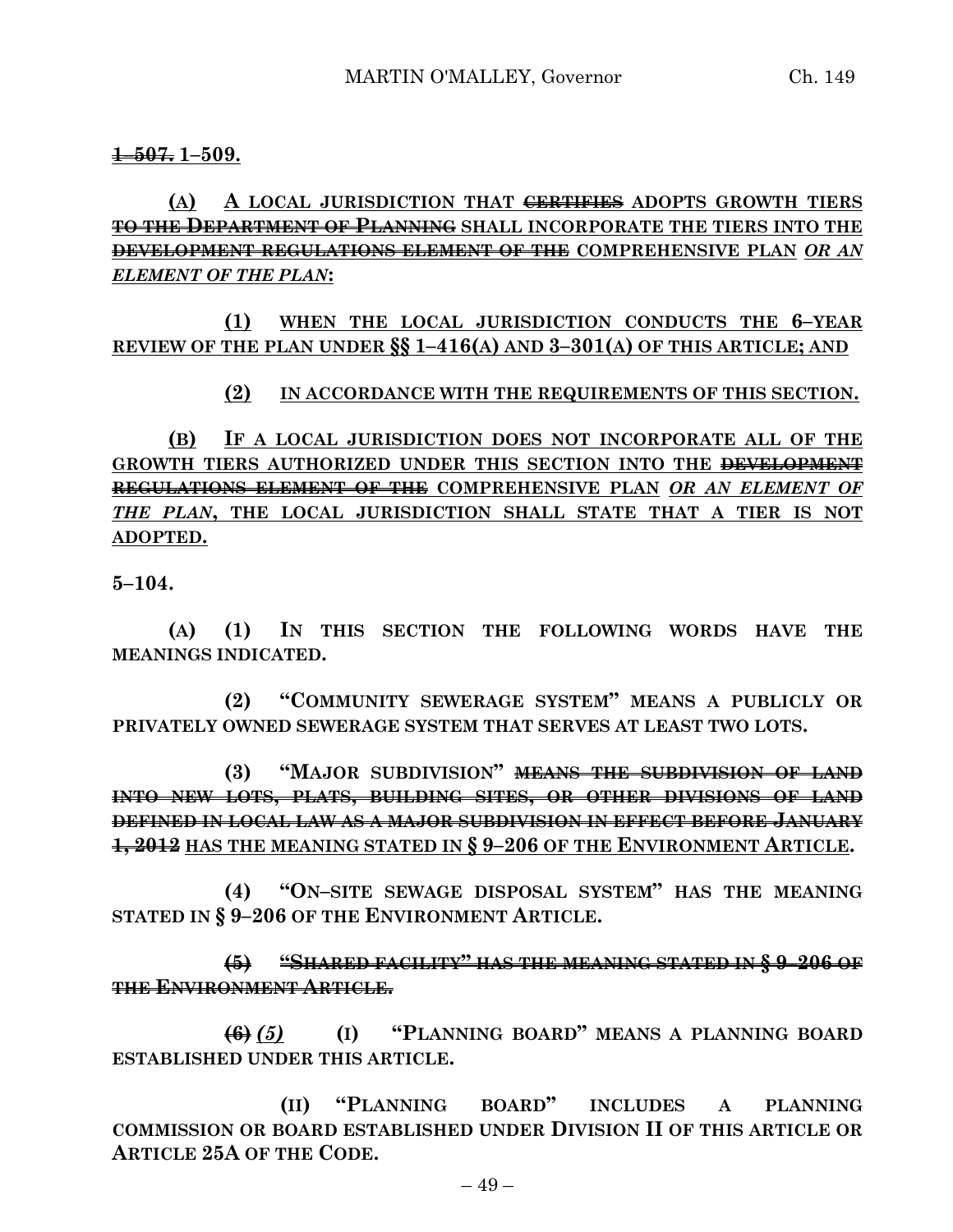# *(6) "SHARED FACILITY" HAS THE MEANING STATED IN § 9–206 OF THE ENVIRONMENT ARTICLE.*

# **(B) THIS SECTION APPLIES ONLY TO A RESIDENTIAL MAJOR SUBDIVISION IN A TIER III AREA SERVED BY:**

- **(1) ON–SITE SEWAGE DISPOSAL SYSTEMS;**
- **(2) A SHARED FACILITY; OR**
- **(3) A COMMUNITY SEWERAGE SYSTEM.**

**(C) IF A LOCAL JURISDICTION ESTABLISHES TIERS FOR THE GROWTH IN THE DEVELOPMENT REGULATIONS ELEMENT OF THE PLAN TIERS UNDER § 1–407 OR § TITLE 1, SUBTITLE 5 3–103 OF THIS ARTICLE, A RESIDENTIAL MAJOR SUBDIVISION IN A TIER III AREA MAY NOT BE APPROVED UNLESS THE PLANNING BOARD HAS REVIEWED AND RECOMMENDED THE APPROVAL OF THE MAJOR SUBDIVISION IN A THE TIER III AREA SERVED BY:**

- **(1) ON–SITE SEWAGE DISPOSAL SYSTEMS;**
- **(2) A COMMUNITY SEWERAGE SYSTEM; OR**
- **(3) A SHARED FACILITY.**

**(C) (D) (1) BEFORE RECOMMENDING THE APPROVAL OF A PROPOSED MAJOR SUBDIVISION SERVED BY ON–SITE SEWAGE DISPOSAL SYSTEMS, A COMMUNITY SEWERAGE SYSTEM, OR A SHARED FACILITY IN A TIER III AREA, THE PLANNING BOARD SHALL HOLD AT LEAST ONE PUBLIC HEARING.**

**(2) THE PLANNING BOARD SHALL CONDUCT THE PUBLIC HEARING IN ACCORDANCE WITH ITS RULES AND PROCEDURES.**

**(D) (E) THE REVIEW OF THE A RESIDENTIAL MAJOR SUBDIVISION BY THE PLANNING BOARD SHALL INCLUDE:**

**(1) THE COST OF PROVIDING LOCAL GOVERNMENTAL SERVICES TO THE RESIDENTIAL MAJOR SUBDIVISION UNLESS A LOCAL JURISDICTION'S ADEQUATE PUBLIC FACILITIES ORDINANCE ALREADY REQUIRES A REVIEW OF GOVERNMENT SERVICES; AND**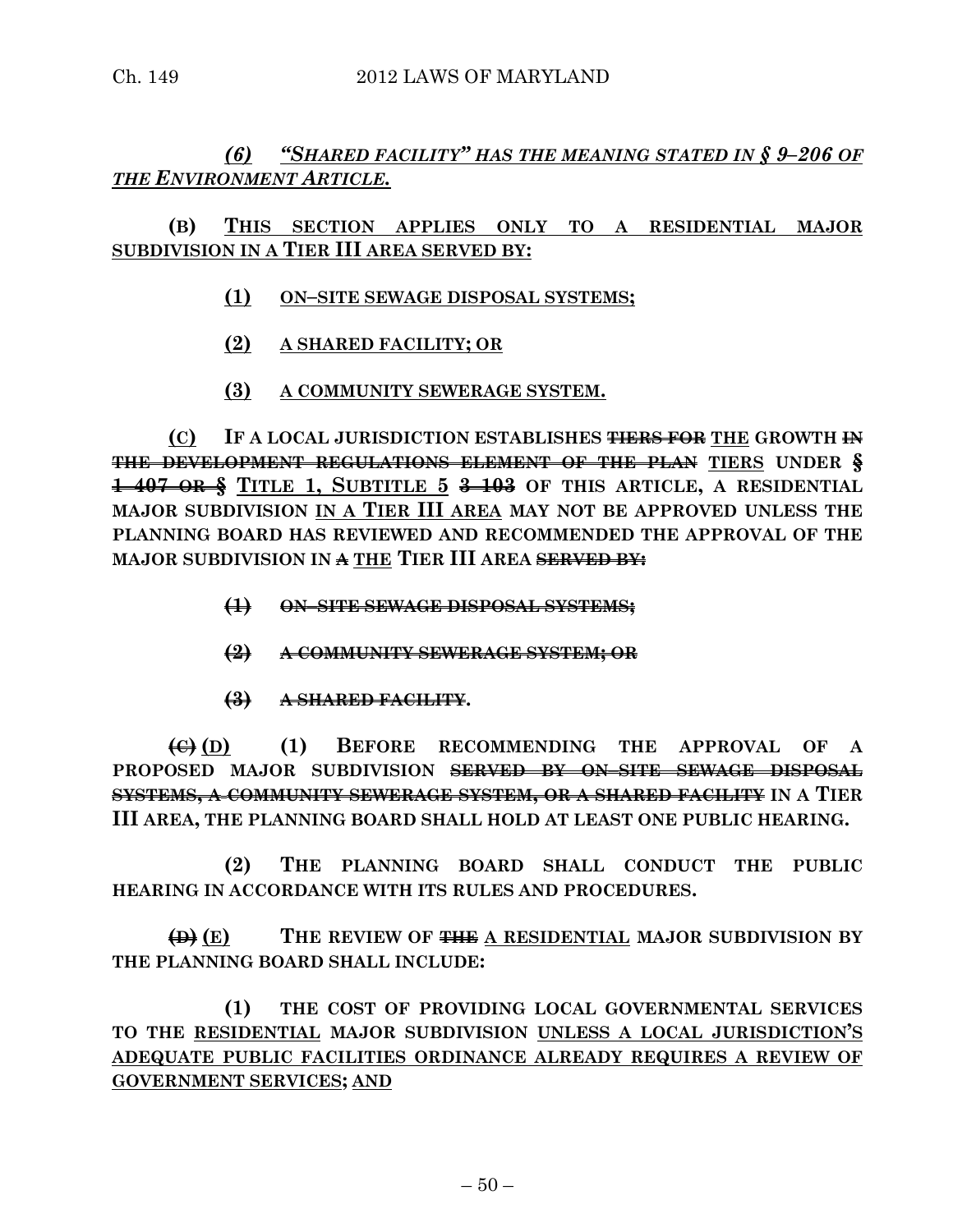**(2) THE POTENTIAL ENVIRONMENTAL IMPACT OF ISSUES OR A NATURAL RESOURCES INVENTORY RELATED TO THE PROPOSED RESIDENTIAL MAJOR SUBDIVISION; AND**

# **(3) ANY NUTRIENT OFFSETS, ACCORDING TO IF REQUIRED BY STATE POLICY, THAT WILL BE REQUIRED FOR THE AS A RESULT OF THE APPROVAL OF THE PROPOSED RESIDENTIAL MAJOR SUBDIVISION.**

# **(E) (F) THE PLANNING BOARD SHALL RECOMMEND THE PROPOSED RESIDENTIAL MAJOR SUBDIVISION BY RESOLUTION OF THE PLANNING BOARD.**

# **[**5–104.**] 5–105.**

(a) After a planning commission begins to exercise control over subdivisions under this subtitle, the authority of the planning commission over plats shall be exclusive within the territory under its jurisdiction.

(b) Unless otherwise provided in this division, all statutory control over plats or subdivisions granted by other statutes shall be considered transferred to the planning commission of the local jurisdiction.

SECTION 4. AND BE IT FURTHER ENACTED, That the Department of the Environment shall adopt regulations requiring major residential subdivisions served by on–site septic systems to receive a permit.

### SECTION  $\frac{2}{3}$ , AND BE IT FURTHER ENACTED, That:

(a) (1) It is the intent of the General Assembly that local jurisdictions should use their existing comprehensive plan and zoning ordinance, if desired, to create the tiers as provided in Article 66B,  $\frac{6}{3}$  1.04 and 3.05 § 1.05 of the Code and  $\frac{6}{3}$ 1–407 Title 1, Subtitle 5 and 3–103 of the Land Use Article, as enacted by this Act.

(2) The tiers may be adopted as an amendment to the comprehensive plan under Article 66B, § 1.05 of the Code or Title 1, Subtitle 5 of the Land Use Article and be included as an appendix that delineates the tiers and the comprehensive plan land use categories and zoning ordinance districts that are included in each tier.

(b) This Act may not be construed to imply that local comprehensive plans, including the land use and development regulation elements of the plans, may not be amended in accordance with the process set forth in either State law or local law.

SECTION  $\epsilon$  5. AND BE IT FURTHER ENACTED, That, if requested by a local jurisdiction to verify the actual overall yield for zoning in a Tier IV area under § 9–206(h) of the Environment Article, the Department of Planning shall: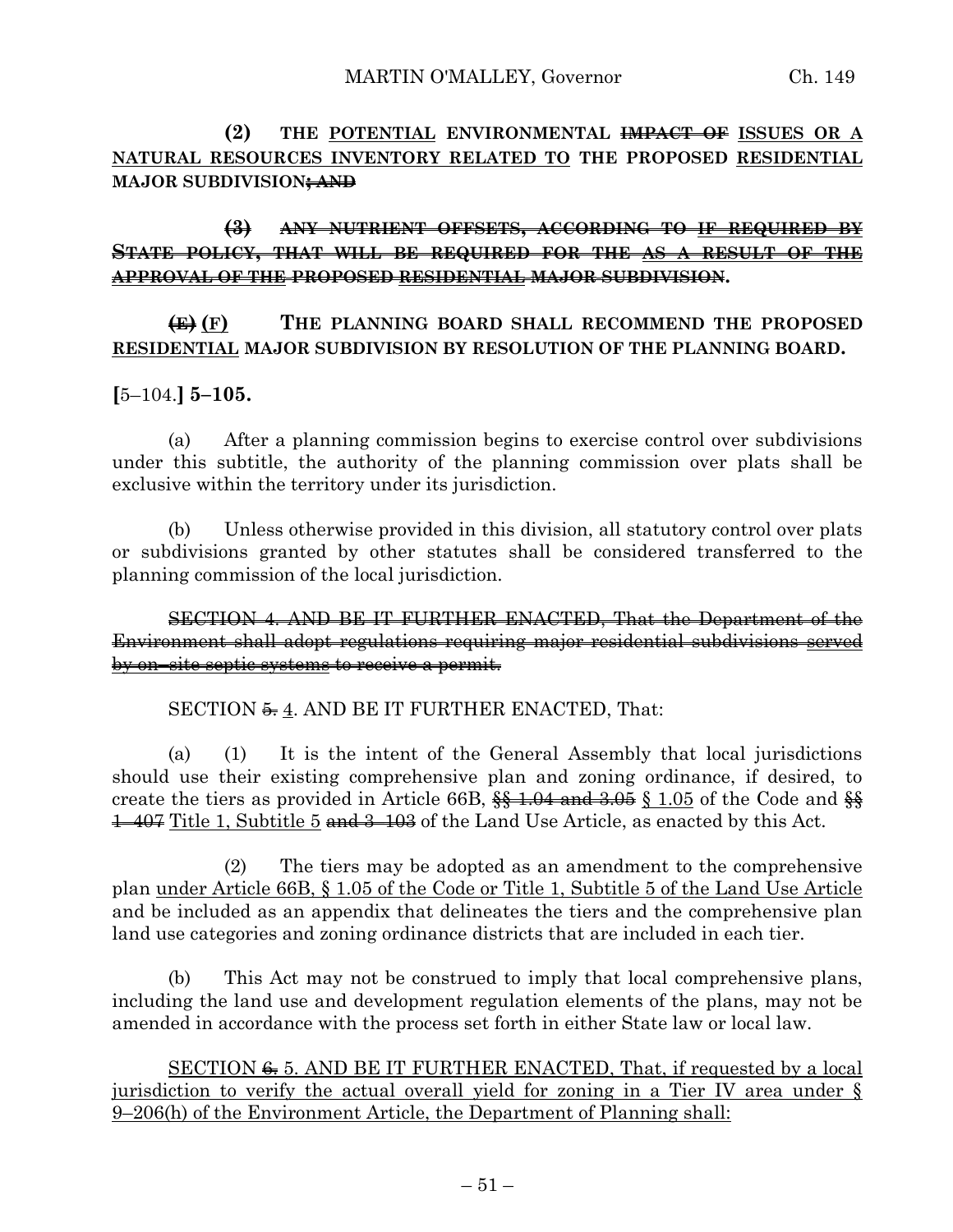(a) review the local zoning code, along with any relevant subdivision or development regulations or rules, to help determine the overall development yield;

(b) request, if appropriate, information from the local jurisdiction to help determine the overall yield of development in Tier IV;

(c) examine any additional information that the local jurisdiction provides supporting qualification of the jurisdiction's zoning districts; and

(d) discuss any discrepancies or questions with the local jurisdiction before determining if the jurisdiction's Tier IV area meets the overall actual yield of one dwelling unit per  $\frac{25}{10}$  20 acres within the Tier IV area.

SECTION  $\neq 6$ . AND BE IT FURTHER ENACTED, That:

(a) each local jurisdiction shall submit any definition or description of a major or minor subdivision in the jurisdiction's local ordinance or regulation to the Department of Planning on or before December 31, 2012, in accordance with the provisions of § 9–206 of the Environment Article; and

(b) the Department of Planning shall prepare a list of definitions and descriptions of major and minor subdivisions submitted by local jurisdictions for publication on the Web sites of the Department of Planning and the Department of the Environment on or after December 31, 2012.

SECTION  $\cong$  7. AND BE IT FURTHER ENACTED, That the provisions of this Act may not be construed to limit the authority granted to the Critical Area Commission under Chapter 119 of the Acts of 2008 to adopt regulations under § 8–1806(b) of the Natural Resources Article.

*SECTION 8. AND BE IT FURTHER ENACTED, That:*

*(a) on or before December 31, 2012, the Department of the Environment shall propose regulations that establish nutrient offset requirements for new residential major subdivisions within Tier III areas that are to be served by on–site sewage disposal systems or shared systems;*

*(b) the Department shall consult with the counties and other stakeholder groups during the drafting of the proposed regulations required under subsection (a) of this section;*

*(c) the Department shall brief the House Environmental Matters Committee and the Senate Education, Health, and Environmental Affairs Committee before the submission of the proposed regulations required under subsection (a) of this section to the Joint Committee on Administrative, Executive, and Legislative Review; and*